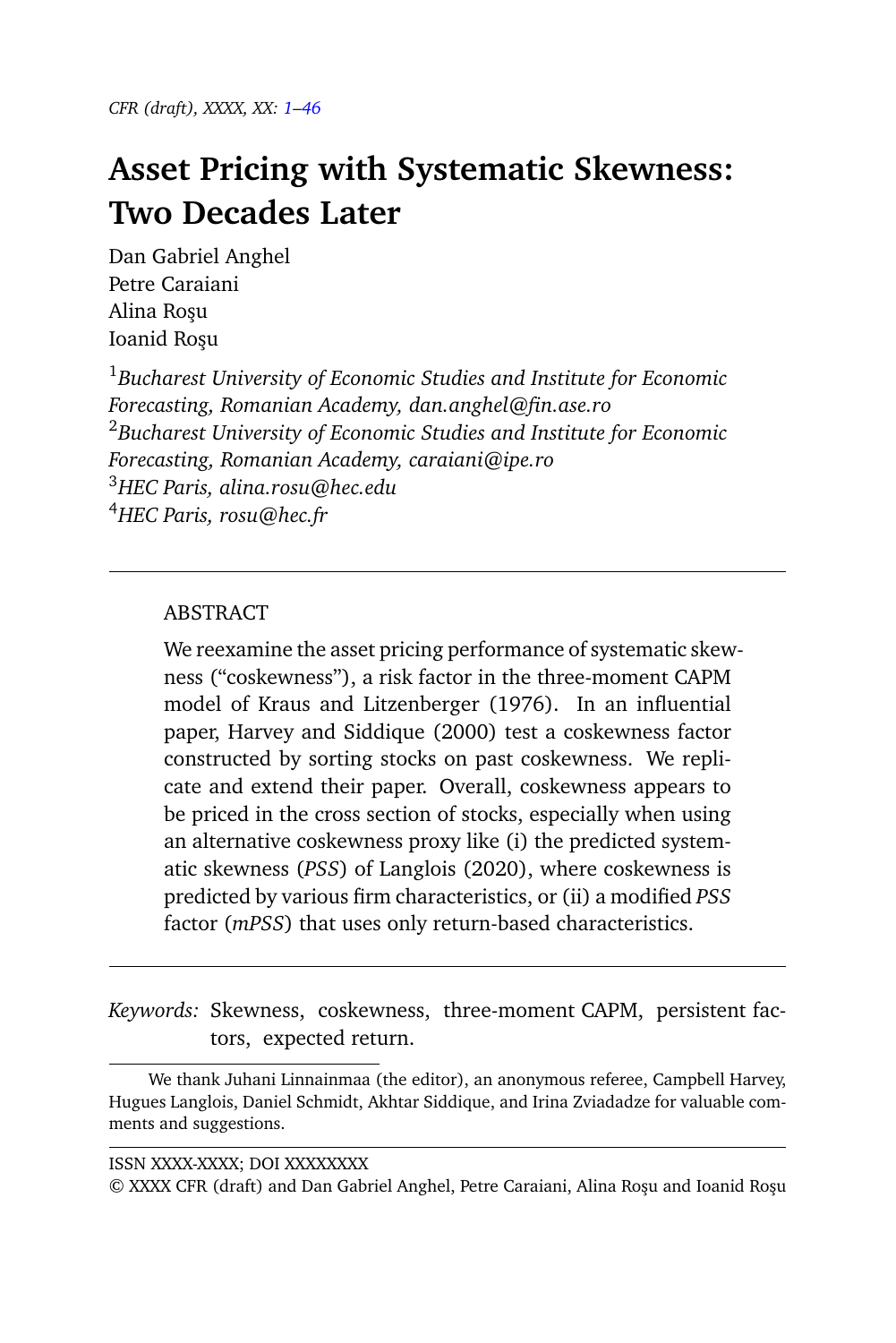# *JEL Codes:* G12

#### <span id="page-1-1"></span>**1 Introduction**

An important goal of asset pricing is to determine a security's expected return, or cost of capital. The traditional model of expected returns, the CAPM, expresses a relation between an asset's expected return and its market beta, or normalized covariance with the aggregate market return. The CAPM is usually derived by relying on economic foundations involving either restrictions on investor utility or on the distribution of asset returns.

Confronted with the empirical shortcomings of the CAPM (see Fama and French, 1993), researchers have relied on a multitude of factors to explain the cross-section of asset returns. In recent years, there has been increased interest in the study of the "zoo" of factors (see Cochrane, 2011; Harvey *et al.*, 2016; McLean and Pontiff, 2016; Linnainmaa and Roberts, 2018; Feng *et al.*, 2020; Hou *et al.*, 2020).

In this context, we pursue a "back to the basics" approach and consider a three-moment CAPM model, as in Kraus and Litzenberger (1976), that works with more general utility functions and return distributions. This extension of the CAPM has an appealing intuition that involves skewness, the third moment of returns: In the traditional CAPM, investors have preferences over a portfolio's mean and variance, and the systematic risk of an asset (beta) is measured as its contribution to the variance of the market portfolio. Beside beta, the three-moment CAPM involves an additional characteristic (gamma) related to skewness, which is the normalized covariance with the squared market return. If investors are prudent (i.e., have positive third derivative of utility) and in particular if they have decreasing absolute risk aversion, then they prefer more positively-skewed portfolios, all else being equal.<sup>[1](#page-1-0)</sup> Thus, assets that decrease the investor portfolio's skewness (assets with low gamma) are less desirable and should command higher expected returns.

In the first part of the paper, we follow Harvey and Siddique (2000) and test a conditional version of the three-moment CAPM by constructing a long-short portfolio sorted by systematic skewness, from low to high. We

<span id="page-1-0"></span><sup>&</sup>lt;sup>1</sup>Intuitively, investors with decreasing absolute risk aversion are more risk averse in low wealth states than in high wealth states, thus they avoid negatively skewed assets and prefer positively skewed assets. In Section [2,](#page-8-0) it is shown that investors with decreasing absolute risk aversion are prudent. Kimball (1990) shows that precautionary saving occurs if and only if investors are prudent.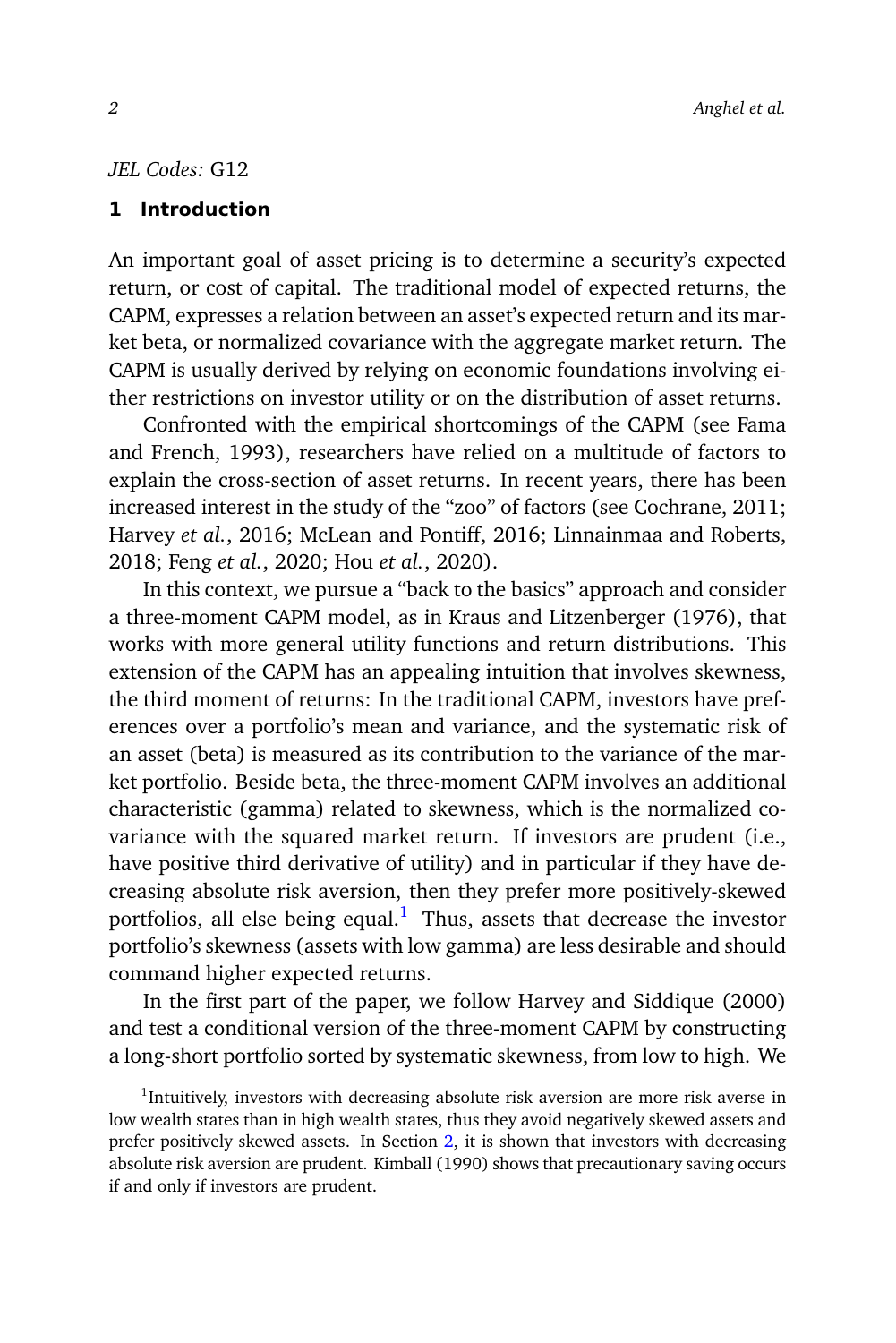call this portfolio the *HS* factor and we test its performance in the crosssection of U.S. stock returns. Initially, our empirical tests follow closely Harvey and Siddique (2000), except that their sample period July 1963 to December 1993 is extended to December 2019. Beyond the three factors of Fama and French (1993) (market, size, and value), we also consider the investment and profitability factors from Fama and French (2015), and the momentum factor from Carhart (1997).

The first thing to notice when we replicate the results in Harvey and Siddique (2000) is that their estimates are fairly different from ours, even though many of the qualitative results stay the same. One possible reason is the discrepancy between the number of stocks in their sample (9,268) and ours (14,988) over the replication sample period (July 1963 to December 1993). This discrepancy may be caused by updates in CRSP over the years, especially for NASDAQ stocks.<sup>[2](#page-2-0)</sup>

We compare the results with the intuition of the three-moment CAPM: If an asset has negative coskewness with the investor's portfolio, then investing in the asset makes the overall portfolio more negatively skewed, hence makes the asset less desirable and increases its expected return. Therefore, in the data we should observe a negative relation between an asset's average return and (i) its coskewness and (ii) its beta on the coskewness factor *HS*, which is the return of a long-short portfolio containing stocks with low coskewness minus stocks with high coskewness. The results (in Table [1\)](#page-16-0) are mixed: For the replication sample period (1963 to 1993) and the extended period (July 1963 to December 2019), the replicated results are qualitatively similar to the original ones: Result (i) is true but Result (ii) is not. The converse is true (i.e., Result (ii) is true but Result (i) is not) over the pre-sample period (July 1926 to June 1963), and none of the results is true for the post-sample period (January 1994 to December 2019). Replication for other test assets (32 industry portfolios, 10 portfolios sorted on size, and 27 portfolios sorted on book-to-market, size, and momentum) leads to similarly mixed results over the various sample periods.

Harvey and Siddique (2000) propose several formal tests to check whether the addition of a coskewness factor to a standard model, such as the CAPM or the three-factor Fama and French (1993) model, improves the

<span id="page-2-0"></span> $2$ This explanation was suggested by Campbell Harvey in private communication to the authors.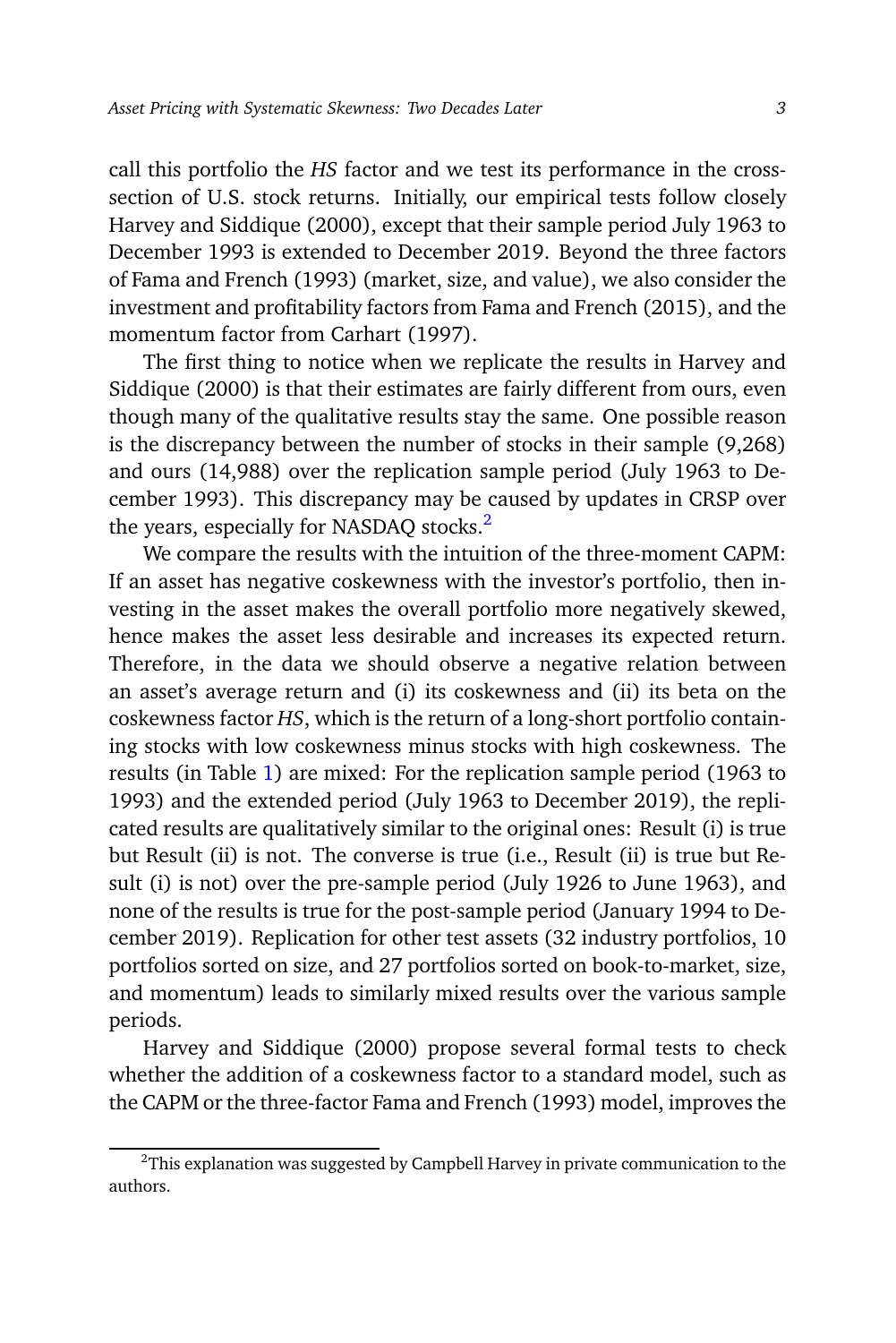pricing results. They employ four types of tests: First, the GRS test from Gibbons *et al.* (1989) measures whether the introduction of a coskewness factor significantly decreases the GRS F-statistic (of portfolio alphas being jointly zero). The second test measures whether the alphas from the standard model are correlated with the coskewness factor. The third test measures whether the introduction of a coskewness factor significantly increases the  $R^2$  in the asset pricing regressions. Fourth, a version of the Fama and MacBeth (1973) test measures whether the risk premium as-sociated to the coskewness factor is positive and significant.<sup>[3](#page-3-0)</sup> Note that the second and third tests are less strong, as they do not measure directly whether coskewness is priced or whether there is an improvement in pricing due to the addition of coskewness.

The results for the GRS test (in Table [2\)](#page-21-0) are inconclusive. Harvey and Siddique (2000) report significant decreases in the GRS F-statistics for all portfolio groups once the coskewness factor is introduced, while our replication shows little change in the GRS F-statistics. These changes are small for all portfolio groups, both in the replication sample period and in the other sample periods.

For the correlation test (in Table [2\)](#page-21-0), our replicated results coincide with those of Harvey and Siddique (2000), as we generally find a positive correlation between the coskewness factor and intercepts from regressions on the three Fama and French (1993) factors, for all portfolio groups and all sample periods. For the  $R^2$  test (in Table [3\)](#page-25-0), we confirm qualitatively the results of Harvey and Siddique (2000) that the adjusted *R* 2 increases when a coskewness factor is added to the CAPM or FF3 regressions, although the replicated changes in  $R^2$  are generally smaller than the original changes. The results hold in the other sample periods, but the changes in  $R^2$  are generally even smaller.

The results for the Fama-MacBeth test at the individual stock level (in Table [4\)](#page-29-0) are mixed. For the replication sample period (1963 to 1993), the replicated risk premium of the coskewness factor *HS* is positive and significant for two of the five individual stock groups, in line with the original estimates. For the post-sample period (1994 to 2019), the coskewness risk premium is positive and significant for three of the five stock groups, while for the pre-sample period (1926 to 1963), the coskewness risk premium

<span id="page-3-0"></span><sup>&</sup>lt;sup>3</sup>Harvey and Siddique (2000) perform the Fama-MacBeth test at the individual stock level, using a weighting scheme to mitigate the large idiosyncratic variation.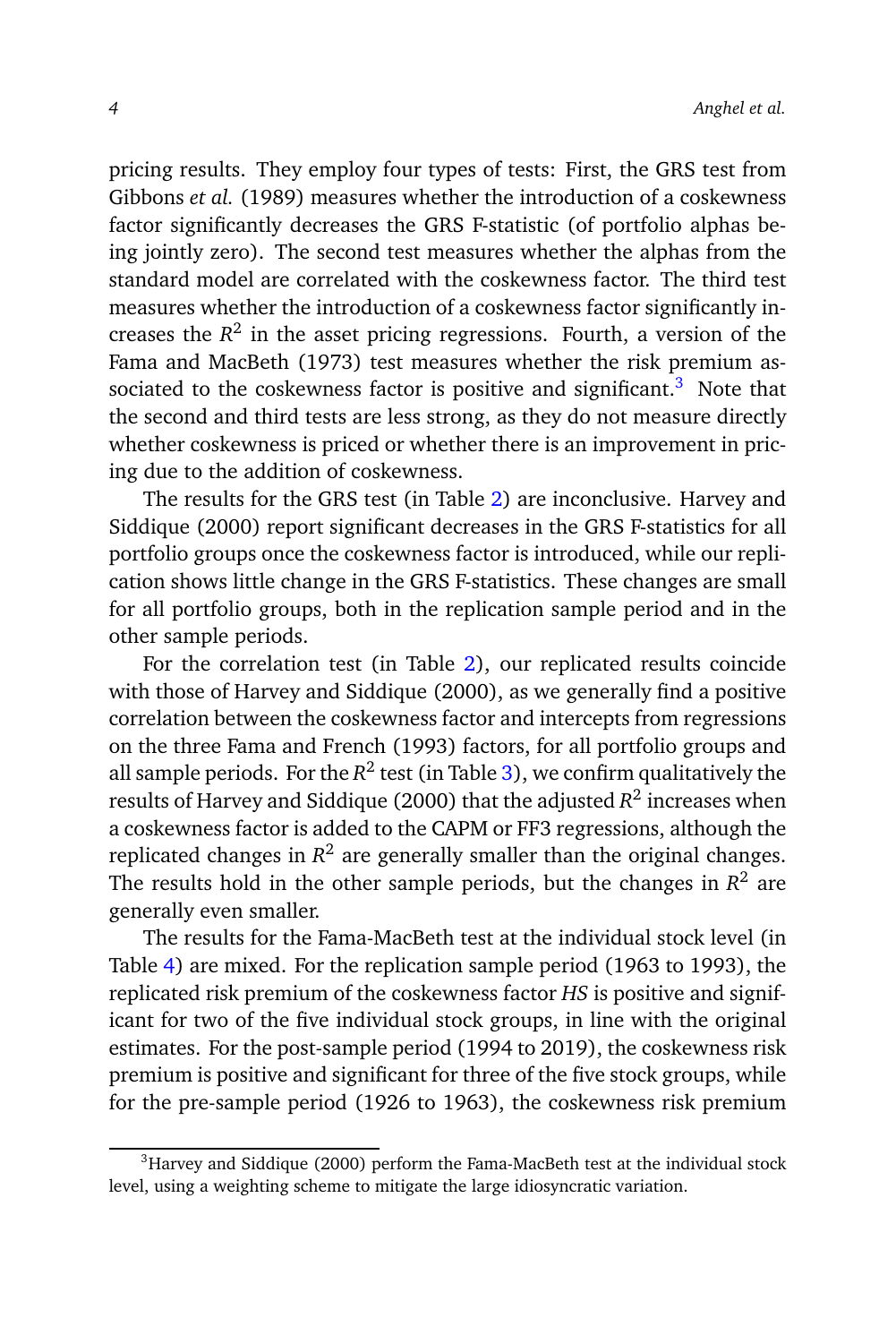is not significant in any of the five groups.

Harvey and Siddique (2000) unveil interesting relations between momentum strategies and portfolio skewness (in Table [5\)](#page-33-0). They find that buying winner portfolios (based on past return performance) and selling loser portfolios requires acceptance of significant negative skewness. This is in line with winner portfolios having a larger average return than loser portfolios, which they also document. Our replicated results are in line with the original results in Harvey and Siddique (2000), except that we do not find significant positive average return differences in the momentum strategies for which performance is estimated over the past 24 months. This is, however, not a problem as momentum strategies are usually constructed using performance over the past 6 or 12 months.

An additional test of the performance of the *HS* factor is to calculate its average return over the sample period, which is the spread in average return between low- and high-coskewness portfolios. If coskewness is priced in the data, then the portfolio *HS* should have a positive and significant premium. Harvey and Siddique (2000) report an average return of *HS* of 3.60% per year over the replication period (1963 to 1993) that is significant at a 95% level. This figure is lower in our replication (2.58% per year) and not statistically significant even at a 90% level (see Table [IA.12](#page-0-1) in the Internet Appendix). When we extend our empirical analysis to other periods, the average annual return of *HS* is −3.15% over the pre-sample period (1926 to 1963) and 1.64% over the post-sample period (1994 to 2019), with neither of these figures being statistically significant at a 90% level.

Overall, based on the replicated results in the first part of the paper, the evidence of the coskewness factor *HS* being priced is inconclusive. The favorable results for the correlation and  $R^2$  tests suggest that the coskewness factor contains pricing information in addition to the CAPM or FF3 factors. However, the more formal GRS test does not show a clear improvement in pricing performance once coskewness is introduced, which may be caused by the fact that the *HS* coskewness proxy is very noisy.

In the second part of the paper, we compare *HS* with two alternative coskewness factors: (i) *PSS*, the predicted systematic skewness of Langlois (2020), which uses many stock characteristics as conditioning information in predicting coskewness, and uses the normalized cross-sectional ranks of variables rather than their actual values, and (ii) *mPSS*, a modified *PSS* factor that we construct by using only return-based characteristics and is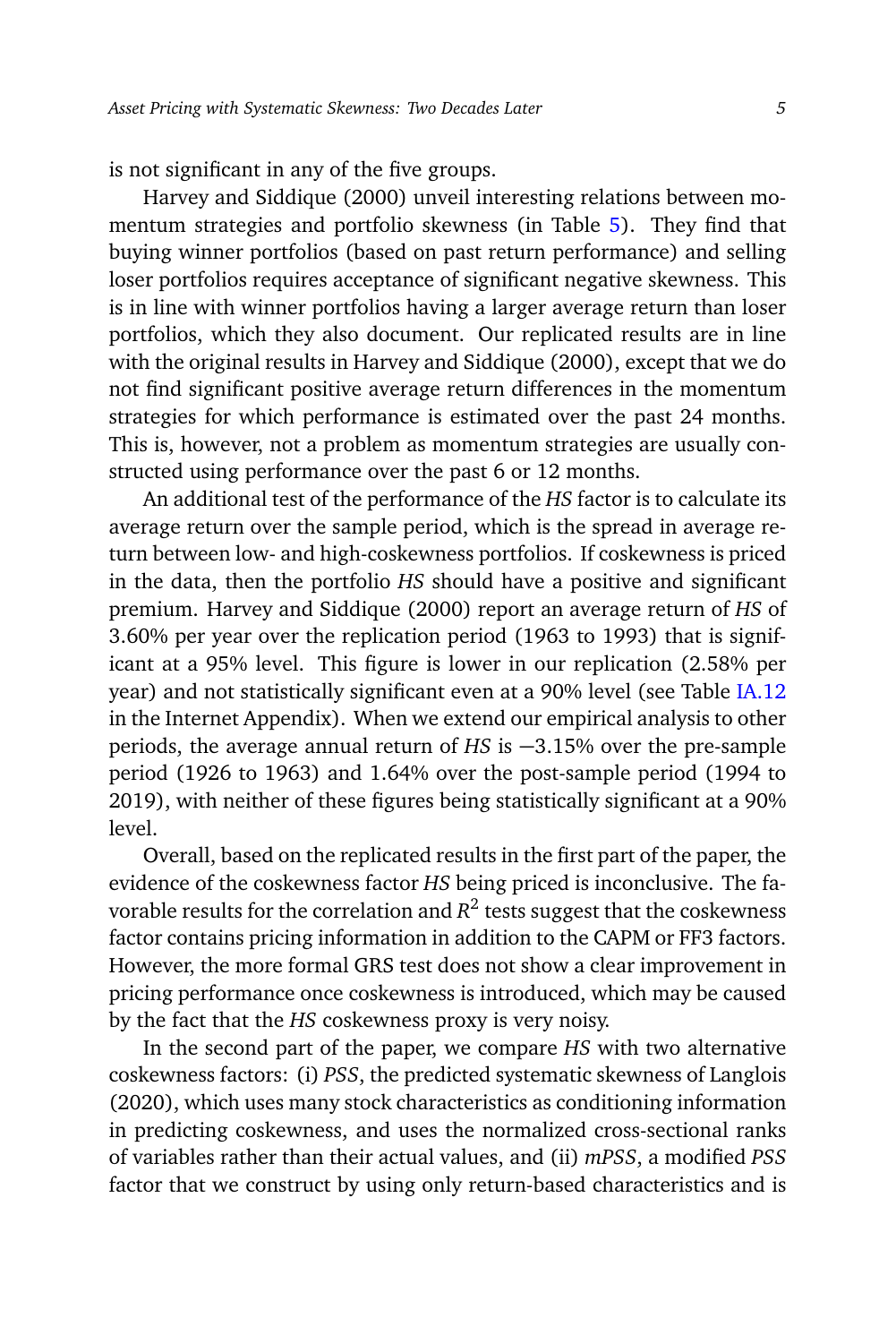thus available for a longer time period (starting in 1926 rather than in 1963).

We evaluate coskewness factors along two dimensions: First, the factor should be priced, i.e, it should have a significant and positive risk premium. Second, it should be persistent, by which we mean it should have a negative realized coskewness. Indeed, the factors we analyze are built by sorting stocks on predicted coskewness using past characteristics. If the factor is not persistent, it means the prediction is not reliable and the factor is less likely to capture true coskewness.<sup>[4](#page-5-0)</sup>

To analyze whether a factor is priced, we perform Fama-MacBeth tests on several portfolio groups, with independent sorts on (i) size and bookto-market, (ii) size and momentum, and (iii) size and coskewness. The coskewness factor is added to the benchmark Fama-French five factor model, while in the Internet Appendix we also consider as benchmarks the CAPM model and the Carhart-Fama-French four factor model (market, size, value, and momentum). The *HS* factor has a mixed pricing performance and is not persistent (it has in fact a positive realized coskewness). The *mPSS* and *PSS* factors have better pricing performance and are generally persistent. The *mPSS* factor performs usually less well than *PSS*, suggesting that conditioning only on return-based characteristics does not capture all the information on coskewness that matters to investors.

Overall, we confirm the intuition in Harvey and Siddique (2000) that coskewness is priced in the cross section of stocks. The empirical evidence is significantly stronger if, instead of *HS*, we use as coskewness proxy *PSS* or *mPSS*, which are persistent factors and therefore likely to be closer to true coskewness. This is especially relevant since, compared to many other factors in the "zoo," coskewness is motivated by a compelling theoretical model such as the three-moment CAPM.

#### *Related Literature*

This paper is part of a larger literature on asset pricing with skewness (see, e.g., Bali *et al.*, 2016). Early theoretical papers, e.g., Rubinstein (1973) and Kraus and Litzenberger (1976), show that only systematic skewness

<span id="page-5-0"></span><sup>&</sup>lt;sup>4</sup>An alternative method to build persistent coskewness factors is to use option prices to measure skewness (see Schneider *et al.*, 2020). However, this method involves short sample periods and requires further assumptions to extract the systematic part of optionimplied skewness.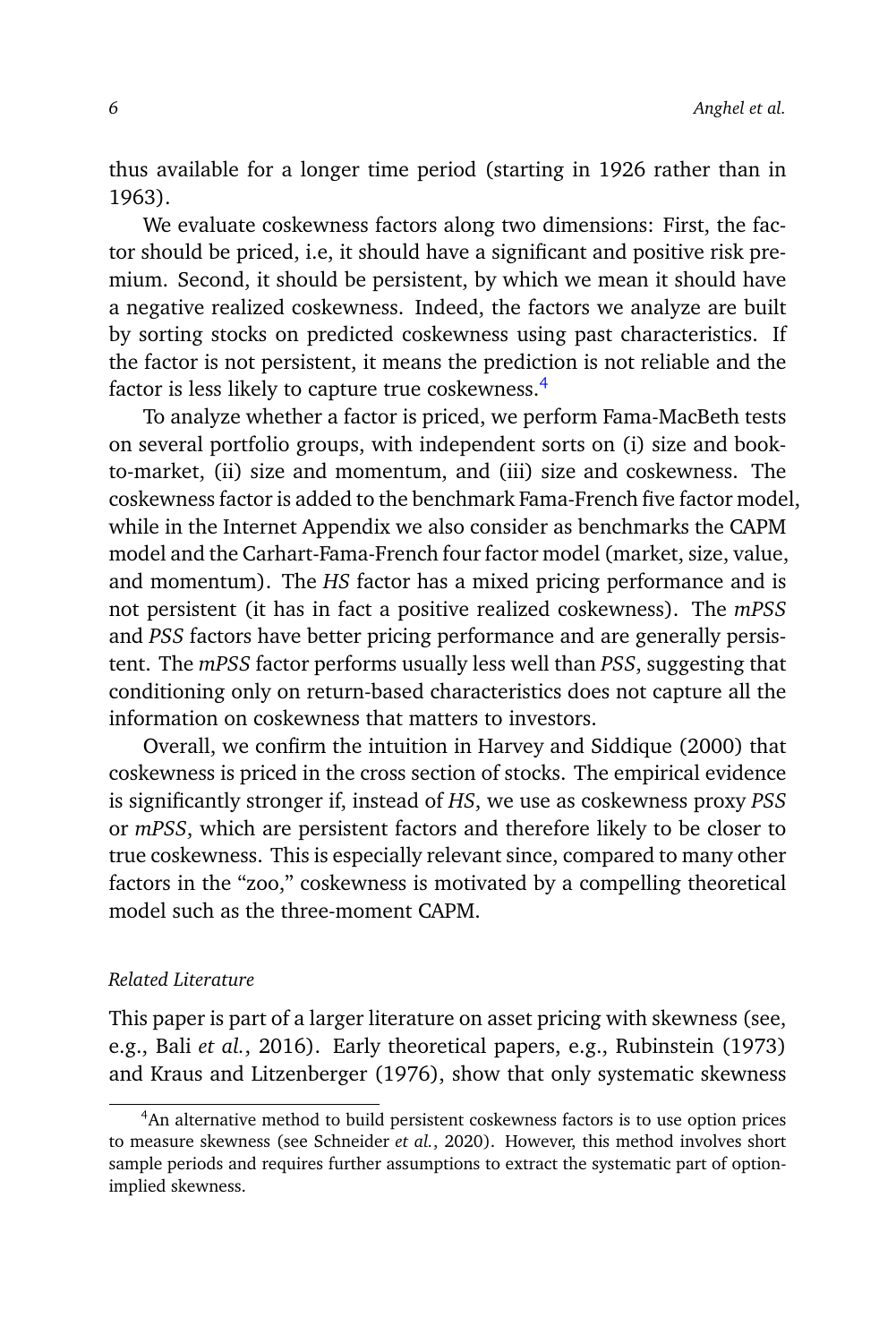(coskewness) carries a risk premium. Kraus and Litzenberger (1976) derive a three-factor CAPM by approximating the marginal utility function with a Taylor series expansion.<sup>[5](#page-6-0)</sup> As we show in Section [2,](#page-8-0) the method in Kraus and Litzenberger (1976) is equivalent to assuming that the investor's utility is specified directly as a function of the mean, standard deviation, and skewness of the investors' portfolio wealth. Harvey and Siddique (2000) derive a conditional three-factor CAPM from the simpler assumption that the pricing kernel has a quadratic expression in the market portfolio's return. Dittmar (2002) shows that the pricing kernel can be obtained endogenously as a function of the aggregate wealth by imposing some assumptions on preferences. Dittmar (2002) shows that the pricing kernel is nonlinear, and in addition to coskewness, further considers cokurtosis and human capital.

An alternative method to obtain a three-factor CAPM is to impose an assumption on the distribution of shocks to returns. Simaan (1993) provides a model with spherical shocks and one common nonspherical shock to create systematic skewness. Dahlquist *et al.* (2017) use Gaussian shocks and one common exponential shock to create systematic skewness. Both papers derive the asset pricing implications of coskewness in stock returns, the first in an expected utility framework and the second with generalized disappointment aversion preferences. Dahlquist *et al.* (2017) show that using generalized disappointment aversion instead of expected utility leads to a larger importance for return coskewness.

Other authors argue that both systematic and idiosyncratic skewness are important in pricing assets. Behavioral studies, e.g., Brunnermeier *et al.* (2007) and Barberis and Huang (2008), use biased beliefs that optimize investor well-being and prospect theory, respectively, to justify investor preferences for assets' total skewness. Mitton and Vorkink (2007) introduce heterogenous investor preference for skewness and show that in equilibrium investors are underdiversified and care about the level of idiosyncratic skewness in their portfolio returns.

Some empirical tests use past return skewness measures and firm characteristics to predict skewness. Harvey and Siddique (2000) predict coskewness using only past coskewness. Chen *et al.* (2001) and Boyer *et al.* (2010)

<span id="page-6-0"></span><sup>&</sup>lt;sup>5</sup>Scott and Horvath (1980) also consider a Taylor expansion around the expected wealth. They find that for an investor who is consistent in direction of preference of moments, the preference direction is positive (negative) for positive (negative) values of every odd central moment and negative for every even central moment.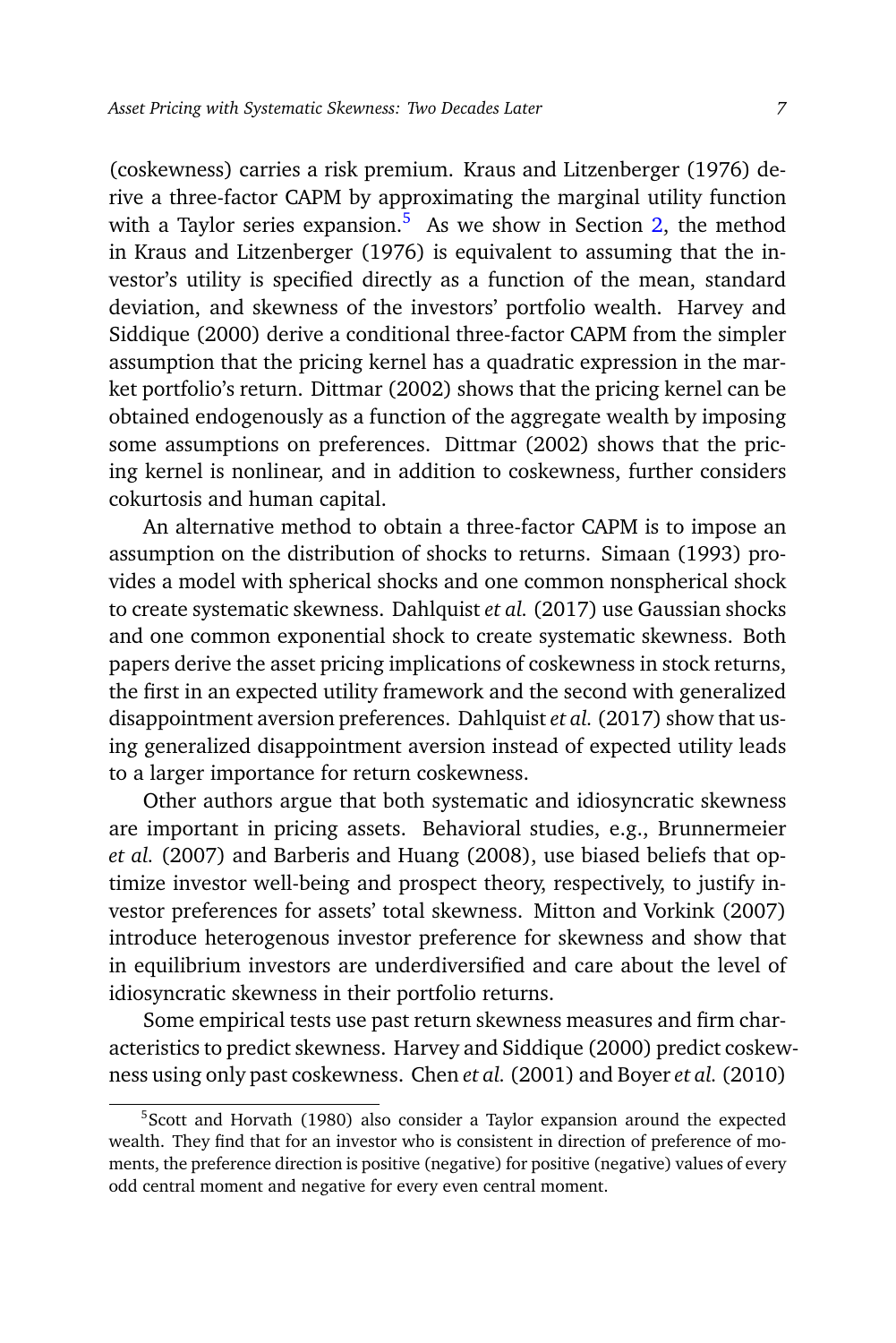use cross-sectional regressions to predict total and idiosyncratic skewness, respectively, based on past risk measures and firm characteristics. Langlois (2020) improves the performance of these regressions by predicting the ordering of individual (systematic or idiosyncratic) skewness and not their values. He confirms the results of Chen *et al.* (2001) and Boyer *et al.* (2010) that skewness is negatively related to firm size. Langlois (2020) shows that predictors of systematic skewness are different from those of idiosyncratic skewness, except for higher momentum, higher price impact, and lower beta, which predict both lower coskewness and idiosyncratic skewness. He finds that his coskewness measure captures future coskewness risk better than other measures, is distinct from leading equity risk factors, and carries a significant risk premium. In contrast, he finds weaker evidence that predicted idiosyncratic skewness is priced in U.S. stocks.

Bali and Murray (2013) and Conrad *et al.* (2013) use options market data to extract estimates of the higher moments of the risk-neutral distribution of stock returns. Bali and Murray (2013) construct "skewness assets," which are combinations of stock and option positions that collectively form a long skewness position. They find a strong negative relation between risk-neutral skewness and the skewness assets' returns, consistent with a positive skewness preference. Conrad *et al.* (2013) find a positive (negative) relation between ex ante kurtosis (volatility) and subsequent returns in the cross-section. Also, more ex ante negatively (positively) skewed returns are associated with higher (lower) subsequent returns. Using also options market data, Schneider *et al.* (2020) find that option-implied ex ante skewness is strongly related to ex post residual coskewness, which allows them to construct coskewness factor-mimicking portfolios. In their sample (January 1996 to August 2014), they show that the returns of portfolios sorted on beta and volatility are driven largely by a single principal component that is largely explained by skewness.

The paper is organized as follows: Section [2](#page-8-0) derives a three-moment CAPM following Kraus and Litzenberger (1976) and Harvey and Siddique (2000). Section [3](#page-12-0) describes the data and provides the definition of the *HS* factor as well as summary statistics. Section [4](#page-20-0) replicates the tests in Harvey and Siddique (2000) and extends them over various sample periods. Section [5](#page-34-0) provides asset pricing tests during the extended sample period for the *HS* factor and two persistent coskewness factors (*PSS* and *mPSS*). Section [6](#page-41-0) concludes.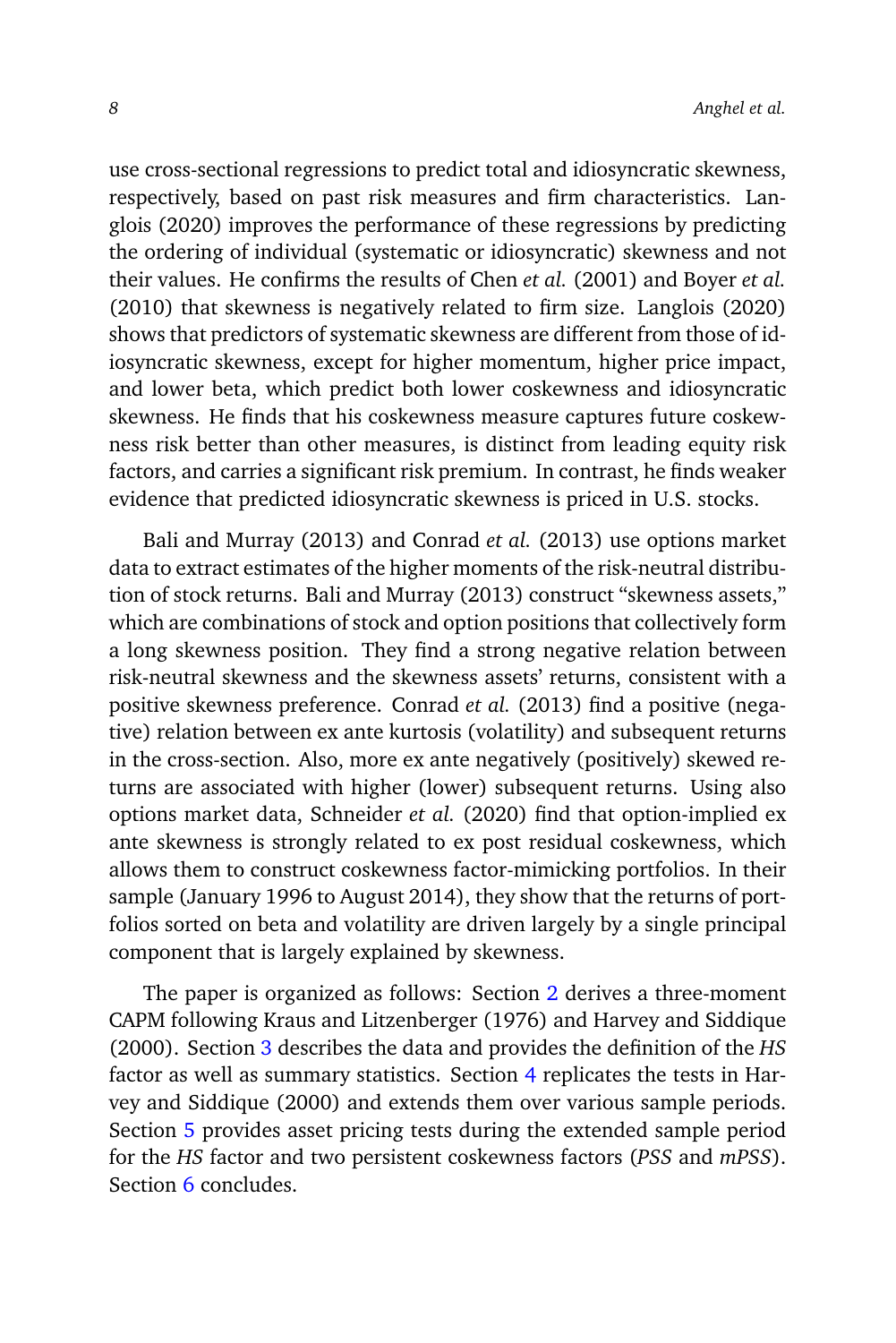#### <span id="page-8-0"></span>**2 A Three-Moment CAPM**

To obtain the classical CAPM, one usually assumes that either (i) investors' utility has a quadratic or logarithmic expression, (ii) the pricing kernel (marginal rate of intertemporal substitution) is linear in the market return, or (iii) returns are normally distributed, or more generally in the elliptic class of distributions.

To obtain a three-moment CAPM, one similarly assumes that either (i) investors' utility has a cubic expression, as in Kraus and Litzenberger (1976); (ii) the pricing kernel is quadratic in the market return, as in Harvey and Siddique (2000); or (iii) returns have a skewed, normal-exponential distribution, as in Dahlquist *et al.* (2017). We pursue mainly the first approach, as it provide micro-foundations for the risk premia of beta and gamma exposures.

# *2.1 Cubic Utility*

We generalize the Kraus and Litzenberger (1976) framework by considering an overlapping-generation (OLG) economy in which investors  $i =$ 1, ..., *I* are born each time period *t* with wealth  $W_{i,t}$  and live for two periods. Investors trade risky assets  $n = 1, \ldots, N$  whose gross returns at  $t + 1$ are  $R_{n,t+1}.$  The risk-free rate has gross return  $R_f.$ 

In time period *t*, investor *i* chooses a portfolio with weights  $\omega_{i,t}$  in the risky assets and the rest invested in the risk-free asset to maximize expected utility over wealth at  $t + 1$ , conditional on the information set at *t*:

<span id="page-8-1"></span>
$$
\max_{\omega_{i,t}} \mathbb{E}_t\Big(U\big(W_{i,t+1}\big)\Big), \quad \text{with} \quad W_{i,t+1} = W_{i,t}R_f + W_{i,t}\omega_{i,t}^{\top}\big(R_{t+1} - R_f\big), \tag{1}
$$

where  $\omega_{i,t} = \bigr(\omega_{1,t,1},\dots,\omega_{i,t,N}\bigr)^\top$  is the vector of weights in the risky assets, and  $R_{t+1} = (R_{1,t+1}, \ldots, R_{N,t+1})^{\top}$  is the vector of asset gross returns.

As in Kraus and Litzenberger (1976), we consider a Taylor series expansion of the expected utility function around the expected wealth. To simplify notation, define:

$$
W = W_{i,t+1}, \quad \bar{W} = E_t(W_{i,t+1}), \quad W_0 = W_{i,t},
$$
  

$$
\sigma^2 = E_t \left( \left( \frac{W - \bar{W}}{W_0} \right)^2 \right), \quad m^3 = E_t \left( \left( \frac{W - \bar{W}}{W_0} \right)^3 \right).
$$
 (2)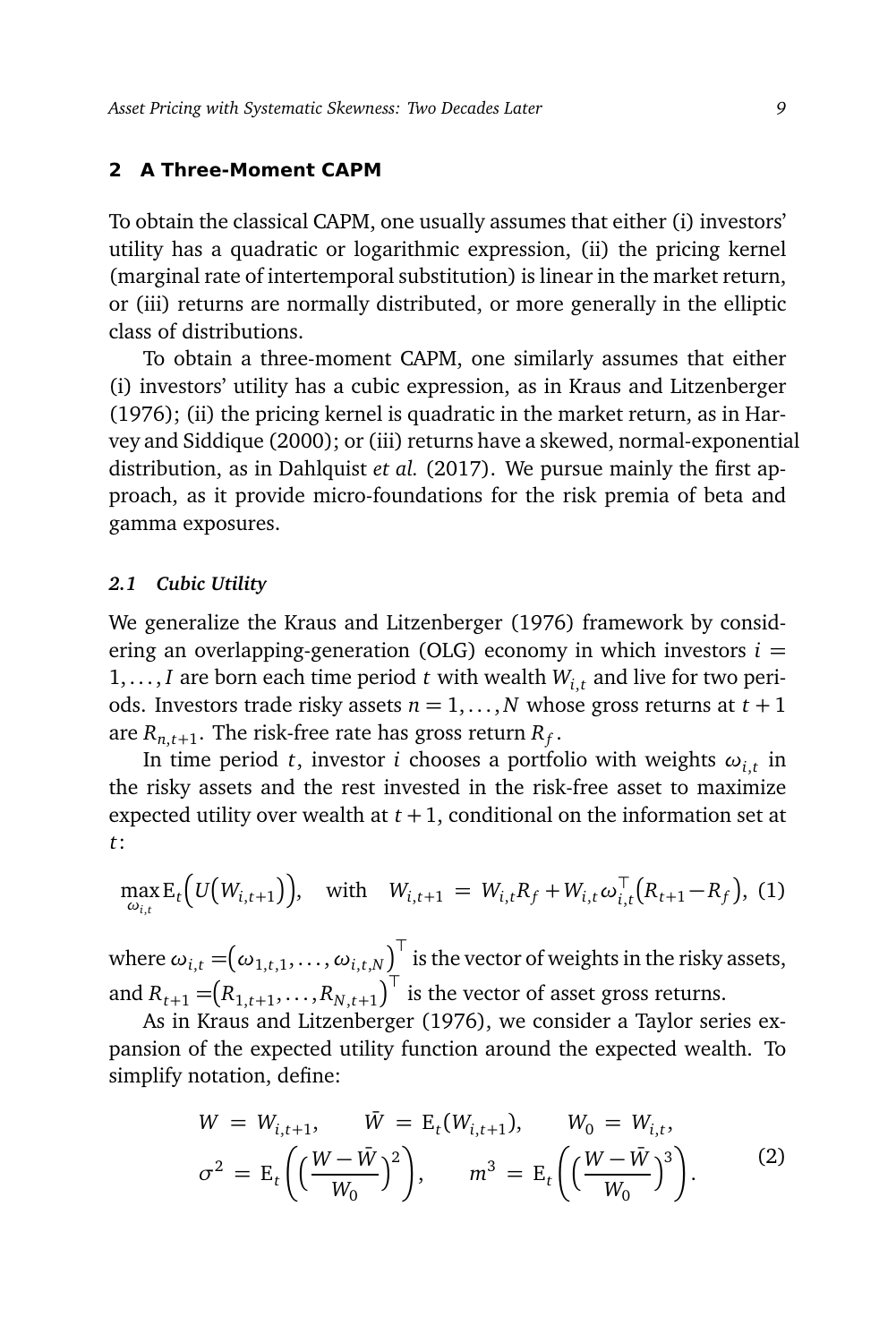Up to higher-order terms,  $U(W) = U(\bar{W}) + U'(\bar{W}) (W - \bar{W}) + 1/2 \times U''(\bar{W}) (W - \bar{W})$  $(\bar{W})^2 + 1/6 \times U'''(\bar{W})(W - \bar{W})^3$ . Thus, the expected utility  $E_t(U(W))$  can be written as a function of the moments of *W*:

<span id="page-9-0"></span>
$$
\phi(\bar{W}, \sigma, m) = E_t(U(W))
$$
  
=  $U(\bar{W}) + \frac{1}{2}U''(\bar{W})W_0^2\sigma^2 + \frac{1}{6}U'''(\bar{W})W_0^3m^3$  + higher order terms. (3)

In the remainder of this section, we ignore the higher-order terms and assume that the formula [\(3\)](#page-9-0) for expected utility holds with equality. This is equivalent to assuming that the investor's utility is specified directly as a function of the mean, standard deviation, and skewness of portfolio wealth.

If we denote by  $R_{P,t+1} = \omega_{i,t}^\top R_{t+1}$ , Equation [\(1\)](#page-8-1) implies that:

$$
R_{P,t+1} - \mathbf{E}_t(R_{P,t+1}) = \frac{W - \bar{W}}{W_0} = \omega_{i,t}^\top (R_{t+1} - \bar{R}_{t+1}). \tag{4}
$$

For each asset  $n = 1, ..., N$ , define the following moments:<sup>[6](#page-9-1)</sup>

$$
\mu_{n,t+1} = \bar{R}_{n,t+1} - R_f, \quad \beta_{n,P} = \frac{\text{Cov}_t(R_{n,t+1}, R_{P,t+1})}{\sigma_P^2}, \quad \gamma_{n,P} = \frac{\text{Cov}_t(R_{n,t+1}, R_{P,t+1}^2)}{m_P^3}.
$$
  
where  $\sigma_P = \sigma$  and  $m_P = m$ . As  $\bar{W} = W_0R_f + W_0\omega_{i,t}^{\top}\mu_{t+1}$  and  $(W - \bar{W})/W_0 = \omega_{i,t}^{\top}(R_{t+1} - R_f)$ , we compute  $\partial \bar{W}/\partial \omega_{i,t,n} = W_0\mu_{n,t+1}, \partial \sigma^2/\partial \omega_{i,t,n} = 2E_t((R_{n,t+1} - \bar{R}_{n,t+1})(\omega_{i,t}^{\top}(R_{t+1} - R_f))) = 2\beta_{n,P}\sigma^2$ , and  $\partial m^3/\partial \omega_{i,t,n} =$ 

 $3E_t((R_{n,t+1} - \bar{R}_{n,t+1})(\omega_{i,t}^{\top}(R_{t+1} - R_f))^2) = 3\gamma_{n,P}m^3$ . Thus, the first order condition for maximizing investor *i*'s expected

utility in Equation [\(3\)](#page-9-0) with respect to  $\omega_{i,t,n}$  is  $\phi_{\bar{W}}\mu_{n,t+1} + \phi_{\sigma^2}2\beta_{n,P}\sigma^2 +$  $\phi_{m3}$ 3 $\gamma_{n,P}$ *m*<sup>3</sup> = 0, where subscripts indicate partial derivatives. As  $\phi_{\sigma^2}$  =  $\phi$ <sub>*σ</sub>* /(2*σ*) and  $\phi$ <sub>*m*3</sub> =  $\phi$ <sub>*m*</sub> /(3*m*<sup>2</sup>), the first order condition becomes  $\phi$ <sub>*W*</sub> $\mu$ <sub>*n*,*t*+1</sub>+</sub>  $\phi_{\sigma} \beta_{n,P} \sigma + \phi_{m^3} \gamma_{n,P} m = 0$ , or:

<span id="page-9-2"></span>
$$
\mu_{n,t+1} = \lambda_1 \beta_{n,P} + \lambda_2 \gamma_{n,P}, \quad \text{with} \quad \lambda_1 = -\frac{\phi_{\sigma}}{\phi_{\bar{W}}} \sigma_P, \quad \lambda_2 = -\frac{\phi_m}{\phi_{\bar{W}}} m_P. \tag{6}
$$

<span id="page-9-1"></span><sup>&</sup>lt;sup>6</sup>If  $m_p = 0$ , i.e., the portfolio *P* has a symmetric return distribution, we omit the denominator in the definition of *γn*,*<sup>P</sup>* , and the rest of the derivation is similar. Equations [\(6\)](#page-9-2) and [\(7\)](#page-10-0) change: the skewness premium is  $\lambda_2 = -3\phi_m s / \phi_{\bar{W}} = -1/2 \times U'''(\bar{W}) W_0^3 / \phi_{\bar{W}}$ .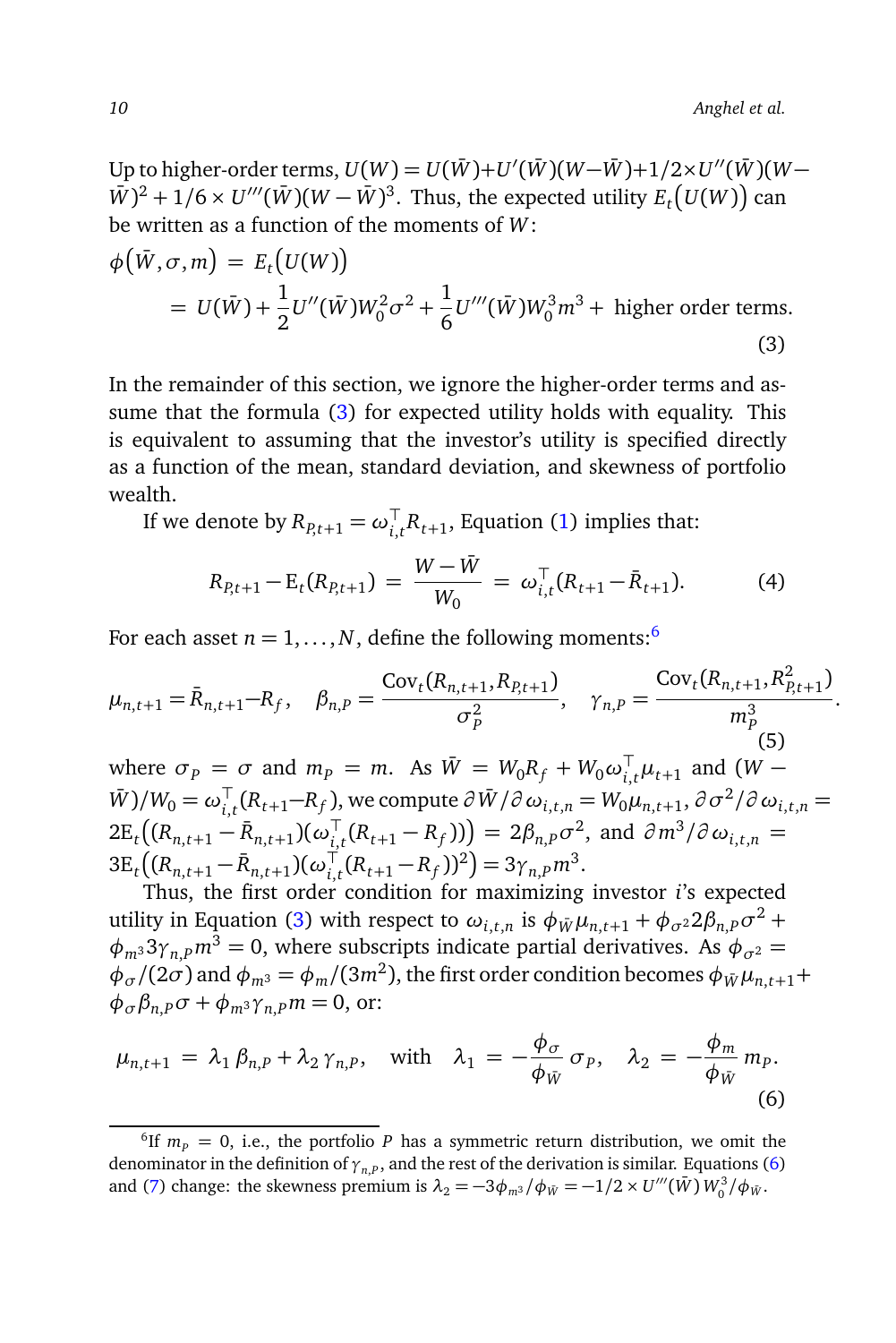If  $\overline{W} = \overline{W}(\sigma, m)$  is the expected wealth at the optimum, the envelope the-orem and Equation [\(3\)](#page-9-0) imply that  $\phi_{\bar{W}}\bar{W}_{\sigma} + \phi_{\sigma} = 0$ , hence  $\partial \bar{W}/\partial \sigma =$  $-\phi_{\sigma}/\phi_{\bar{W}}$ . Similarly, we have  $\partial \bar{W}/\partial m = -\phi_m/\phi_{\bar{W}}$ . Thus, we interpret the coefficients  $-\phi_{\sigma}/\phi_{\bar{W}}$  and  $-\phi_{\bar{W}}/\phi_{\bar{W}}$  in Equation [\(6\)](#page-9-2) as the investor's marginal rates of substitution between expected wealth and standard deviation and between expected wealth and skewness, respectively, holding expected utility constant. To determine the signs of these coef-ficients, we use Equation [\(3\)](#page-9-0) to compute  $\phi_{\sigma} = U''(\bar{W})W_0^2 \sigma$  and  $\phi_m =$  $1/2 \times U'''(\bar{W})W_0^3 m^2$ . Thus, the coefficients  $\lambda_1$  and  $\lambda_2$  satisfy:

<span id="page-10-0"></span>
$$
\lambda_1 = -\frac{U''(\bar{W}) W_0^2 \sigma_p^2}{\phi_{\bar{W}}}, \qquad \lambda_2 = -\frac{U'''(\bar{W}) W_0^3 m_p^3}{2\phi_{\bar{W}}}.
$$
 (7)

Thus, if investor *i* is risk averse  $(U'' < 0)$  and prudent  $(U''' > 0)$ ,  $\lambda_1$  is positive and  $\lambda_2$  has the opposite sign to  $m_P$ , the skewness of his optimal risky portfolio.

If *i* is a representative investor, the portfolio *P* is the market portfolio *M*. [7](#page-10-1) The excess expected return of asset *n* can be written as:

$$
E_t(R_{n,t+1}) - R_f = \lambda_1 \beta_{n,M} + \lambda_2 \gamma_{n,M},
$$
\n(8)

where  $\beta_{n,M}$  and  $\gamma_{n,M}$  are the market beta and coskewness, respectively, of the *n*'th asset:

<span id="page-10-3"></span>
$$
\beta_{n,M} = \frac{\text{Cov}_t(R_{n,t+1}, R_{M,t+1})}{\sigma_M^2}, \quad \gamma_{n,M} = \frac{\text{Cov}_t(R_{n,t+1}, R_{M,t+1}^2)}{m_M^3}.
$$
 (9)

This is the three-moment CAPM. The risk premia  $\lambda_1$  and  $\lambda_2$  are positive if the market has negative skewness  $(m_M < 0)$ , and the representative investor is risk averse ( $U'' < 0$ ) and prudent ( $U''' > 0$ ). Note that decreasing absolute risk aversion is a sufficient condition for prudence, and therefore it implies a preference for positive skewness. $8$ 

<span id="page-10-1"></span> $7$ Kraus and Litzenberger (1976) explain that a necessary and sufficient condition that each investor's optimal risky portfolio be the same is that each investor's risk tolerance is linear in wealth, i.e.,  $-U_i'/U_i'' = a_i + bW_i$ , with the same cautiousness, *b*, for all investors.

<span id="page-10-2"></span> ${}^{8}$ Indeed, as  $U'(W) > 0$ , decreasing absolute risk aversion translates into *d*(−*U''*/*U'*)/*dW* =  $(-U'U''' + (U'')^2)/(U')^2 < 0$ , which implies *U'''* > 0. A Taylor expansion as in Equation [\(3\)](#page-9-0) shows that a prudent investor has a preference for positive skewness in returns, holding everything else constant. Kimball (1990) shows that precautionary saving occurs if and only if investors are prudent.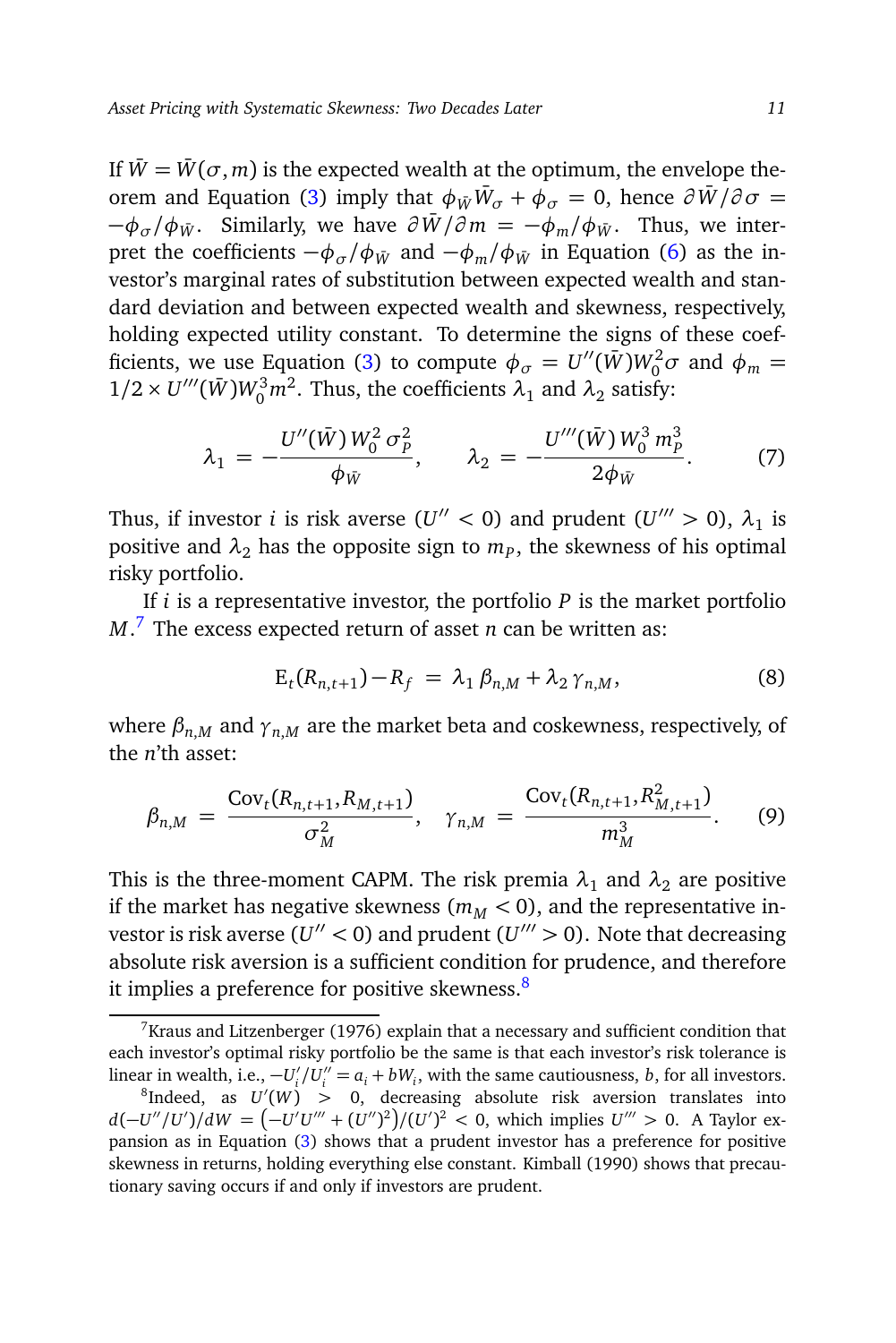The intuition follows that of the traditional CAPM: Assets with high systematic risk (beta) increase the market portfolio variance, hence are disliked by investors and should command high expected returns. Similarly, if investors prefer positively-skewed portfolios, then assets with low systematic skewness (gamma) decrease the market portfolio skewness, which is less desirable to investors and should command higher expected returns.

#### *2.2 Quadratic Pricing Kernel*

To obtain a three-factor CAPM, Harvey and Siddique (2000) specify directly a pricing kernel that is quadratic in the market portfolio return:

$$
m_{t+1} = a_t + b_t r_{M, t+1} + c_t r_{M, t+1}^2,
$$
\n(10)

where, to simplify notation,  $r_{M,t+1}$  denotes the excess return  $R_{M,t+1} - R_f$ . The pricing kernel (or stochastic discount factor) allows us to price any asset with payoff  $x_{t+1}$ :

$$
P_t = \mathcal{E}_t(m_{t+1}x_{t+1}), \tag{11}
$$

The pricing kernel is the intertemporal marginal rate of substitution, i.e.,  $m_{t+1} = \beta U'(c_{t+1})/U'(c_t)$ , where  $\beta$  is the discount factor (see Cochrane, 2005).

By definition, the gross return of any asset *i* is  $R_{i,t+1} = x_{t+1}/P_t$ , where  $x_{t+1}$  is the price next period, including dividends. Thus, the equation  $\mathbf{E}_{t}\left(m_{t+1}R_{i,t+1}\right)=1$  is true for any asset. In particular, the risk-free asset has gross return  $R_f = 1/E_t(m_{t+1})$ . Thus, the excess return of any asset *i* satisfies:

<span id="page-11-0"></span>
$$
E_t(m_{t+1}r_{i,t+1}) = 0.
$$
 (12)

We substitute  $m_{t+1} = a_t + b_t r_{M,t+1} + c_t r_{M,t+1}^2$  in Equation [\(12\)](#page-11-0). As E(*XY*) =  $cov(X, Y) + E(X)E(Y)$ , we obtain:

$$
E_t(r_{i,t+1}) = -b_t R_f \text{Cov}_t(r_{i,t+1}, r_{M,t+1}) - c_t R_f \text{Cov}_t(r_{i,t+1}, r_{M,t+1}^2), \tag{13}
$$

Thus, we obtain a three-factor CAPM:

$$
E_t(r_{i,t+1}) = \lambda_1 \beta_{i,M} + \lambda_2 \gamma_{i,M}, \quad \text{with} \quad \lambda_1 = -b_t R_f \sigma_M^2, \quad \lambda_2 = -c_t R_f m_M^3.
$$
\n(14)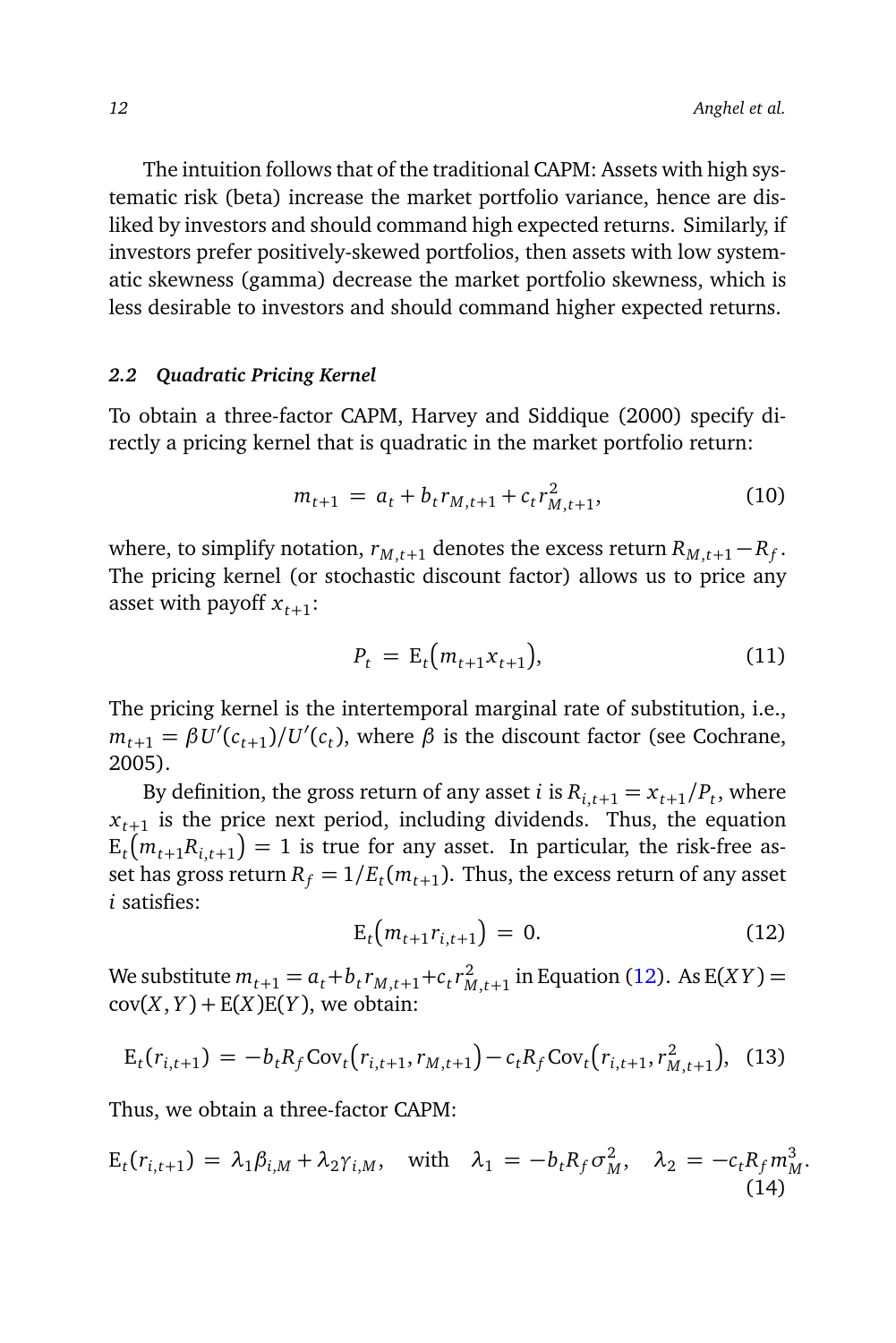To compute  $b_t$  and  $c_t$  we need to know the expected return of one more portfolio beside the market portfolio  $M$ .<sup>[9](#page-12-1)</sup> Note that the formulas for  $\lambda_1$ and  $\lambda_2$  do not provide economic intuition for the sign of the premium. Harvey and Siddique (2000) provide further discussion by considering a Taylor series expansion of the formula  $m_{t+1} = \beta U'(W_{t+1})/U'(W_t)$ .

# <span id="page-12-0"></span>**3 Portfolio Formation and Summary Statistics**

In this section and the next, we replicate the empirical results in Harvey and Siddique (2000) for the "replication sample" period of July 1963 to December 1993, and we report them for other sample periods: the "postsample" period, January 1994 to December 2019; the "pre-sample" period, July 1926 to June 1963; and the "extended sample" period, July 1963 to December 2019. In principle, we could also report the results for the "maximum sample" period, July 1926 to December 2019, but that would reduce the variables that are available, as the five Fama and French (2015) factors and the *PSS* factor of Langlois (2020) are available only after 1963. Moreover, the quality of the pre-sample return data is often considered to be below the quality of the return data after  $1963.<sup>10</sup>$  $1963.<sup>10</sup>$  $1963.<sup>10</sup>$ 

We use monthly and daily U.S. equity returns from CRSP. We retain stocks listed on the NYSE, AMEX, and NASDAQ. Our sample includes only common stocks (Share Code 10 and 11) and stocks not trading on a "when issued" basis. This leads to a total of 14,988 stocks over the replication sample period, while the figure in Harvey and Siddique (2000) is only 9,268 stocks (see the beginning of their Section III.C). Data changes to CRSP in the past two decades are likely responsible for this discrepancy. As communicated privately by Campbell Harvey, the 1997 version of CRSP

<span id="page-12-1"></span> $9$ To solve the 2-by-2 system of equations, Harvey and Siddique (2000) use the squared market return  $r_{M,t+1}^2$  beside the market return  $r_{M,t+1}$ . This does not appear to be correct, however, as  $r^2_{M,t+1}$  is not the return of a tradable asset. Moreover, Equation [\(12\)](#page-11-0) cannot be satisfied, as the squared return is positive.

<span id="page-12-2"></span> $10$ Linnainmaa and Roberts (2018) note: "The reason for this difference appears to lie with the corrections to the number of shares data CRSP made in a project started in 2013. As Ken French notes, 'The file [CRSP] released in January 2015 [...] incorporates over 4000 changes that affect 400 Permnos. As a result, many of the returns we report for 1925-1946 change in our January 2015 update and some of the changes are large.' Ken French discusses the repercussions of these changes at http://mba.tuck.dartmouth.edu/pages/faculty/ken.french/data\_library.html."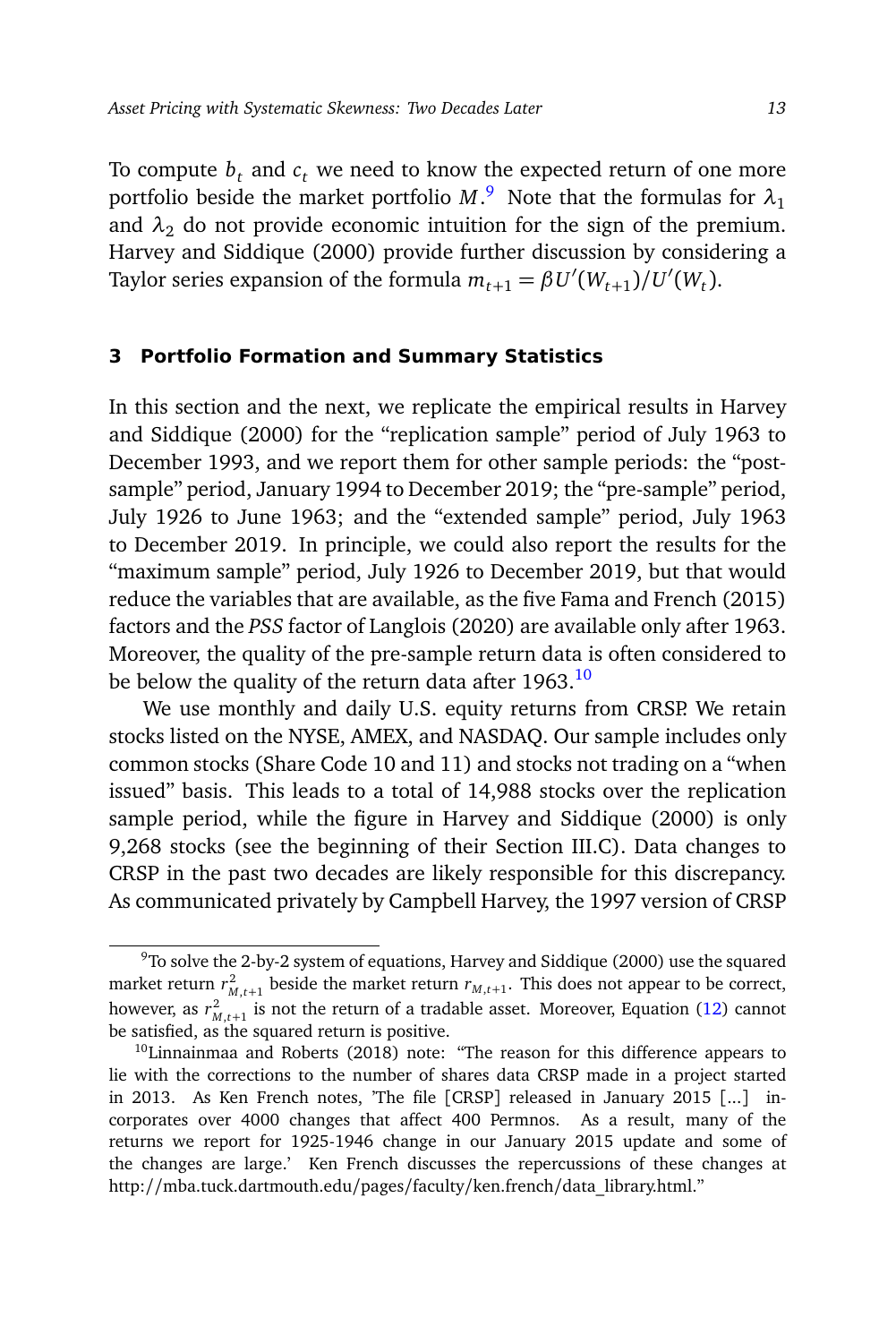used in Harvey and Siddique (2000) contained significantly fewer NAS-DAO stocks than today. $11$ 

The Fama-French and momentum factors are obtained from Ken French's online data library, and the *PSS* factor is obtained from Hugues Langlois' website, and is available between July 1963 and December 2017. Table [IA.1](#page-0-1) in the Internet Appendix reports the definitions and the construction details for all variables.

To perform asset pricing tests, we employ several test portfolio groups throughout the paper. All test portfolios used in this paper are valueweighted except the momentum portfolios defined in Table [5,](#page-33-0) which are equally weighted. The groups that are constructed from multivariate sorts use as cutoffs only the values for the NYSE stocks, which insures a more equitable distribution of large stocks among the portfolios. Independent sorts are used in all portfolio groups except the 27 Carhart portfolios below, which are constructed using dependent sorts. The portfolio groups are: 10 Fama-French portfolios sorted on size (book value of equity); 10 Fama-French portfolios sorted on momentum (past return performance between months *t* − 12 and *t* − 2); 25 Fama-French portfolios sorted on size and book-to-market (B/M); 25 Fama-French portfolios sorted on size and momentum; 25 portfolios sorted on size and the coskewness measure in Equation  $(15)$ ; and 27 Carhart portfolios with dependent sorts on B/M, size, and momentum.<sup>[12](#page-13-1)</sup> Except for the last two portfolio groups, which we construct ourselves, the other sorted portfolio groups are obtained from Ken French's online data library. We also construct 32 industry portfolios by using the industry names from Panel A in Table I in Harvey and Siddique (2000) and identifying the industry by its SIC code classification.<sup>[13](#page-13-2)</sup>

<span id="page-13-0"></span> $11$ In the Internet Appendix, we run several tests on portfolios formed after removing all NASDAQ stocks, microcap stocks (i.e., stocks with a market capitalization of less than 250 million U.S. dollars), or penny stocks (i.e., stocks with a price of less than 5 U.S. dollars); see Table [IA.10](#page-0-1) and Tables [IA.29](#page-0-1) to [IA.34.](#page-0-1) These restrictions do not change the results qualitatively, but they do lead to significant changes in the estimates.

<span id="page-13-1"></span> $12$ To construct the 27 Carhart portfolios, we use dependent sorts: we sort all stocks into terciles, first by B/M, then by size, then by momentum. We construct our own book-tomarket variable from Compustat data, using the methodology in Davis *et al.* (2000). The portfolios are constructed at the end of every month, using the last known book equity value and the current market equity value.

<span id="page-13-2"></span> $13$ The only industry that we could not identify is "Distributors," which we replaced by "Other." In the Internet Appendix, we also report summary statistics for the 30 Fama-French industry portfolios (see Table [IA.4\)](#page-22-0).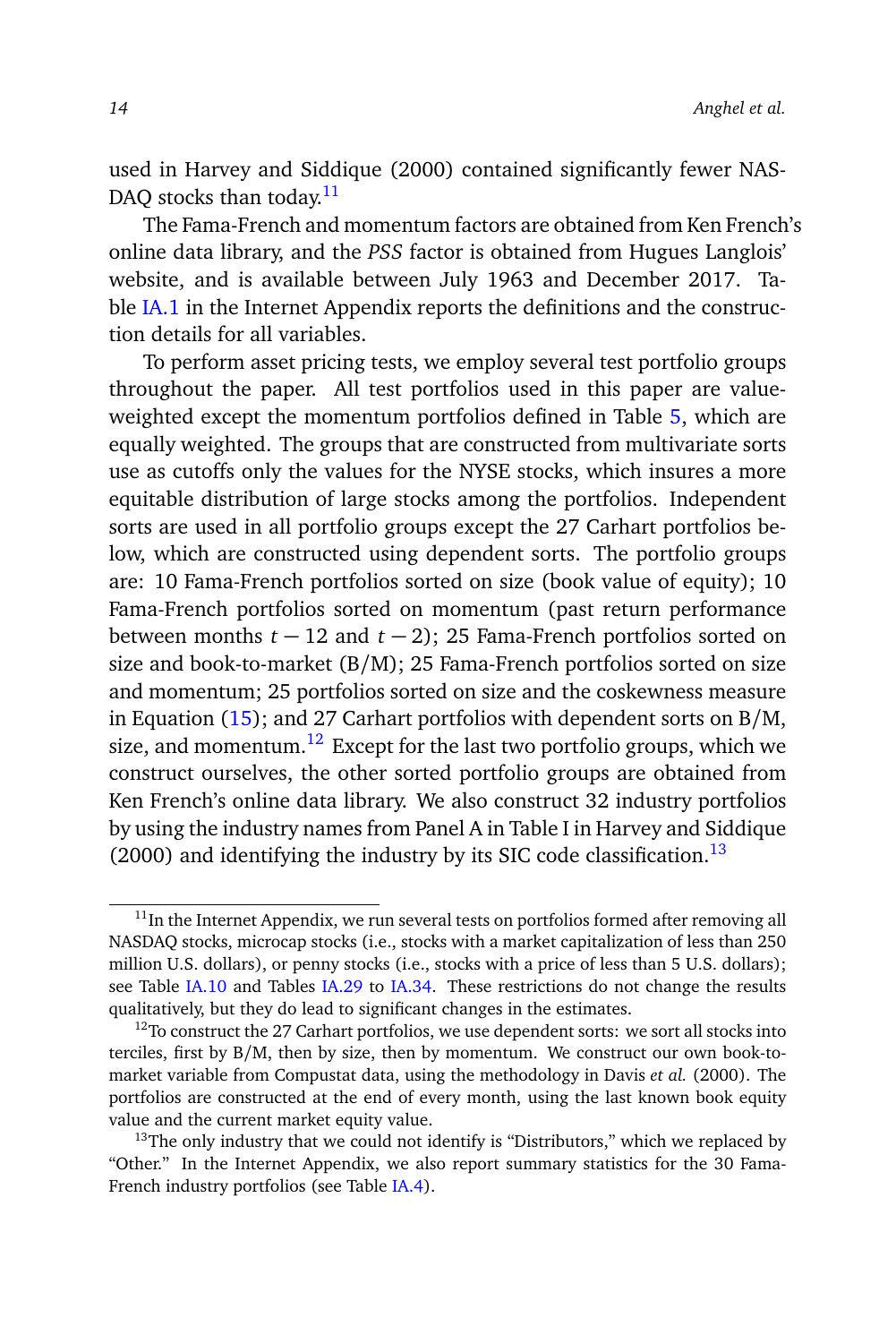Table [1](#page-16-0) shows summary statistics that compare different measures of coskewness for the 25 Fama-French portfolios sorted on size and B/M. We use four ways to measure coskewness. The first measure is the (standardized) coskewness of an asset *i*:

<span id="page-14-0"></span>
$$
Cosk_{i,t} = \frac{E_{t-1}[\varepsilon_{i,t}\varepsilon_{M,t}^2]}{\sqrt{E_{t-1}[\varepsilon_{i,t}^2]E_{t-1}[\varepsilon_{M,t}^2]}},
$$
(15)

where  $\varepsilon_{i,t}$  is the residual from regressing *i*'s excess return on the excess market return, and  $\varepsilon_{M,t}$  is the market return minus its unconditional average.[14](#page-14-1) *Coski*,*<sup>t</sup>* represents the contribution of asset *i* to the coskewness of the market portfolio. A negative value of *Coski*,*<sup>t</sup>* indicates that asset *i* adds negative skewness to the broader portfolio. As investors do not like negative skewness in their portfolio, if asset *i* has negative coskewness, then it should have a low price and a high average return. The second measure is a non-standardized version of coskewness,  $\beta_{i MKT}$ <sup>2</sup>, where *MKT* is the excess market portfolio return. This measure is obtained as the coefficient in a univariate regression of *i*'s excess return on *MKT*<sup>2</sup> , which is a non-standardized version of the coskewness measure in Equation  $(15)$ .<sup>[15](#page-14-2)</sup>

The other two coskewness measures are betas on two value-weighted long-short portfolios that capture differences in coskewness. To construct the portfolios, in each month *t* we select all stocks listed on NYSE, AMEX, or NASDAQ that have at least 36 monthly returns during the past 60 months (*t*−60 to *t*−1).[16](#page-14-3) For each of these stocks, we estimate the coskewness measure from Equation [\(15\)](#page-14-0) using the past 60 months of returns. We rank the stocks based on estimated coskewness and form three portfolios: *S* <sup>−</sup> with the bottom 30% (lowest coskewness), *S <sup>0</sup>* with the middle 40%, and *S* <sup>+</sup> with the top 30% (highest coskewness). The two long-short port-

<span id="page-14-2"></span><span id="page-14-1"></span><sup>&</sup>lt;sup>14</sup>In Harvey and Siddique (2000), *Cosk<sub>i</sub>* is denoted by  $\hat{\beta}_{\text{SKD}_i}$ .

<sup>&</sup>lt;sup>15</sup> Harvey and Siddique (2000) are explicit about using the univariate beta on MKT<sup>2</sup>. Nonetheless, as measure of coskewness one may also consider the coefficient on *MKT*<sup>2</sup> in a bivariate regression of the stock's excess return on *MKT* and *MKT*<sup>2</sup> . However, this measure is not consistent with the theoretical coskewness measure  $\gamma_{n,M}$  in Equation [\(9\)](#page-10-3), which is proportional to the univariate beta on *MKT*<sup>2</sup> .

<span id="page-14-3"></span> $16$ The 36-month requirement was communicated privately to the authors by Cambell Harvey, as it is not explicit in Harvey and Siddique (2000). Table [IA.35](#page-0-1) in the Internet Appendix shows results of Fama-MacBeth regressions similar to those in Table [4](#page-29-0) for three different versions of *HS* that have a 36-, 48-, and 60-month requirement, respectively. The most significant results correspond to the 36-month version used in the paper.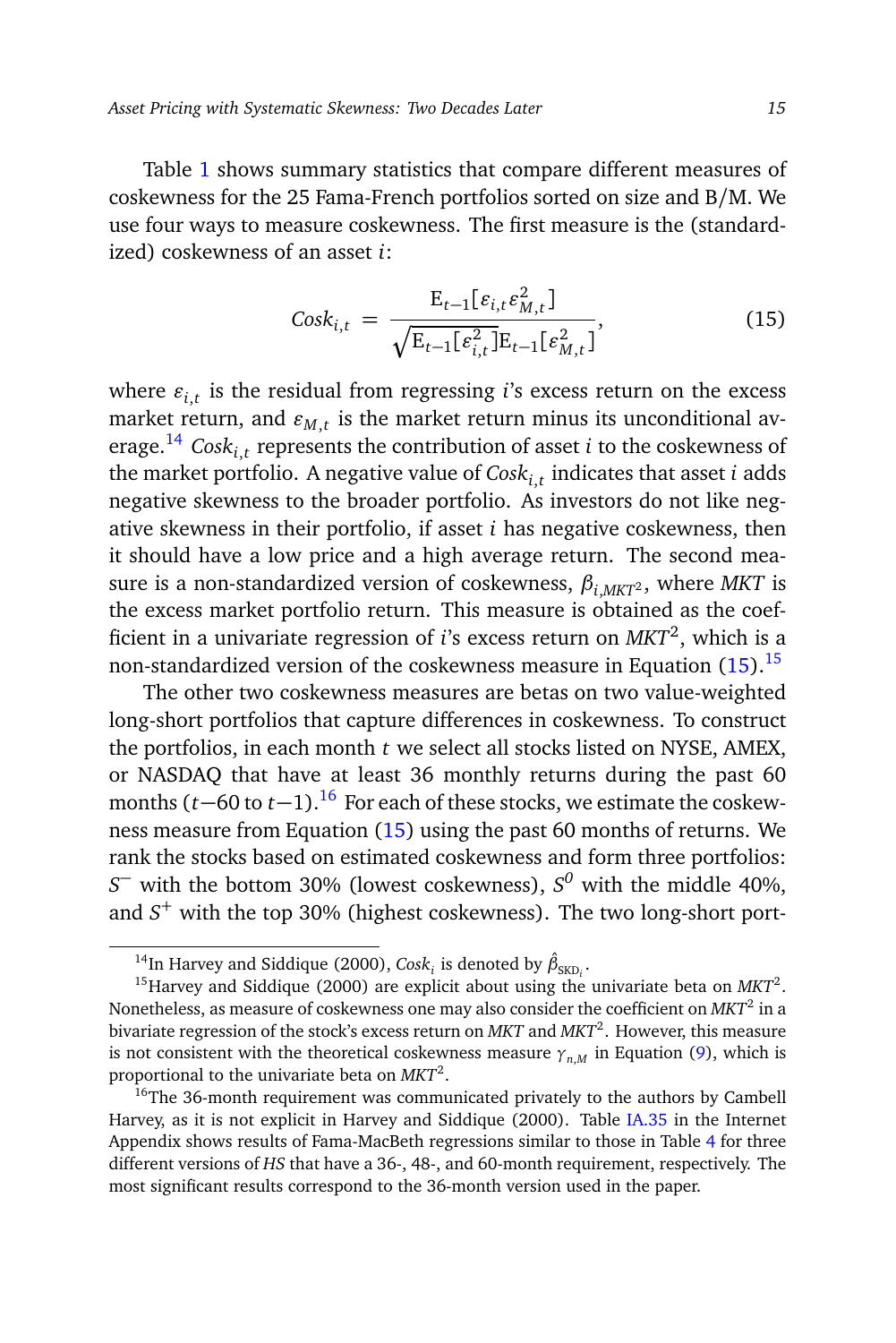folios are  $HS = S^- - S^+$  (denoted *SKS* in Harvey and Siddique (2000)) and  $HS^{-} = S^{-} - r_f.$ 

The significance levels for skewness and coskewness are computed by generating the statistics 10,000 times simulating it under the null using a standard normal distribution for skewness and a bivariate standard normal distribution for coskewness.<sup>[17](#page-15-0)</sup> The cutoff levels used to determine the significance levels for skewness and coskewness are provided in Table [IA.2](#page-16-0) in the Internet Appendix.

The first thing to notice, which is also true for the other tables in Harvey and Siddique (2000), is that our estimates are fairly different from theirs, even though many of the qualitative results are the same. A possible reason is the large discrepancy between the number of stocks in their sample (9,268) and ours (14,988) over the replication sample period (1963 to 1993).

We compare the summary statistics in Table [1](#page-16-0) against the intuition in Section [2:](#page-8-0) If an asset has negative coskewness with the investor's portfolio, then investing in the asset makes the overall portfolio more negatively skewed, hence makes the asset less desirable and increases its expected return. Therefore, in the data we should observe a negative relation between an asset's average return and its (standardized) coskewness. Also, we should observe a positive relation between an asset's average return and its beta on the coskewness factors (*HS* and *HS*−), as these are portfolios of low coskewness stocks minus high/medium coskewness stocks. The last row in each panel in Table [1](#page-16-0) shows the correlation of the average return of a test portfolio ("Ave.Ret.") with the other statistics. We check the following results: There is a negative correlation with the portfolio's (i) standardized coskewness, (ii) beta on *HS*, and (iii) beta on *HS*−.

The results are mixed: For the replication sample period (1963 to 1993), the replicated results in Panel B are qualitatively similar to the original results in Panel A: The correlations in Panel B that correspond to the columns "Std. Cosk." and "*β* to *HS*−" are negative, while the correlation that corresponds to the column "*β* to *HS*" is positive, indicating that Results (i) and (iii) are true but Result (ii) is not. Results (i) and (iii) also hold for the extended sample period (1963 to 2019), while only Result (iii)

<span id="page-15-0"></span> $17$ Harvey and Siddique (2000) mention in the caption of their Table I that the significance level for coskewness is computed using "an ARMA(2,0) process using a bivariate *Normal*." As this specification is unclear, we use instead a bivariate standard normal distribution.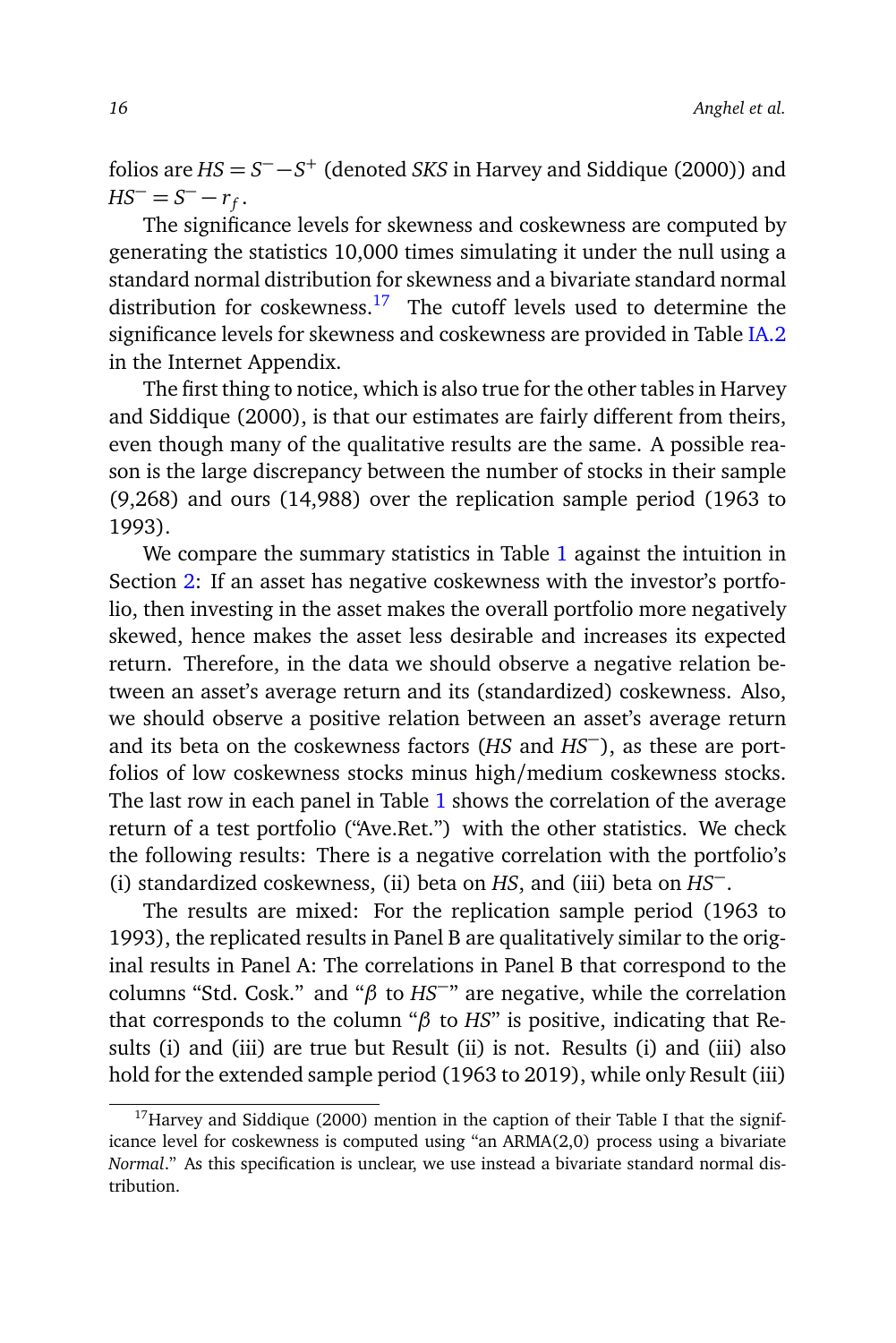<span id="page-16-0"></span>

|                       |                         |               |               | Panel A. Sample Period 1963 to 1993, Original Results |                      |                       |     |                                                |                          |                           |
|-----------------------|-------------------------|---------------|---------------|-------------------------------------------------------|----------------------|-----------------------|-----|------------------------------------------------|--------------------------|---------------------------|
| Size<br>Quin-<br>Tile | B/M<br>Ouin-<br>Tile    | Std.<br>Skew. | Std.<br>Cosk. | $\beta$ to<br>HS                                      | $\beta$ to<br>$HS^-$ | $\beta$ to<br>$MKT^2$ |     | Time- Ave.<br>Var. Exc.Ret.<br>Cosk. $(\%/mo)$ | $\beta$ to<br><b>MKT</b> | Std.<br>Dev.<br>$(\%/mo)$ |
| 1                     | 1                       | $-0.303**$    | $-0.276**$    | $0.138**$                                             | $1.339**$            | $-0.027**$            | Yes | 0.310                                          | $1.403**$                | 7.665                     |
|                       | $\overline{\mathbf{2}}$ | $-0.274**$    | $-0.330**$    | $0.166**$                                             | $1.216**$            | $-0.026**$            | Yes | 0.698                                          | $1.263**$                | 6.744                     |
|                       | 3                       | $-0.359**$    | $-0.349**$    | 0.160                                                 | $1.098**$            | $-0.024**$            | Yes | 0.818                                          | $1.142**$                | 6.135                     |
|                       | $\overline{4}$          | $-0.135$      | $-0.350**$    | 0.196                                                 | $1.023**$            | $-0.024**$            | Yes | 0.949                                          | $1.054***$               | 5.842                     |
|                       | 5                       | 0.001         | $-0.334**$    | $0.234*$                                              | $1.048**$            | $-0.025**$            | No  | 1.082                                          | $1.071**$                | 6.142                     |
| 2                     | $\mathbf{1}$            | $-0.416**$    | $-0.196**$    | 0.002                                                 | $1.337**$            | $-0.020**$            | No  | 0.481                                          | $1.422**$                | 7.128                     |
|                       | 2                       | $-0.445**$    | $-0.332**$    | 0.085                                                 | $1.185**$            | $-0.022**$            | Yes | 0.720                                          | $1.246**$                | 6.250                     |
|                       | 3                       | $-0.384**$    | $-0.372**$    | 0.116                                                 | $1.078**$            | $-0.022**$            | Yes | 0.905                                          | $1.124***$               | 5.708                     |
|                       | 4                       | $-0.268**$    | $-0.257**$    | 0.131                                                 | $0.995***$           | $-0.017**$            | Yes | 0.921                                          | $1.030**$                | 5.231                     |
|                       | 5                       | $-0.306**$    | $-0.328**$    | 0.128                                                 | $1.085**$            | $-0.022**$            | Yes | 1.095                                          | $1.127**$                | 5.943                     |
| 3                     | $\mathbf{1}$            | $-0.353**$    | $-0.181$      | 0.098                                                 | $1.277**$            | $-0.018**$            | No  | 0.439                                          | $1.344**$                | 6.512                     |
|                       | $\overline{2}$          | $-0.566**$    | $-0.324**$    | 0.074                                                 | $1.091**$            | $-0.018**$            | Yes | 0.676                                          | $1.146**$                | 5.527                     |
|                       | 3                       | $-0.552**$    | $-0.341**$    | 0.059                                                 | $0.986**$            | $-0.018**$            | Yes | 0.746                                          | $1.036**$                | 5.111                     |
|                       | 4                       | $-0.277**$    | $-0.173**$    | 0.091                                                 | $0.930**$            | $-0.013**$            | Yes | 0.857                                          | $0.965**$                | 4.794                     |
|                       | 5                       | $-0.377**$    | $-0.261**$    | 0.122                                                 | $1.020**$            | $-0.018**$            | Yes | 1.055                                          | $1.060**$                | 5.484                     |
| $\overline{4}$        | $\mathbf{1}$            | $-0.244*$     | 0.053         | 0.020                                                 | $1.174***$           | $-0.010$              | Yes | 0.511                                          | $1.241**$                | 5.857                     |
|                       | 2                       | $-0.491**$    | $-0.232**$    | 0.066                                                 | $1.053**$            | $-0.015**$            | Yes | 0.388                                          | $1.131**$                | 5.273                     |
|                       | 3                       | $-0.314**$    | $-0.158**$    | 0.039                                                 | $0.991**$            | $-0.013*$             | Yes | 0.638                                          | $1.043**$                | 4.975                     |
|                       | 4                       | 0.177         | 0.098         | 0.123                                                 | $0.929**$            | $-0.006$              | Yes | 0.799                                          | $0.965**$                | 4.811                     |
|                       | 5                       | $-0.066$      | $-0.070*$     | 0.154                                                 | $1.074**$            | $-0.012$              | Yes | 1.039                                          | $1.112**$                | 5.664                     |
| 5                     | 1                       | $-0.069$      | 0.214         | 0.049                                                 | $0.974**$            | $-0.005$              | Yes | 0.366                                          | $1.025***$               | 4.842                     |
|                       | 2                       | $-0.286**$    | 0.013         | 0.149                                                 | $0.910**$            | $-0.009$              | Yes | 0.384                                          | $0.994**$                | 4.604                     |
|                       | 3                       | $-0.104$      | 0.039         | $-0.206**$                                            | $0.801**$            | $-0.007$              | No  | 0.370                                          | $0.883**$                | 4.277                     |
|                       | 4                       | 0.189         | $0.186**$     | $-0.032$                                              | $0.777**$            | $-0.003$              | Yes | 0.551                                          | $0.832**$                | 4.181                     |
|                       | 5                       | 0.131         | 0.020         | $-0.034$                                              | $0.839**$            | $-0.007$              | Yes | 0.715                                          | $0.889**$                | 4.901                     |
|                       | Corr. with Ave.Ret.     | 0.067         | $-0.498$      | 0.648                                                 | $-0.021$             | $-0.319$              |     |                                                | $-0.092$                 | 0.122                     |

Table 1: Properties of 25 Portfolios Sorted on Size and Book/Market

Panel B. Sample Period 1963 to 1993, Replication Results

| Size<br>Ouin-<br>Tile | B/M<br>Ouin-<br>Tile    | Std.<br>Skew. | Std.<br>Cosk. | $\beta$ to<br>HS | $\beta$ to<br>$HS^-$ | $\beta$ to<br>$MKT^2$ |                | Time- Ave.<br>Var. Exc.Ret.<br>Cosk. $(\%/mo)$ | $\beta$ to<br><b>MKT</b> | Std.<br>Dev.<br>$(\%/mo)$ |
|-----------------------|-------------------------|---------------|---------------|------------------|----------------------|-----------------------|----------------|------------------------------------------------|--------------------------|---------------------------|
| $\mathbf{1}$          | 1                       | $-0.327**$    | $-0.275***$   | $0.686***$       | $1.307***$           | $-0.029***$           | No             | 0.267                                          | $1.429***$               | 7.667                     |
|                       | $\overline{\mathbf{2}}$ | $-0.323**$    | $-0.333***$   | $0.546***$       | $1.142***$           | $-0.028***$           | Yes            | 0.712                                          | $1.251***$               | 6.712                     |
|                       | 3                       | $-0.245*$     | $-0.285***$   | $0.550***$       | $1.060***$           | $-0.023***$           | Yes            | 0.757                                          | $1.154***$               | 6.148                     |
|                       | 4                       | $-0.149$      | $-0.314***$   | $0.473***$       | $0.979***$           | $-0.023***$           | N <sub>0</sub> | 0.912                                          | $1.071***$               | 5.819                     |
|                       | 5                       | 0.027         | $-0.273***$   | $0.614***$       | $1.025***$           | $-0.024***$           | No             | 1.104                                          | $1.105***$               | 6.221                     |
| $\overline{2}$        | 1                       | $-0.400***$   | $-0.219**$    | $0.509***$       | $1.296***$           | $-0.024***$           | No             | 0.374                                          | $1.434***$               | 7.179                     |
|                       | $\overline{\mathbf{2}}$ | $-0.477***$   | $-0.333***$   | $0.491***$       | $1.122***$           | $-0.024***$           | Yes            | 0.679                                          | $1.233***$               | 6.159                     |
|                       | 3                       | $-0.499***$   | $-0.391***$   | $0.401***$       | $1.010***$           | $-0.023***$           | Yes            | 0.893                                          | $1.111***$               | 5.585                     |
|                       | $\overline{4}$          | $-0.199$      | $-0.219**$    | $0.487***$       | $0.953***$           | $-0.017***$           | No             | 0.957                                          | $1.033***$               | 5.240                     |
|                       | 5                       | $-0.155$      | $-0.264***$   | $0.469***$       | $1.032***$           | $-0.021***$           | No             | 1.064                                          | $1.124***$               | 5.900                     |
| 3                     | 1                       | $-0.338***$   | $-0.123$      | $0.420***$       | $1.225***$           | $-0.018**$            | No             | 0.426                                          | $1.363***$               | 6.594                     |
|                       | 2                       | $-0.574***$   | $-0.333***$   | $0.405***$       | $1.055***$           | $-0.020***$           | Yes            | 0.753                                          | $1.161***$               | 5.599                     |
|                       | 3                       | $-0.528***$   | $-0.331***$   | $0.359***$       | $0.932***$           | $-0.019***$           | Yes            | 0.694                                          | $1.028***$               | 5.046                     |
|                       | 4                       | $-0.235*$     | $-0.116$      | $0.328***$       | $0.884***$           | $-0.013**$            | Yes            | 0.897                                          | $0.975***$               | 4.830                     |
|                       | 5                       | $-0.189$      | $-0.178**$    | $0.330**$        | $0.967***$           | $-0.017**$            | No             | 1.009                                          | $1.069***$               | 5.573                     |
| $\overline{4}$        | 1                       | $-0.269**$    | 0.054         | $0.348**$        | $1.104***$           | $-0.012$              | No             | 0.458                                          | $1.229***$               | 5.807                     |
|                       | 2                       | $-0.487***$   | $-0.221**$    | $0.338***$       | $1.021***$           | $-0.016**$            | Yes            | 0.423                                          | $1.131***$               | 5.308                     |
|                       | 3                       | $-0.282**$    | $-0.113$      | $0.329***$       | $0.941***$           | $-0.013**$            | Yes            | 0.652                                          | $1.037***$               | 4.963                     |
|                       | 4                       | 0.105         | 0.141         | $0.279**$        | $0.875***$           | $-0.007$              | No             | 0.813                                          | $0.968***$               | 4.793                     |
|                       | 5                       | $-0.109$      | $-0.028$      | $0.313**$        | $0.981***$           | $-0.012*$             | No             | 0.909                                          | $1.084***$               | 5.543                     |
| 5                     | 1                       | $-0.037$      | $0.254***$    | $0.225***$       | $0.890***$           | $-0.005$              | Yes            | 0.326                                          | $0.999***$               | 4.802                     |
|                       | 2                       | $-0.230*$     | 0.043         | $0.245***$       | $0.881***$           | $-0.010*$             | No             | 0.374                                          | $0.979***$               | 4.597                     |
|                       | 3                       | $-0.012$      | 0.057         | $0.268***$       | $0.777***$           | $-0.008$              | No             | 0.361                                          | $0.859***$               | 4.265                     |
|                       | 4                       | $0.221*$      | $0.298***$    | $0.314***$       | $0.774***$           | $-0.002$              | No             | 0.556                                          | $0.847***$               | 4.247                     |
|                       | 5                       | $-0.033$      | $-0.136$      | 0.082            | $0.764***$           | $-0.013**$            | No             | 0.630                                          | $0.859***$               | 4.759                     |
|                       | Corr. with Ave.Ret.     | 0.122         | $-0.394$      | 0.185            | $-0.173$             | $-0.249$              |                |                                                | $-0.212$                 | $-0.041$                  |

(*Continued*)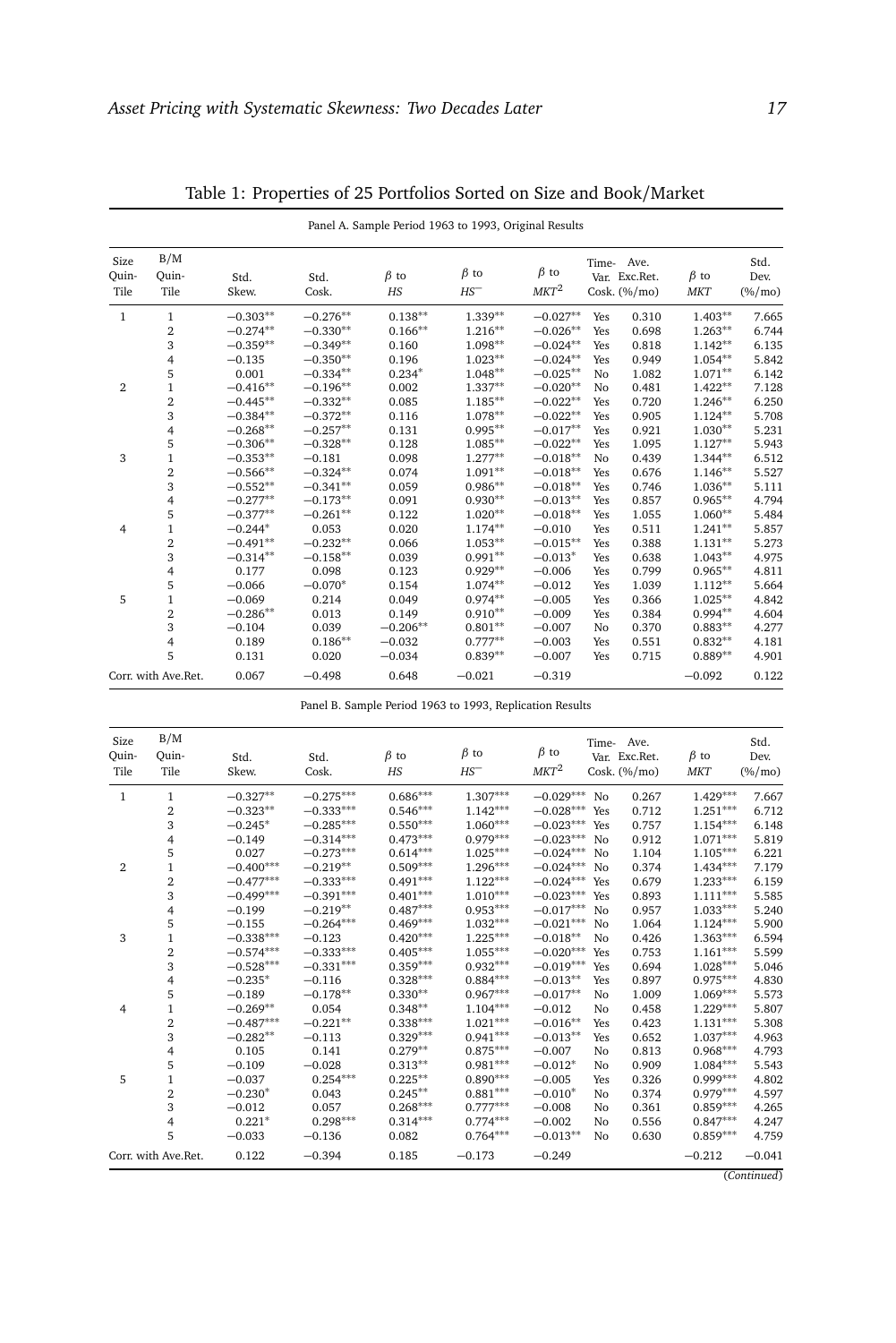<span id="page-17-0"></span>

|                       |                      |               |               | Panel C. Sample Period 1994 to 2019, Post-Sample Results |                      |                       |     |                                                |                          |                           |
|-----------------------|----------------------|---------------|---------------|----------------------------------------------------------|----------------------|-----------------------|-----|------------------------------------------------|--------------------------|---------------------------|
| Size<br>Quin-<br>Tile | B/M<br>Ouin-<br>Tile | Std.<br>Skew. | Std.<br>Cosk. | $\beta$ to<br>HS                                         | $\beta$ to<br>$HS^-$ | $\beta$ to<br>$MKT^2$ |     | Time- Ave.<br>Var. Exc.Ret.<br>Cosk. $(\%/mo)$ | $\beta$ to<br><b>MKT</b> | Std.<br>Dev.<br>$(\%/mo)$ |
| $\mathbf{1}$          | 1                    | $0.230*$      | $-0.047$      | $-1.060***$                                              | $1.202***$           | $-0.055***$           | No  | 0.270                                          | $1.425***$               | 8.055                     |
|                       | 2                    | $0.471***$    | $-0.007$      | $-0.787***$                                              | $1.072***$           | $-0.045***$           | Yes | 0.875                                          | $1.245***$               | 7.152                     |
|                       | 3                    | $-0.236*$     | $-0.048$      | $-0.477***$                                              | $0.988***$           | $-0.041***$           | No  | 0.780                                          | $1.065***$               | 5.721                     |
|                       | 4                    | $-0.059$      | 0.017         | $-0.436***$                                              | $0.904***$           | $-0.034***$           | Yes | 1.042                                          | $0.978***$               | 5.516                     |
|                       | 5                    | $-0.584***$   | $-0.131$      | $-0.343***$                                              | $0.976***$           | $-0.044***$           | No  | 0.996                                          | $1.017***$               | 5.592                     |
| $\overline{2}$        | $\mathbf{1}$         | $-0.322**$    | $-0.008$      | $-0.699***$                                              | $1.223***$           | $-0.049***$           | No  | 0.670                                          | $1.358***$               | 7.031                     |
|                       | $\overline{2}$       | $-0.433***$   | 0.002         | $-0.413***$                                              | $1.058***$           | $-0.040***$           | No  | 0.890                                          | $1.128***$               | 5.758                     |
|                       | 3                    | $-0.481***$   | 0.045         | $-0.159$                                                 | $1.010***$           | $-0.034***$           | No  | 0.856                                          | $1.003***$               | 5.121                     |
|                       | 4                    | $-0.620***$   | $-0.031$      | $-0.196$                                                 | $1.003***$           | $-0.037***$           | No  | 0.823                                          | $1.003***$               | 5.244                     |
|                       | 5                    | $-0.703***$   | $-0.048$      | $-0.210$                                                 | $1.132***$           | $-0.043***$           | Yes | 0.834                                          | $1.137***$               | 6.049                     |
| 3                     | $\mathbf{1}$         | $-0.473***$   | $-0.069$      | $-0.773***$                                              | $1.128***$           | $-0.050***$           | No  | 0.663                                          | $1.284***$               | 6.446                     |
|                       | $\overline{2}$       | $-0.388***$   | 0.066         | $-0.323***$                                              | $1.042***$           | $-0.036***$           | No  | 0.838                                          | $1.086***$               | 5.256                     |
|                       | 3                    | $-0.415***$   | 0.130         | $-0.119$                                                 | $1.010***$           | $-0.030***$           | No  | 0.818                                          | $0.989***$               | 4.855                     |
|                       | 4                    | $-0.435***$   | 0.100         | $-0.042$                                                 | $1.019***$           | $-0.030***$           | No  | 0.883                                          | $0.982***$               | 5.022                     |
|                       | 5                    | $-0.551***$   | 0.037         | $-0.011$                                                 | $1.119***$           | $-0.035***$           | No  | 0.911                                          | $1.058***$               | 5.665                     |
| $\overline{4}$        | $\mathbf{1}$         | $-0.222$      | 0.047         | $-0.786***$                                              | $1.080***$           | $-0.041***$           | No  | 0.850                                          | $1.225***$               | 5.876                     |
|                       | $\overline{c}$       | $-0.688***$   | $-0.005$      | $-0.168$                                                 | $1.025***$           | $-0.036***$           | No  | 0.871                                          | $1.017***$               | 4.798                     |
|                       | 3                    | $-0.820***$   | $-0.096$      | $-0.041$                                                 | $1.023***$           | $-0.039***$           | Yes | 0.761                                          | $0.984***$               | 4.864                     |
|                       | 4                    | $-0.597***$   | 0.061         | $-0.081$                                                 | $0.984***$           | $-0.032***$           | No  | 0.860                                          | $0.959***$               | 4.776                     |
|                       | 5                    | $-0.606***$   | 0.078         | $-0.101$                                                 | $1.123***$           | $-0.034***$           | No  | 0.769                                          | $1.065***$               | 5.625                     |
| 5                     | $\mathbf{1}$         | $-0.547***$   | 0.110         | $-0.516***$                                              | $0.878***$           | $-0.031***$           | Yes | 0.782                                          | $0.942***$               | 4.297                     |
|                       | $\overline{2}$       | $-0.657***$   | $-0.012$      | $-0.080$                                                 | $0.902***$           | $-0.031***$           | Yes | 0.702                                          | $0.867***$               | 4.077                     |
|                       | 3                    | $-0.571***$   | 0.043         | 0.040                                                    | $0.920***$           | $-0.029***$           | Yes | 0.817                                          | $0.858***$               | 4.256                     |
|                       | 4                    | $-1.176***$   | $-0.145$      | $0.221*$                                                 | $1.039***$           | $-0.041***$           | No  | 0.477                                          | $0.927***$               | 5.041                     |
|                       | 5                    | $-0.403***$   | $0.258***$    | $-0.058$                                                 | $1.146***$           | $-0.020*$             | No  | 0.668                                          | $1.068***$               | 6.127                     |
|                       | Corr. with Ave.Ret.  | $-0.006$      | 0.167         | 0.227                                                    | $-0.465$             | 0.366                 |     |                                                | $-0.398$                 | $-0.398$                  |

Table 1: (*Continued*)

Panel D. Sample Period 1963 to 2019, Extended-Sample Results

| Size<br>Quin-<br>Tile | B/M<br>Ouin-<br>Tile    | Std.<br>Skew. | Std.<br>Cosk. | $\beta$ to<br>HS | $\beta$ to<br>$HS^-$ | $\beta$ to<br>$MKT^2$ |                | Time- Ave.<br>Var. Exc.Ret.<br>Cosk. $(\%/mo)$ | $\beta$ to<br><b>MKT</b> | Std.<br>Dev.<br>$(\%/mo)$ |
|-----------------------|-------------------------|---------------|---------------|------------------|----------------------|-----------------------|----------------|------------------------------------------------|--------------------------|---------------------------|
| $\mathbf{1}$          | 1                       | $-0.052$      | $-0.159**$    | $-0.196$         | $1.264***$           | $-0.038***$           | No             | 0.268                                          | $1.425***$               | 7.842                     |
|                       | $\overline{\mathbf{2}}$ | 0.079         | $-0.166**$    | $-0.128$         | $1.114***$           | $-0.034***$           | No             | 0.787                                          | $1.247***$               | 6.913                     |
|                       | 3                       | $-0.236**$    | $-0.170**$    | 0.032            | $1.030***$           | $-0.029***$           | Yes            | 0.767                                          | $1.113***$               | 5.951                     |
|                       | 4                       | $-0.108$      | $-0.152**$    | 0.014            | $0.949***$           | $-0.027***$           | No             | 0.972                                          | $1.029***$               | 5.678                     |
|                       | 5                       | $-0.197**$    | $-0.204***$   | 0.132            | $1.005***$           | $-0.031***$           | N <sub>0</sub> | 1.054                                          | $1.064***$               | 5.935                     |
| $\overline{2}$        | 1                       | $-0.365***$   | $-0.108$      | $-0.102$         | $1.266***$           | $-0.032***$           | N <sub>0</sub> | 0.510                                          | $1.399***$               | 7.108                     |
|                       | $\overline{2}$          | $-0.457***$   | $-0.163**$    | 0.034            | $1.096***$           | $-0.029***$           | Yes            | 0.776                                          | $1.185***$               | 5.974                     |
|                       | 3                       | $-0.484***$   | $-0.176***$   | 0.120            | $1.009***$           | $-0.027***$           | No             | 0.876                                          | $1.061***$               | 5.373                     |
|                       | 4                       | $-0.393***$   | $-0.121*$     | 0.144            | $0.972***$           | $-0.024***$           | N <sub>0</sub> | 0.896                                          | $1.017***$               | 5.239                     |
|                       | 5                       | $-0.421***$   | $-0.159**$    | 0.128            | $1.071***$           | $-0.029***$           | No             | 0.958                                          | $1.127***$               | 5.965                     |
| 3                     | 1                       | $-0.398***$   | $-0.086$      | $-0.183*$        | $1.186***$           | $-0.029***$           | No             | 0.535                                          | $1.327***$               | 6.523                     |
|                       | $\overline{2}$          | $-0.492***$   | $-0.131**$    | 0.038            | $1.049***$           | $-0.026***$           | Yes            | 0.792                                          | $1.126***$               | 5.440                     |
|                       | 3                       | $-0.476***$   | $-0.107$      | 0.118            | $0.963***$           | $-0.023***$           | Yes            | 0.751                                          | $1.010***$               | 4.956                     |
|                       | 4                       | $-0.338***$   | $-0.005$      | $0.143*$         | $0.938***$           | $-0.019***$           | Yes            | 0.891                                          | $0.976***$               | 4.916                     |
|                       | 5                       | $-0.362***$   | $-0.071$      | $0.160*$         | $1.027***$           | $-0.024***$           | No             | 0.964                                          | $1.062***$               | 5.612                     |
| $\overline{4}$        | 1                       | $-0.247***$   | 0.050         | $-0.226**$       | $1.094***$           | $-0.022***$           | No             | 0.638                                          | $1.226***$               | 5.838                     |
|                       | 2                       | $-0.570***$   | $-0.096$      | 0.081            | $1.023***$           | $-0.023***$           | N <sub>0</sub> | 0.629                                          | $1.080***$               | 5.081                     |
|                       | 3                       | $-0.521***$   | $-0.094$      | $0.143*$         | $0.973***$           | $-0.022***$           | No             | 0.702                                          | $1.012***$               | 4.914                     |
|                       | 4                       | $-0.219**$    | 0.104         | 0.099            | $0.918***$           | $-0.015***$           | No             | 0.834                                          | $0.963***$               | 4.782                     |
|                       | 5                       | $-0.346***$   | 0.027         | 0.106            | $1.037***$           | $-0.020***$           | No             | 0.845                                          | $1.073***$               | 5.577                     |
| 5                     | 1                       | $-0.237**$    | $0.205***$    | $-0.151**$       | $0.885***$           | $-0.014***$           | No             | 0.535                                          | $0.973***$               | 4.579                     |
|                       | $\overline{\mathbf{2}}$ | $-0.392***$   | 0.037         | 0.081            | $0.890***$           | $-0.017***$           | Yes            | 0.525                                          | $0.929***$               | 4.365                     |
|                       | 3                       | $-0.270***$   | 0.050         | $0.152***$       | $0.835***$           | $-0.015***$           | Yes            | 0.571                                          | $0.858***$               | 4.264                     |
|                       | 4                       | $-0.635***$   | 0.040         | $0.269***$       | $0.880***$           | $-0.016***$           | No             | 0.520                                          | $0.880***$               | 4.626                     |
|                       | 5                       | $-0.300***$   | 0.057         | 0.013            | $0.917***$           | $-0.016***$           | No             | 0.647                                          | $0.950***$               | 5.427                     |
|                       | Corr. with Ave.Ret.     | 0.017         | $-0.347$      | 0.485            | $-0.226$             | $-0.047$              |                |                                                | $-0.277$                 | $-0.154$                  |

(*Continued*)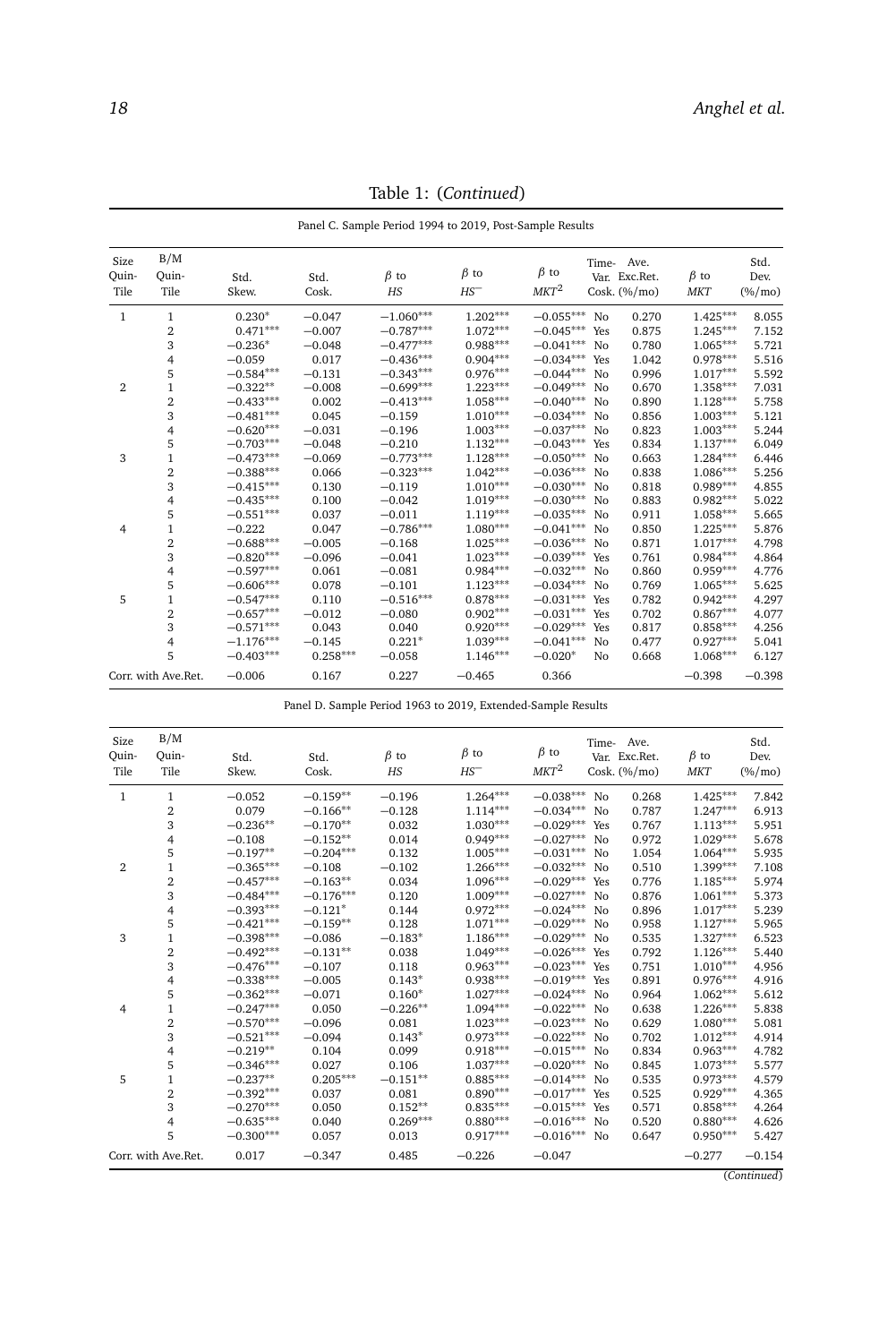|                       |                         |               |               |                       | Panel E. Sample Period 1926 to 1963, Pre-Sample Results |                                |     |                                                |                          |                           |
|-----------------------|-------------------------|---------------|---------------|-----------------------|---------------------------------------------------------|--------------------------------|-----|------------------------------------------------|--------------------------|---------------------------|
| Size<br>Quin-<br>Tile | B/M<br>Ouin-<br>Tile    | Std.<br>Skew. | Std.<br>Cosk. | $\beta$ to<br>$_{HS}$ | $\beta$ to<br>$HS^-$                                    | $\beta$ to<br>MKT <sup>2</sup> |     | Time- Ave.<br>Var. Exc.Ret.<br>Cosk. $(\%/mo)$ | $\beta$ to<br><b>MKT</b> | Std.<br>Dev.<br>$(\%/mo)$ |
| 1                     | 1                       | $3.029***$    | $0.226***$    | $-2.109***$           | $1.900***$                                              | $0.026***$                     | Yes | 1.043                                          | $1.751***$               | 16.595                    |
|                       | $\overline{\mathbf{2}}$ | $3.160***$    | $0.491***$    | $-2.295***$           | $1.579***$                                              | $0.026***$                     | Yes | 0.554                                          | $1.520***$               | 13.033                    |
|                       | 3                       | $2.205***$    | $0.901***$    | $-2.292***$           | $1.637***$                                              | $0.031***$                     | No  | 1.304                                          | $1.545***$               | 12.133                    |
|                       | 4                       | $2.885***$    | $0.667***$    | $-2.129***$           | $1.496***$                                              | $0.025***$                     | Yes | 1.439                                          | $1.429***$               | 11.140                    |
|                       | 5                       | $3.014***$    | $0.757***$    | $-2.426***$           | $1.659***$                                              | $0.030***$                     | Yes | 1.746                                          | $1.582***$               | 12.654                    |
| 2                     | $\mathbf{1}$            | $1.527***$    | 0.001         | $-1.540***$           | $1.227***$                                              | $0.013***$                     | Yes | 0.839                                          | $1.169***$               | 9.065                     |
|                       | $\boldsymbol{2}$        | $2.140***$    | $0.529***$    | $-1.827***$           | $1.310***$                                              | $0.019***$                     | Yes | 1.181                                          | $1.254***$               | 9.306                     |
|                       | 3                       | $2.251***$    | $0.829***$    | $-1.825***$           | $1.361***$                                              | $0.022***$                     | Yes | 1.143                                          | $1.289***$               | 9.330                     |
|                       | 4                       | $2.335***$    | $0.955***$    | $-1.954***$           | $1.421***$                                              | $0.025***$                     | Yes | 1.278                                          | $1.341***$               | 9.786                     |
|                       | 5                       | $1.955***$    | $0.815***$    | $-2.215***$           | $1.648***$                                              | $0.028***$                     | Yes | 1.623                                          | $1.542***$               | 11.539                    |
| 3                     | 1                       | $1.622***$    | $0.448***$    | $-1.506***$           | $1.269***$                                              | $0.017***$                     | Yes | 1.014                                          | $1.189***$               | 8.493                     |
|                       | $\overline{2}$          | $0.391***$    | $-0.186**$    | $-1.392***$           | $1.188***$                                              | $0.011***$                     | No  | 1.082                                          | $1.124***$               | 7.731                     |
|                       | 3                       | $1.378***$    | $0.837***$    | $-1.591***$           | $1.288***$                                              | $0.018***$                     | Yes | 1.177                                          | $1.196***$               | 8.249                     |
|                       | 4                       | $1.999***$    | $1.081***$    | $-1.824***$           | $1.388***$                                              | $0.023***$                     | Yes | 1.225                                          | $1.288***$               | 9.059                     |
|                       | 5                       | 1.949***      | $0.915***$    | $-2.234***$           | $1.676***$                                              | $0.028***$                     | Yes | 1.307                                          | $1.583***$               | 11.477                    |
| 4                     | $\mathbf{1}$            | $-0.149$      | $-0.725***$   | $-1.013***$           | $1.038***$                                              | $0.008***$                     | Yes | 0.888                                          | $0.997***$               | 6.771                     |
|                       | $\overline{2}$          | $1.043***$    | $0.686***$    | $-1.370***$           | $1.124***$                                              | $0.015^{*\!*\!*}$              | No  | 0.982                                          | $1.078***$               | 7.272                     |
|                       | 3                       | $1.770***$    | $1.223***$    | $-1.629***$           | $1.263***$                                              | $0.020***$                     | No  | 1.096                                          | $1.180***$               | 8.094                     |
|                       | 4                       | $1.813***$    | $1.072***$    | $-1.699***$           | $1.401***$                                              | $0.022***$                     | Yes | 1.132                                          | $1.287***$               | 8.992                     |
|                       | 5                       | $2.010***$    | $1.196***$    | $-2.393***$           | $1.773***$                                              | $0.032***$                     | Yes | 1.324                                          | $1.637***$               | 11.826                    |
| 5                     | $\mathbf{1}$            | $-0.094$      | $-0.883***$   | $-0.911***$           | $0.988***$                                              | $0.007***$                     | Yes | 0.821                                          | $0.937***$               | 6.275                     |
|                       | 2                       | $0.658***$    | $0.314***$    | $-1.014***$           | $1.012***$                                              | $0.012^{*\!*\!*}$              | Yes | 0.784                                          | $0.956***$               | 6.393                     |
|                       | 3                       | $1.157***$    | $0.764***$    | $-1.332***$           | $1.130***$                                              | $0.015***$                     | Yes | 0.931                                          | $1.045***$               | 7.176                     |
|                       | 4                       | $1.315***$    | $0.937***$    | $-1.769***$           | $1.363***$                                              | $0.020***$                     | Yes | 0.884                                          | $1.257***$               | 8.744                     |
|                       | 5                       | $1.681***$    | $0.671***$    | $-1.957***$           | $1.672***$                                              | $0.026***$                     | Yes | 1.378                                          | $1.542***$               | 11.751                    |
|                       | Corr. with Ave.Ret.     | 0.426         | 0.464         | $-0.612$              | 0.567                                                   | 0.646                          |     |                                                | 0.568                    | 0.415                     |

Table 1: (*Continued*)

**Description:** The table summarizes properties of the 25 Fama-French portfolios with independent sorts on size and book-to-market, using as cutoffs the stocks listed on NYSE. Standardized (unconditional) skewness is the third central moment about the mean. Standardized (unconditional) coskewness of the  $i^{th}$  asset is defined as  $E[\varepsilon_{i,t}\varepsilon_{M,t}^2]/(\sqrt{E[\varepsilon_{i,t}^2]}E[\varepsilon_{M,t}^2])$ , where  $\varepsilon_{i,t}$  is the residual from regressing *i*'s excess return on the excess market return, and  $\varepsilon_{M,t}$  is the market return minus its unconditional average. Time-variation in conditional coskewness is captured through the autoregression  $E_t[\varepsilon_{i,t+1}\varepsilon_{M,t+1}^2] = \rho_0 + \rho_1 \varepsilon_{i,t} \varepsilon_{M,t}^2 + \rho_2 \varepsilon_{i,t-1} \varepsilon_{M,t-1}^2$  and whether it is significant at 10% level (i.e., the p-value of the joint test of zero coefficients is below 10%). The coskewness factors are the long-short portfolios  $HS = S^- - S^+$  and  $HS^- = S^- - r_f$ , where  $S^-$  ( $S^+$ ) is the portfolio of the 30% of stocks with the lowest (highest) past standardized coskewness, and *r<sup>f</sup>* is the one-month Treasury bill rate. We also report cross-sectional correlations between the average excess return and other variables. The stars indicate significance at 1%  $(**)$ , 5%  $(**)$ , and 10%  $(*)$  levels. For the original results, 3-star significance is not available.

**Interpretation:** Theory predicts that a portfolio's average (excess) return should be negatively correlated to the portfolio's (i) standardized coskewness, (ii) beta on  $HS = S^- - S^+$ , and (iii) beta on *HS*<sup>−</sup> = *S*<sup>−</sup> − *r<sub>f</sub>*. For the replication sample period (1963 to 1993), the replicated results in Panel B are qualitatively similar to Harvey and Siddique (2000)'s original results in Panel A: (i) and (iii) hold, while (ii) does not. Results (i) and (iii) also hold for the extended sample period (1963 to 2019), while only Result (iii) holds for the post-sample period (1994 to 2019), and only Result (ii) holds for the pre-sample period (1926 to 1963).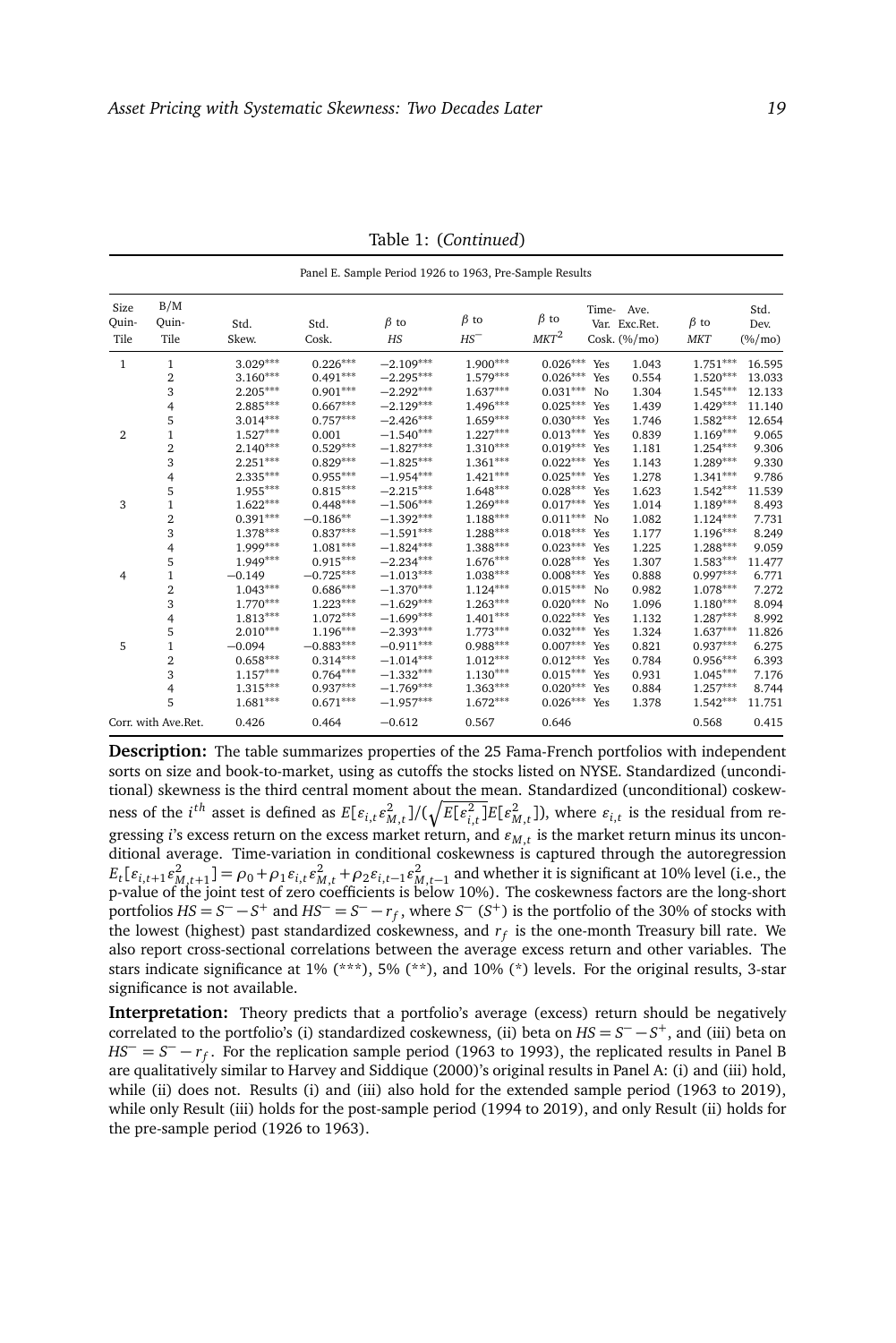holds for the post-sample period (1994 to 2019), and only Result (ii) holds for the pre-sample period (1926 to 1963).

Table [IA.3](#page-17-0) in the Internet Appendix shows weaker results for the 32 industry portfolios: For the replication sample period (1963 to 1993), the replicated results in Panel B are qualitatively similar to Harvey and Siddique (2000)'s original results in Panel A: Results (i)-(iii) do not hold, as the corresponding estimates are either positive or close to zero (and thus likely to be insignificant). Results (i)-(iii) also do not hold in the extended sample period (1963 to 2019) but hold for the post-sample period (1994 to 2019), while in the pre-sample period (1926 to 1963) only Result (ii) holds. The results are also weaker in all sample periods for the 30 Fama-French industry portfolios (Table [IA.4\)](#page-22-0); the 10 Fama-French portfolios sorted on size (Table [IA.5\)](#page-26-0); the 27 Carhart portfolios sorted on B/M, size, and momentum (Table [IA.6\)](#page-30-0); and the 25 Fama-French portfolios sorted on size and coskewness (Table [IA.9\)](#page-0-1). The results are however stronger for the 10 Fama-French portfolios sorted on momentum (Table [IA.7\)](#page-33-0) and the 25 Fama-French portfolios sorted on size and momentum (Table [IA.8\)](#page-38-0): In almost all sample periods considered, Results (i) and (iii) hold, while Result (ii) does not.

If coskewness is priced in the data, then the portfolio *HS* should have a positive and significant premium. Harvey and Siddique (2000) report an average return of *HS* (i.e., the return spread between *S* <sup>−</sup> and *S* <sup>+</sup>) of 3.60% per year over the replication period (1963 to 1993) that is significant at a 95% level. In Table [IA.12](#page-0-1) in the Internet Appendix, we find this figure to be lower (2.58% per year) and not statistically significant at a 90% level. In Table [IA.12](#page-0-1) in the Internet Appendix, the average annual return of *HS* is −3.15% over the pre-sample period (1926 to 1963) and 1.64% over the post-sample period (1994 to 2019), but these figures are not statistically significant at a 90% level.

Overall, the summary statistics suggest that coskewness plays a role in explaining the cross-section of asset returns, although the results are mixed. Next, we consider more formal tests of coskewness relative to alternative asset pricing models.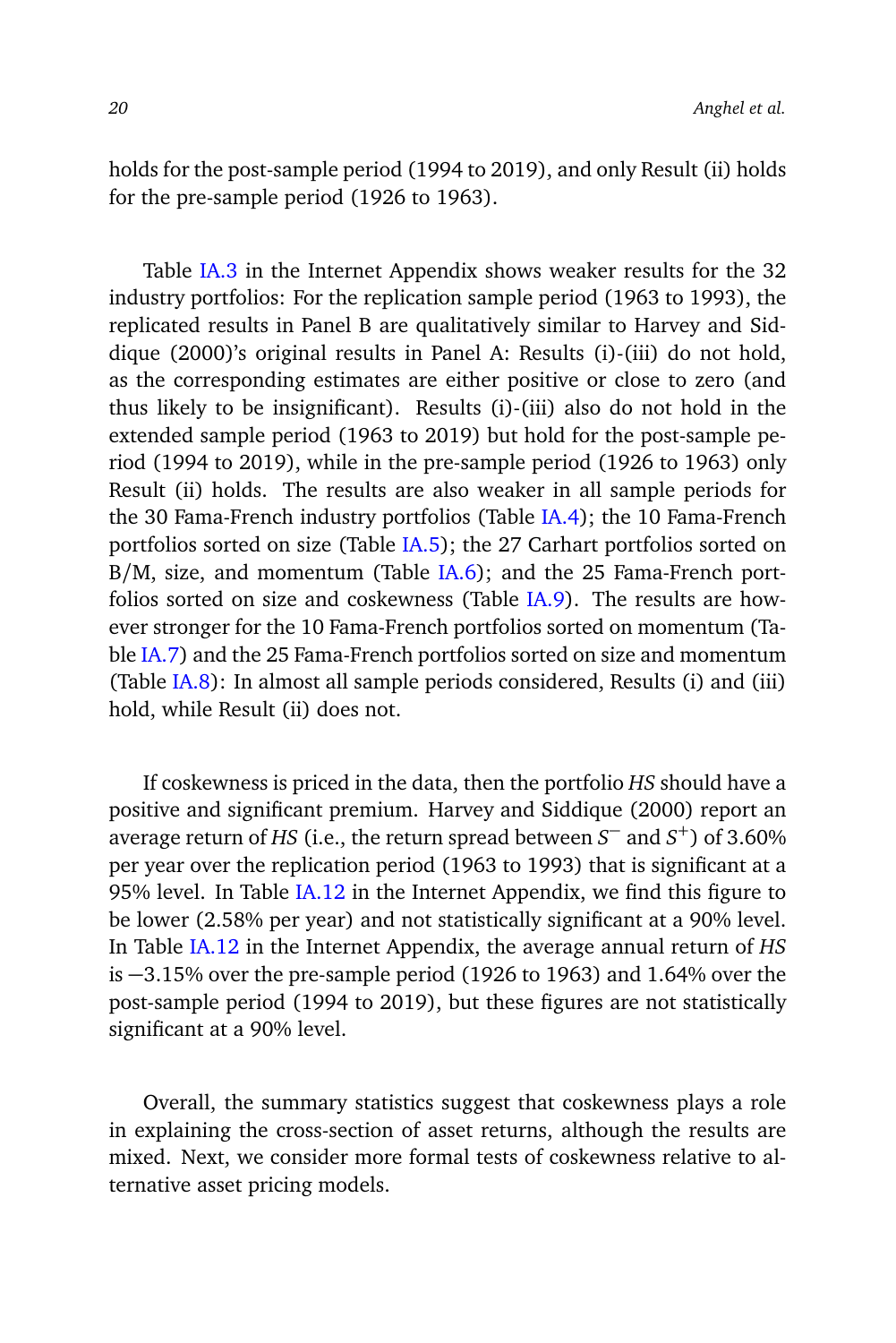#### <span id="page-20-0"></span>**4 Asset Pricing Tests for Coskewness**

Traditional asset pricing models such as the CAPM or the Fama-French three-factor model (FF3) often are tested on specific stock portfolios such as those formed on size, book-to-market or momentum. To understand how coskewness contributes to asset pricing, we check whether the addition of a coskewness factor to these models improves the test results.

# *4.1 GRS and Correlation Tests*

First, we carry out GRS tests as in Gibbons *et al.* (1989) by running timeseries regressions of excess returns on the FF3 factor:

<span id="page-20-1"></span>
$$
r_{i,t} = \alpha_i + \hat{\beta}_i MKT_t + \hat{s}_i SMB_t + \hat{h}_i HML_t + e_{i,t},
$$
\n(16)

and compute an F-statistic to test whether the intercepts  $\alpha_i$  are jointly zero in the cross-section. Next, we check whether the F-statistic decreases when the coskewness factor *HS*<sup>−</sup> is included in the regression [\(16\)](#page-20-1). Lower values of the GRS F-test can be interpreted as an indication of less mispricing, although they can be caused also by the noise introduced by the new factor.

We also employ a correlation test, as in Harvey and Siddique (2000), by considering cross-sectional regressions:

<span id="page-20-3"></span>
$$
r_i = \lambda_0 + \lambda_{MKT} \hat{\beta}_i + \lambda_{SMB} \hat{s}_i + \lambda_{HML} \hat{h}_i + \varepsilon_i, \tag{17}
$$

where the coefficients *λ* are computed every month in a two-step estimation using time-series betas from a Fama and MacBeth (1973) procedure. We compute the correlation between the  $\lambda_0$  estimates (the pricing errors) and the ex post realizations of the *S* <sup>−</sup> portfolio. The correlation test of Harvey and Siddique (2000) is more difficult to interpret, as it does not test directly whether the cross-sectional alphas are jointly zero.

In Table [2](#page-21-0) we show the GRS and correlation test results for several portfolios groups, including 32 industry portfolios; $18$  the 25 Fama-French portfolios sorted by size and B/M; the 10 Fama-French portfolios sorted by size; the 27 Carhart portfolios sorted on B/M, size, and momentum; the 10 Fama-French portfolios sorted by momentum; and 10 portfolios sorted by coskewness. The returns are computed over a holding period of 1 month ("1-mo holding") or 6 months ("6-mo holding").

<span id="page-20-2"></span><sup>&</sup>lt;sup>18</sup>Harvey and Siddique (2000) exclude 5 of the 32 industry portfolios from the regression because these portfolios contain fewer than 10 firms.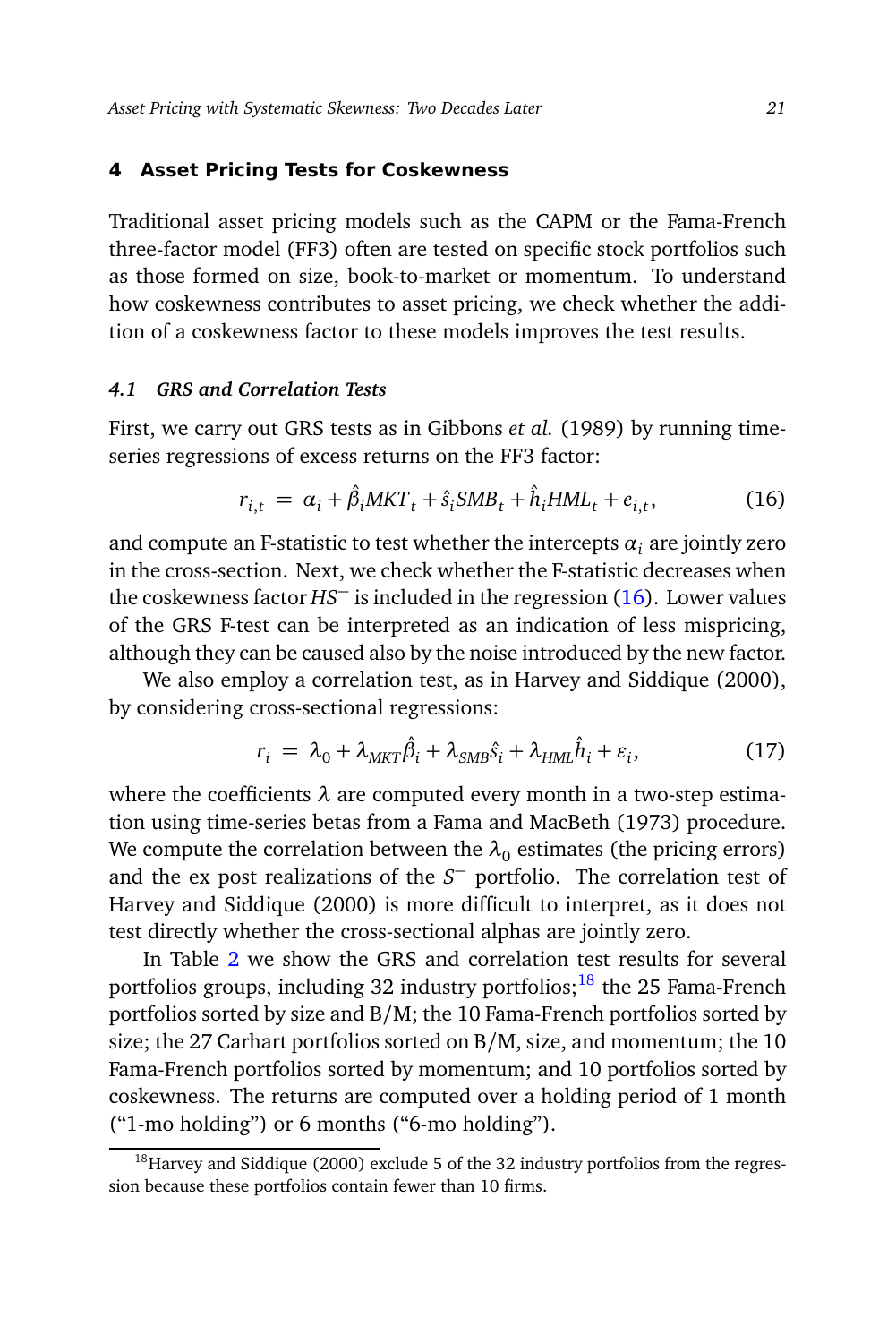<span id="page-21-0"></span>

| Panel A. Sample Period 1963 to 1993, Original Results |                      |                   |                            |                           |  |  |  |  |  |  |
|-------------------------------------------------------|----------------------|-------------------|----------------------------|---------------------------|--|--|--|--|--|--|
| <b>Test Portfolios</b>                                | No. of<br>Portfolios | E-test<br>for FF3 | F-test<br>for $FF3 + HS^-$ | Correlation<br>with $S^-$ |  |  |  |  |  |  |
| Industrial, 1-mo holding                              | 27                   | 8.56<br>(0.000)   | 1.40<br>(0.093)            | 0.330                     |  |  |  |  |  |  |
| Size and $B/M$ , 1-mo holding                         | 25                   | 1.92<br>(0.006)   | 1.43<br>(0.086)            | 0.340                     |  |  |  |  |  |  |
| Size, 1-mo holding                                    | 10                   | 12.32<br>(0.000)  | 7.56<br>(0.003)            | 0.410                     |  |  |  |  |  |  |
| B/M, Size, and Momentum, 1-mo holding                 | 27                   | 4.63<br>(0.000)   | 1.82<br>(0.011)            | 0.312                     |  |  |  |  |  |  |
| Momentum, 1-mo holding                                | 10                   | 11.36<br>(0.000)  | 1.56<br>(0.118)            | 0.610                     |  |  |  |  |  |  |
| Momentum, 6-mo holding                                | 10                   | 42.82<br>(0.000)  | 2.57<br>(0.010)            | 0.120                     |  |  |  |  |  |  |
| Coskewness, 1-mo holding                              | 25                   | 74.59<br>(0.000)  | 0.698<br>(0.859)           | 0.306                     |  |  |  |  |  |  |
| Coskewness, 6-mo holding                              | 25                   | 78.85<br>(0.000)  | 1.20<br>(0.235)            | 0.423                     |  |  |  |  |  |  |

Table 2: Tests of Intercepts from the Fama-French 3-Factor Model

Panel B. Sample Period 1963 to 1993, Replication Results

| Test Portfolios                       | No. of<br><b>Portfolios</b> | F-test<br>for FF3          | F-test<br>for $FF3 + HS^-$ | Correlation<br>with $S^-$ |
|---------------------------------------|-----------------------------|----------------------------|----------------------------|---------------------------|
| Industrial, 1-mo holding              | 32                          | 2.12                       | 2.14                       | 0.336                     |
| Size and $B/M$ , 1-mo holding         | 25                          | (0.001)<br>1.75<br>(0.015) | (0.000)<br>1.87<br>(0.008) | 0.372                     |
| Size, 1-mo holding,                   | 10                          | 2.54<br>(0.006)            | 2.65<br>(0.004)            | 0.051                     |
| B/M, Size, and Momentum, 1-mo holding | 27                          | 6.45                       | 6.16                       | 0.415                     |
| Momentum, 1-mo holding,               | 10                          | (0.000)<br>6.82            | (0.000)<br>6.45            | 0.204                     |
| Momentum, 6-mo holding                | 10                          | (0.000)<br>5.71            | (0.000)<br>5.34            | 0.220                     |
| Coskewness, 1-mo holding              | 25                          | (0.000)<br>1.58            | (0.000)<br>1.49            | 0.404                     |
| Coskewness, 6-mo holding              | 25                          | (0.041)<br>1.02<br>(0.441) | (0.064)<br>1.36<br>(0.120) | 0.447                     |
|                                       |                             |                            |                            | $\sim$<br>$\cdot$ .       |

(*Continued*)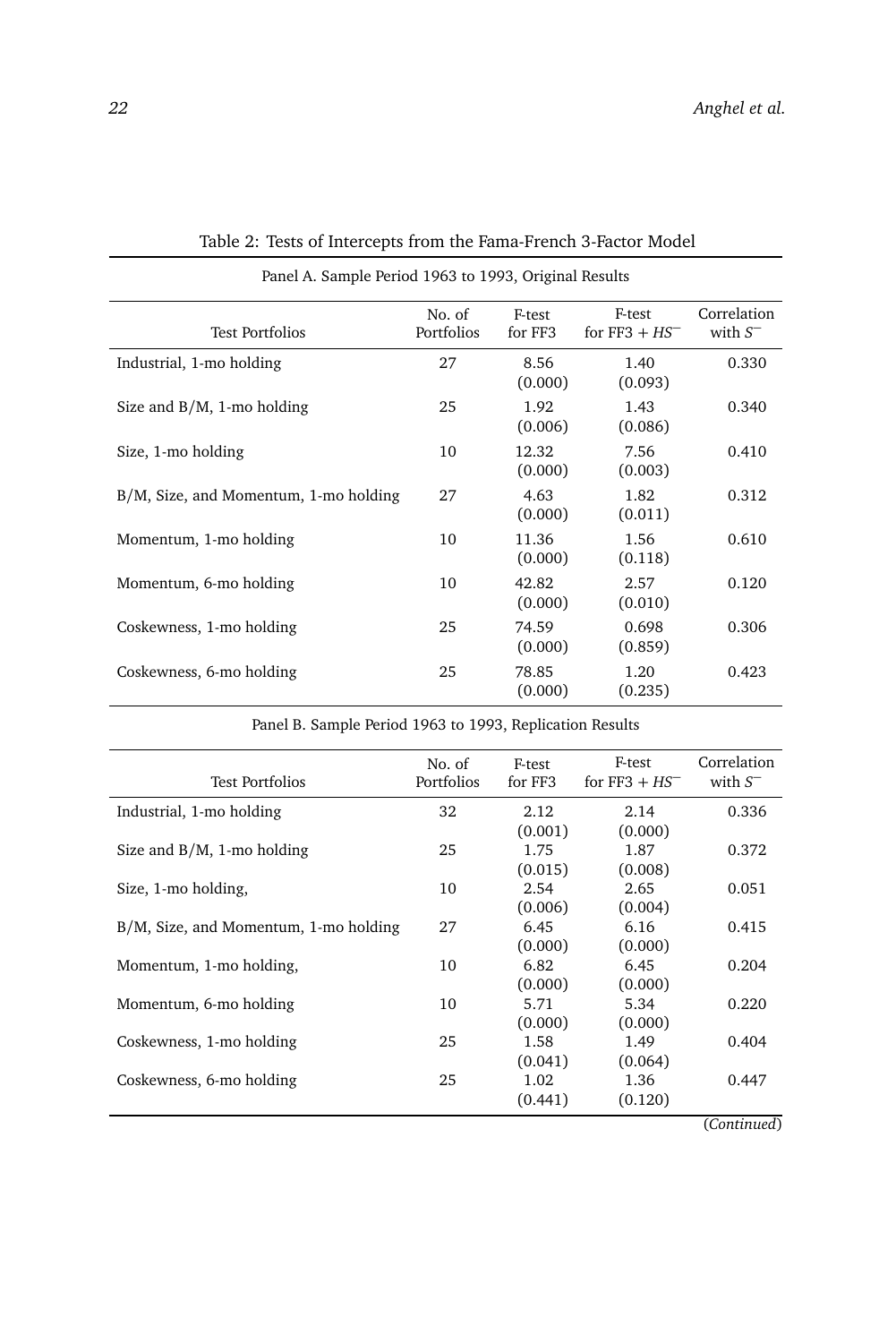<span id="page-22-0"></span>

| Panel C. Sample Period 1994 to 2019, Post-Sample Results |                      |                   |                                                    |                           |  |  |  |  |  |  |
|----------------------------------------------------------|----------------------|-------------------|----------------------------------------------------|---------------------------|--|--|--|--|--|--|
| <b>Test Portfolios</b>                                   | No. of<br>Portfolios | F-test<br>for FF3 | F-test<br>for FF3 $+$ HS <sup><math>-</math></sup> | Correlation<br>with $S^-$ |  |  |  |  |  |  |
| Industrial, 1-mo holding                                 | 32                   | 1.96<br>(0.002)   | 1.91<br>(0.003)                                    | 0.211                     |  |  |  |  |  |  |
| Size and $B/M$ , 1-mo holding                            | 25                   | 4.21<br>(0.000)   | 4.34<br>(0.000)                                    | 0.161                     |  |  |  |  |  |  |
| Size, 1-mo holding,                                      | 10                   | 2.30<br>(0.013)   | 2.31<br>(0.012)                                    | 0.154                     |  |  |  |  |  |  |
| B/M, Size, and Momentum, 1-mo holding                    | 27                   | 3.70<br>(0.000)   | 3.76<br>(0.000)                                    | $-0.047$                  |  |  |  |  |  |  |
| Momentum, 1-mo holding,                                  | 10                   | 1.96<br>(0.038)   | 1.83<br>(0.055)                                    | $-0.112$                  |  |  |  |  |  |  |
| Momentum, 6-mo holding                                   | 10                   | 1.74<br>(0.071)   | 1.62<br>(0.099)                                    | 0.095                     |  |  |  |  |  |  |
| Coskewness, 1-mo holding                                 | 25                   | 1.46<br>(0.078)   | 1.40<br>(0.101)                                    | 0.616                     |  |  |  |  |  |  |
| Coskewness, 6-mo holding                                 | 25                   | 0.84<br>(0.695)   | 0.81<br>(0.729)                                    | 0.609                     |  |  |  |  |  |  |

Table 2: Tests of Intercepts from the Fama-French 3-Factor Model

Panel D. Sample Period 1963 to 2019, Extended-Sample Results

| <b>Test Portfolios</b>                | No. of<br>Portfolios | F-test<br>for FF3 | F-test<br>for $FF3 + HS^-$ | Correlation<br>with $S^-$ |
|---------------------------------------|----------------------|-------------------|----------------------------|---------------------------|
| Industrial, 1-mo holding              | 32                   | 2.78              | 2.73                       | 0.285                     |
|                                       |                      | (0.000)           | (0.000)                    |                           |
| Size and $B/M$ , 1-mo holding         | 25                   | 3.86              | 3.99                       | 0.286                     |
|                                       |                      | (0.000)           | (0.000)                    |                           |
| Size, 1-mo holding,                   | 10                   | 2.96              | 3.06                       | 0.098                     |
|                                       |                      | (0.001)           | (0.001)                    |                           |
| B/M, Size, and Momentum, 1-mo holding | 27                   | 7.93              | 7.93                       | 0.234                     |
|                                       |                      | (0.000)           | (0.000)                    |                           |
| Momentum, 1-mo holding,               | 10                   | 4.88              | 4.58                       | 0.061                     |
|                                       |                      | (0.000)           | (0.000)                    |                           |
| Momentum, 6-mo holding                | 10                   | 3.14              | 2.99                       | 0.159                     |
|                                       |                      | (0.001)           | (0.001)                    |                           |
| Coskewness, 1-mo holding              | 25                   | 0.96              | 0.88                       | 0.473                     |
|                                       |                      | (0.527)           | (0.639)                    |                           |
| Coskewness, 6-mo holding              | 25                   | 1.04              | 1.24                       | 0.483                     |
|                                       |                      | (0.413)           | (0.197)                    |                           |
|                                       |                      |                   |                            | (Continued)               |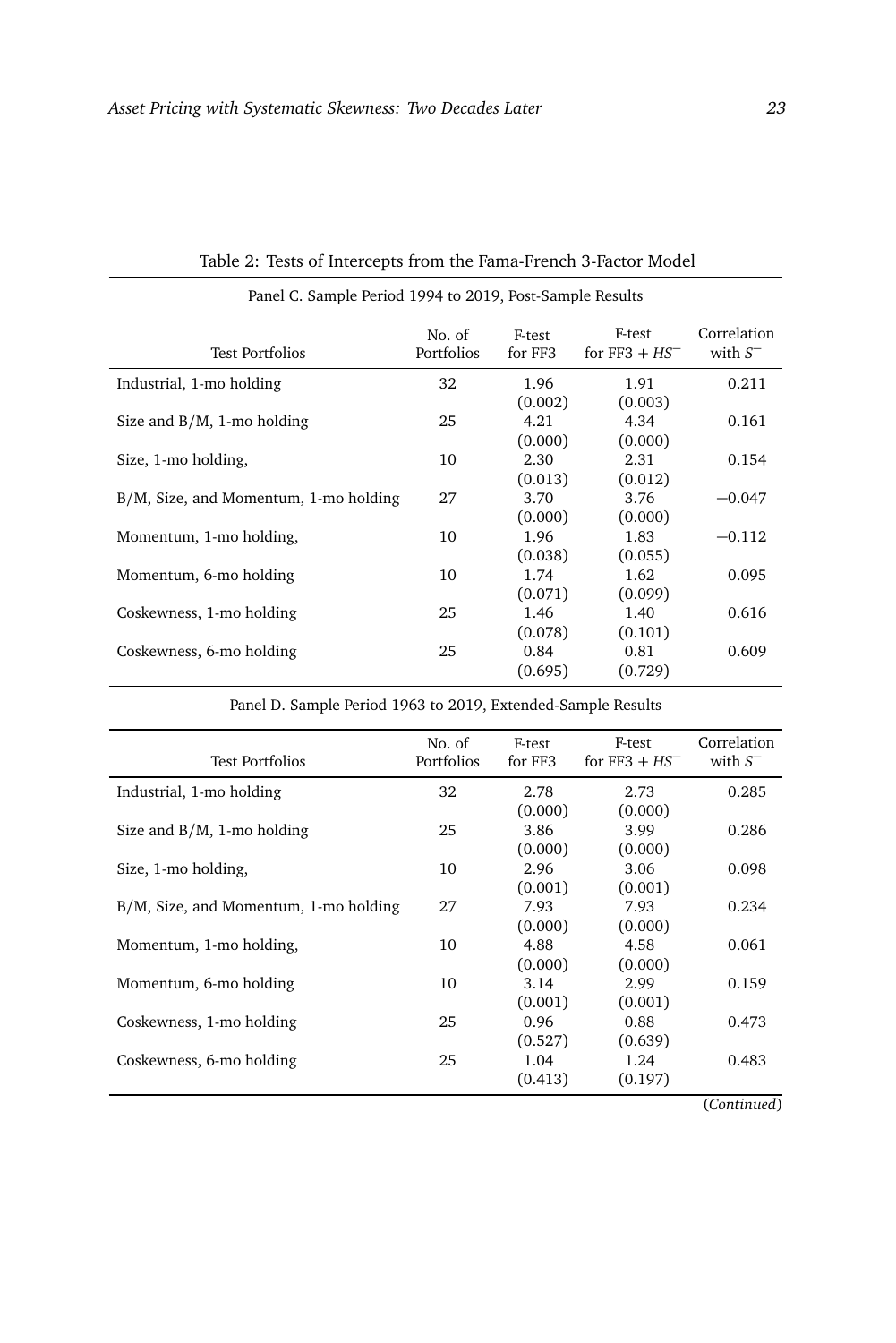| Panel E. Sample Period 1926 to 1963, Pre-Sample Results |                      |                   |                            |                           |  |  |  |  |  |  |
|---------------------------------------------------------|----------------------|-------------------|----------------------------|---------------------------|--|--|--|--|--|--|
| <b>Test Portfolios</b>                                  | No. of<br>Portfolios | F-test<br>for FF3 | F-test<br>for $FF3 + HS^-$ | Correlation<br>with $S^-$ |  |  |  |  |  |  |
| Size and $B/M$ , 1-mo holding                           | 25                   | 1.23<br>(0.207)   | 1.23<br>(0.205)            | 0.251                     |  |  |  |  |  |  |
| Size, 1-mo holding,                                     | 10                   | 1.30<br>(0.231)   | 1.30<br>(0.230)            | 0.341                     |  |  |  |  |  |  |
| Momentum, 1-mo holding,                                 | 10                   | 2.75<br>(0.003)   | 2.75<br>(0.003)            | 0.205                     |  |  |  |  |  |  |
| Momentum, 6-mo holding                                  | 10                   | 2.41<br>(0.009)   | 2.39<br>(0.009)            | $-0.032$                  |  |  |  |  |  |  |
| Coskewness, 1-mo holding                                | 25                   | 0.71<br>(0.843)   | 0.73<br>(0.825)            | 0.609                     |  |  |  |  |  |  |
| Coskewness, 6-mo holding                                | 25                   | 0.74<br>(0.815)   | 0.75<br>(0.803)            | 0.534                     |  |  |  |  |  |  |

Table 2: (*Continued*)

**Description:** The table presents the Gibbons-Ross-Shanken (GRS) F-statistic of the Fama and French (1993) three-factor model (FF3) and another model (FF3 + *HS*<sup>−</sup>) that includes  $H S<sup>−</sup> = S<sup>−</sup> - r<sub>f</sub>$ , the excess return on the portfolio of the 30% of stocks with the lowest past standardized coskewness. The table also reports the correlation between the return on the *S* <sup>−</sup> portfolio and intercepts obtained from month-by-month cross-sectional regressions on the FF3 factors. In parentheses are the *p*-values. The 1-month or 6-month holding periods refer to the period over which test portfolio returns are computed. The test portfolios are the 32 industry portfolios constructed as in Harvey and Siddique (2000), the 25 Fama-French portfolios sorted on size and book-to-market, the 10 Fama-French portfolios sorted on size, the 10 Fama-French portfolios sorted on momentum (i.e., on the past performance from month *t* − 12 to month *t* − 2), and the 25 portfolios sorted on size and coskewness.

**Interpretation:** If coskewness is priced in the cross-section of stocks, the intercepts (alphas) from a three-factor model (FF3) should become closer to zero when we introduce a coskewness factor (*HS*−), and that would imply (i) a significant decrease of the corresponding F-statistic and (ii) a positive correlation between FF3 alphas and the coskewness factor. Both (i) and (ii) hold in Panel A, while in our replication only (ii) holds, both in the replication sample period (1963-1993, Panel B) and in the other sample periods.

The results of the GRS test are inconclusive: Harvey and Siddique (2000) report significant decreases in the GRS F-statistics for all portfolio groups once the coskewness factor is introduced (see Panel A of our Table [2\)](#page-21-0), while our replication shows little change in the GRS F-statistics (see Panel B of Table [2\)](#page-21-0) for all portfolio groups, both in the replication sample period and in the other sample periods.

For the correlation test, as in Harvey and Siddique (2000), we generally find a positive replicated correlation between the coskewness portfolio *S* <sup>−</sup> and intercepts from regressions on the FF3 factors, for all portfolio groups and all sample periods. By contrast, the more formal GRS test does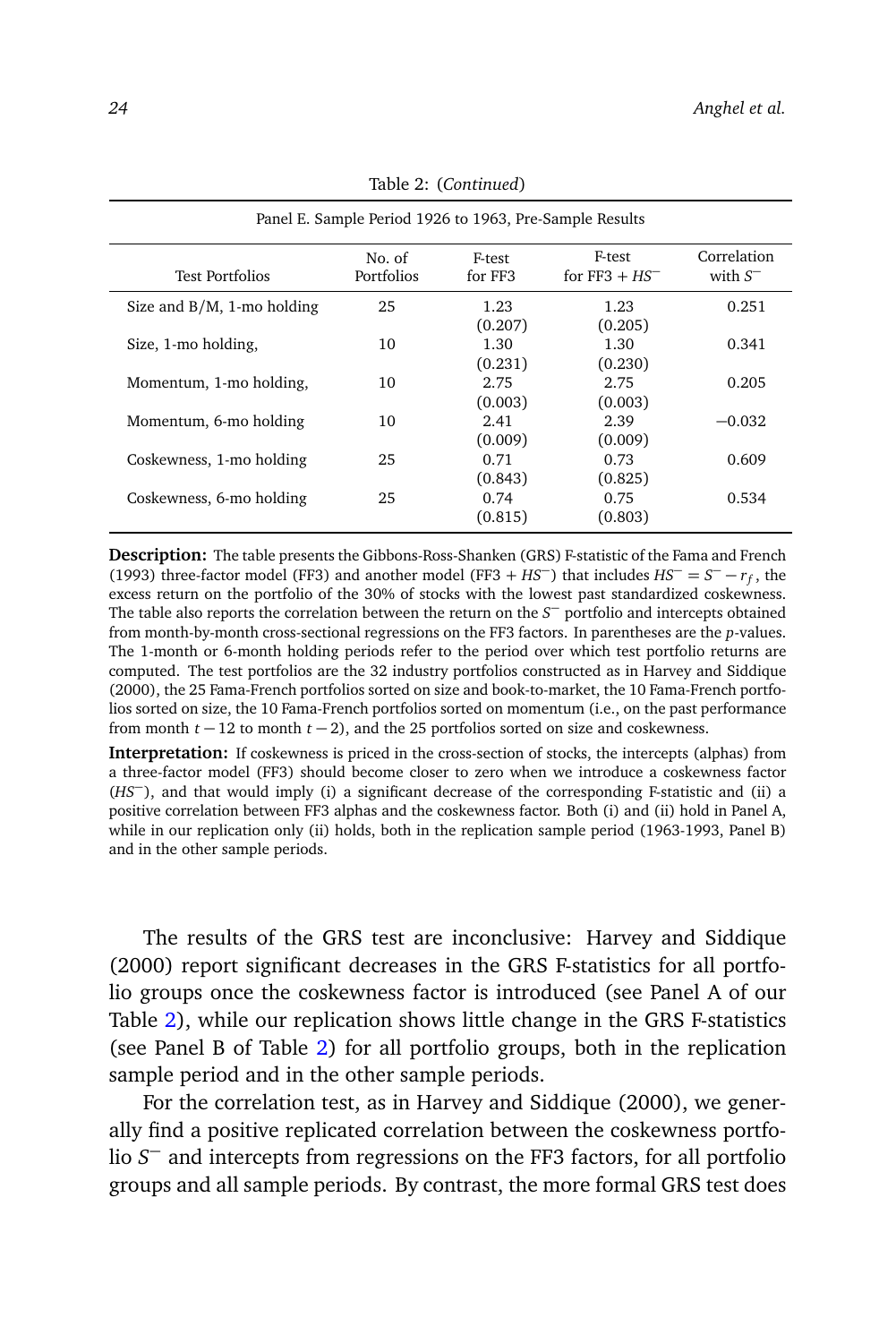not show an improvement in pricing once *HS*<sup>−</sup> is introduced, possibly because of the noise in this coskewness proxy, a feature that is discussed in Section [5.](#page-34-0)

# <span id="page-24-1"></span>*4.2 R***<sup>2</sup>** *Tests*

Another way to test the importance of coskewness to asset pricing is to check whether the  $R^2$  increases in asset pricing regressions when a coskewness factor is introduced in addition to the CAPM or FF3 factors. We use two estimation methods: the full information maximum likelihood (FIML), and the cross-sectional regressions (CSR) introduced in Fama and MacBeth (1973). The main difference between the FIML and CSR methods is that the former method assumes that betas are constant over time. The FIML method is a multivariate version of Equation [\(17\)](#page-20-3), which allows the intercepts and beta estimates to vary across the cross-section, although they remain constant in time. We maximize the likelihood function and use the beta estimates to run the cross-sectional regressions:

$$
\hat{\mu}_i = \lambda_0 + \lambda_{MKT} \hat{\beta}_i + \lambda_{SMB} \hat{s}_i + \lambda_{HML} \hat{h}_i + \varepsilon_i, \tag{18}
$$

where  $\hat{\mu}_i$  are the unconditional average excess returns of asset *i*. This is a two-stage estimation procedure where the average excess returns and betas are estimated using all the returns, and the risk premia are estimated from the average excess returns and betas. In contrast, the CSR method uses 60 time-series observations to estimate the betas. These betas are then employed in cross-sectional regressions using the 61st period returns to estimate the risk premia, i.e., the *λ*s.

In Table [3,](#page-25-0) we show the adjusted  $R^2$  of FIML and CSR regressions.<sup>[19](#page-24-0)</sup> The tests are performed for several portfolio groups, including 32 industry portfolios; the 25 Fama-French portfolios sorted by size and B/M; the 10 Fama-French portfolios sorted by momentum, with returns computed for a holding period of 6 months; the 10 Fama-French portfolios sorted by size; and the 27 Carhart portfolios sorted on B/M, size, and momentum.

The results of the  $R^2$  test are mixed: By comparing Panels A and B in Table [3,](#page-25-0) we confirm qualitatively the results of Harvey and Siddique (2000) that the adjusted *R* 2 increases when a coskewness factor (*HS*<sup>−</sup> or

<span id="page-24-0"></span> $19$ In the first row and first column of Panel A, we replace the original value of 1.53 with 15.3, since table values have only one digit after the period, and the new value (15.3) is closer to the value in the first row and second column (13.2).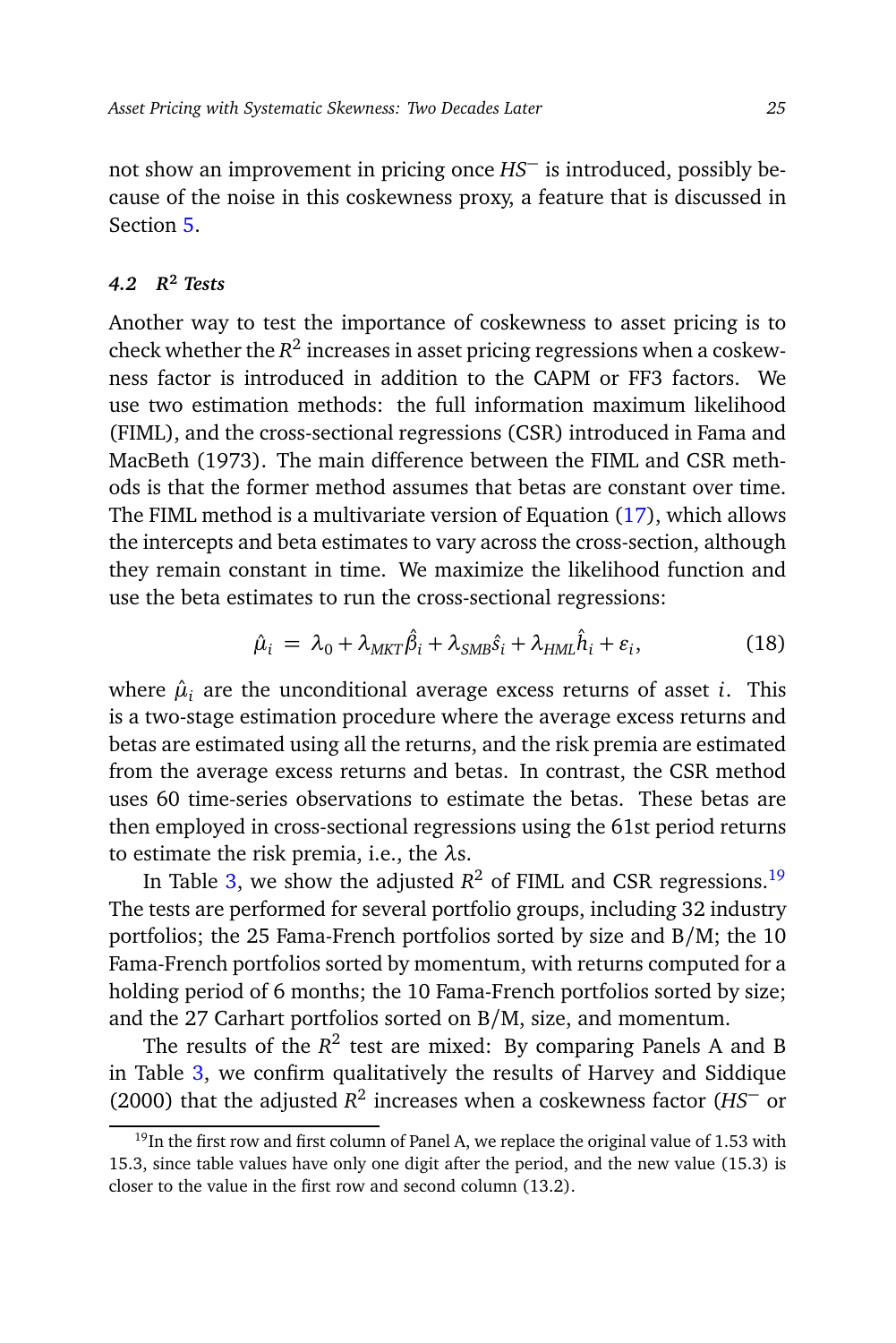<span id="page-25-0"></span>

|                              |             | FIML (constant betas) |             |                            | 2-step CSR (rolling betas) |             |  |  |
|------------------------------|-------------|-----------------------|-------------|----------------------------|----------------------------|-------------|--|--|
| <b>Test Portfolios</b>       | <b>CAPM</b> | $CAPM + HS^-$         | $CAPM + HS$ | <b>CAPM</b>                | $CAPM + HS^-$              | $CAPM + HS$ |  |  |
| Size and $B/M(25)$           | 11.4        | 68.1                  | 62.7        | 21.5                       | 25.2                       | 25.2        |  |  |
| Industrial (32)              | 15.3        | 13.2                  | 9.2         | 9.6                        | 17.9                       | 18.2        |  |  |
| Size $(10)$                  | 44.7        | 84.9                  | 81.3        | 25.6                       | 54.1                       | 55.6        |  |  |
| $B/M$ , Size, and Mom $(27)$ | $-3.9$      | 1.4                   | 1.4         | 11.3                       | 19.3                       | 18.2        |  |  |
| Mom $(10)$ , 6-mo holding    | 3.5         | 61.1                  | 59.6        | 30.0                       | 46.9                       | 45.6        |  |  |
|                              |             | FIML (constant betas) |             | 2-step CSR (rolling betas) |                            |             |  |  |
| <b>Test Portfolios</b>       | FF3         | $FF3 + HS^-$          | $FF3 + HS$  | FF3                        | $FF3 + HS^-$               | $FF3 + HS$  |  |  |
| Size and $B/M(25)$           | 71.8        | 82.5                  | 81.0        | 46.0                       | 48.9                       | 49.5        |  |  |
| Industrial (32)              | 25.3        | 30.1                  | 28.5        | 18.3                       | 28.1                       | 29.5        |  |  |
| Size $(10)$                  | 84.7        | 83.0                  | 81.7        | 62.9                       | 65.1                       | 65.7        |  |  |
| $B/M$ , Size, and Mom $(27)$ | 6.8         | 3.2                   | 8.5         | 32.3                       | 38.6                       | 37.4        |  |  |
| Mom $(10)$ , 6-mo holding    | 89.1        | 95.8                  | 86.9        | 57.3                       | 67.1                       | 61.8        |  |  |

Table 3: *R* <sup>2</sup> of Regressions for Portfolio Groups

Panel A. Sample Period 1963 to 1993, Original Results

Panel B. Sample Period 1963 to 1993, Replication Results

|                              |             | FIML (constant betas) |             | 2-step CSR (rolling betas) |               |             |  |
|------------------------------|-------------|-----------------------|-------------|----------------------------|---------------|-------------|--|
| Test Portfolios              | <b>CAPM</b> | $CAPM + HS^-$         | $CAPM + HS$ | <b>CAPM</b>                | $CAPM + HS^-$ | $CAPM + HS$ |  |
| Size and $B/M(25)$           | 0.4         | 32.9                  | 21.2        | 22.8                       | 31.3          | 31.4        |  |
| Industrial (32)              | 2.9         | 3.0                   | 2.7         | 11.6                       | 17.1          | 17.5        |  |
| Size $(10)$                  | 81.9        | 79.5                  | 79.4        | 28.4                       | 43.7          | 45.9        |  |
| $B/M$ , Size, and Mom $(27)$ | $-3.9$      | 47.9                  | 30.8        | 13.9                       | 21.6          | 21.2        |  |
| Mom $(10)$ , 6-mo holding    | $-1.7$      | 86.3                  | 74.1        | 20.4                       | 36.5          | 35.1        |  |
|                              |             | FIML (constant betas) |             | 2-step CSR (rolling betas) |               |             |  |
| <b>Test Portfolios</b>       | FF3         | $FF3 + HS^-$          | $FF3 + HS$  | FF3                        | $FF3 + HS^-$  | $FF3 + HS$  |  |
| Size and $B/M(25)$           | 73.1        | 72.0                  | 72.5        | 46.4                       | 49.2          | 49.4        |  |
| Industrial (32)              | 22.2        | 19.4                  | 20.9        | 22.6                       | 26.5          | 27.0        |  |
| Size $(10)$                  | 77.0        | 80.2                  | 80.5        | 54.8                       | 55.9          | 56.4        |  |
| $B/M$ , Size, and Mom $(27)$ | 17.2        | 59.4                  | 49.7        | 32.8                       | 36.9          | 36.9        |  |
| Mom $(10)$ , 6-mo holding    | 79.1        | 82.9                  | 76.4        | 40.1                       | 45.4          | 44.4        |  |

Panel C. Sample Period 1994 to 2019, Post-Sample Results

|                              |        | FIML (constant betas)<br>2-step CSR (rolling betas) |             |             |                            |             |  |  |
|------------------------------|--------|-----------------------------------------------------|-------------|-------------|----------------------------|-------------|--|--|
| <b>Test Portfolios</b>       | CAPM.  | $CAPM + HS^-$                                       | $CAPM + HS$ | <b>CAPM</b> | $CAPM + HS^-$              | $CAPM + HS$ |  |  |
| Size and $B/M(25)$           | 12.2   | 14.6                                                | 11.8        | 13.6        | 22.5                       | 20.3        |  |  |
| Industrial (32)              | $-1.3$ | 5.1                                                 | 6.5         | 11.2.       | 14.7                       | 15.1        |  |  |
| Size $(10)$                  | 26.8   | 16.4                                                | 16.7        | 23.7        | 41.9                       | 38.2        |  |  |
| $B/M$ , Size, and Mom $(27)$ | 0.2    | $-2.8$                                              | $-3.9$      | 16.4        | 25.5                       | 25.6        |  |  |
| Mom $(10)$ , 6-mo holding    | 33.1   | 26.3                                                | 24.6        | 19.9        | 36.7                       | 38.9        |  |  |
|                              |        | FIML (constant betas)                               |             |             | 2-step CSR (rolling betas) |             |  |  |
| <b>Test Portfolios</b>       | FF3    | $FF3 + HS^-$                                        | $FF3 + HS$  | FF3         | $FF3 + HS^-$               | $FF3 + HS$  |  |  |
| Size and $B/M(25)$           | 33.0   | 30.4                                                | 30.3        | 41.7        | 43.4                       | 43.6        |  |  |
| Industrial (32)              | 9.6    | 11.8                                                | 8.1         | 17.7        | 20.8                       | 21.4        |  |  |
| Size $(10)$                  | 18.1   | 37.6                                                | 22.7        | 53.7        | 56.6                       | 53.6        |  |  |
| $B/M$ , Size, and Mom $(27)$ | 30.1   | 60.8                                                | 50.0        | 38.4        | 43.1                       | 42.4        |  |  |
| Mom $(10)$ , 6-mo holding    | 21.4   | 8.8                                                 | 20.1        | 47.7        | 49.6                       | 49.8        |  |  |

(*Continued*)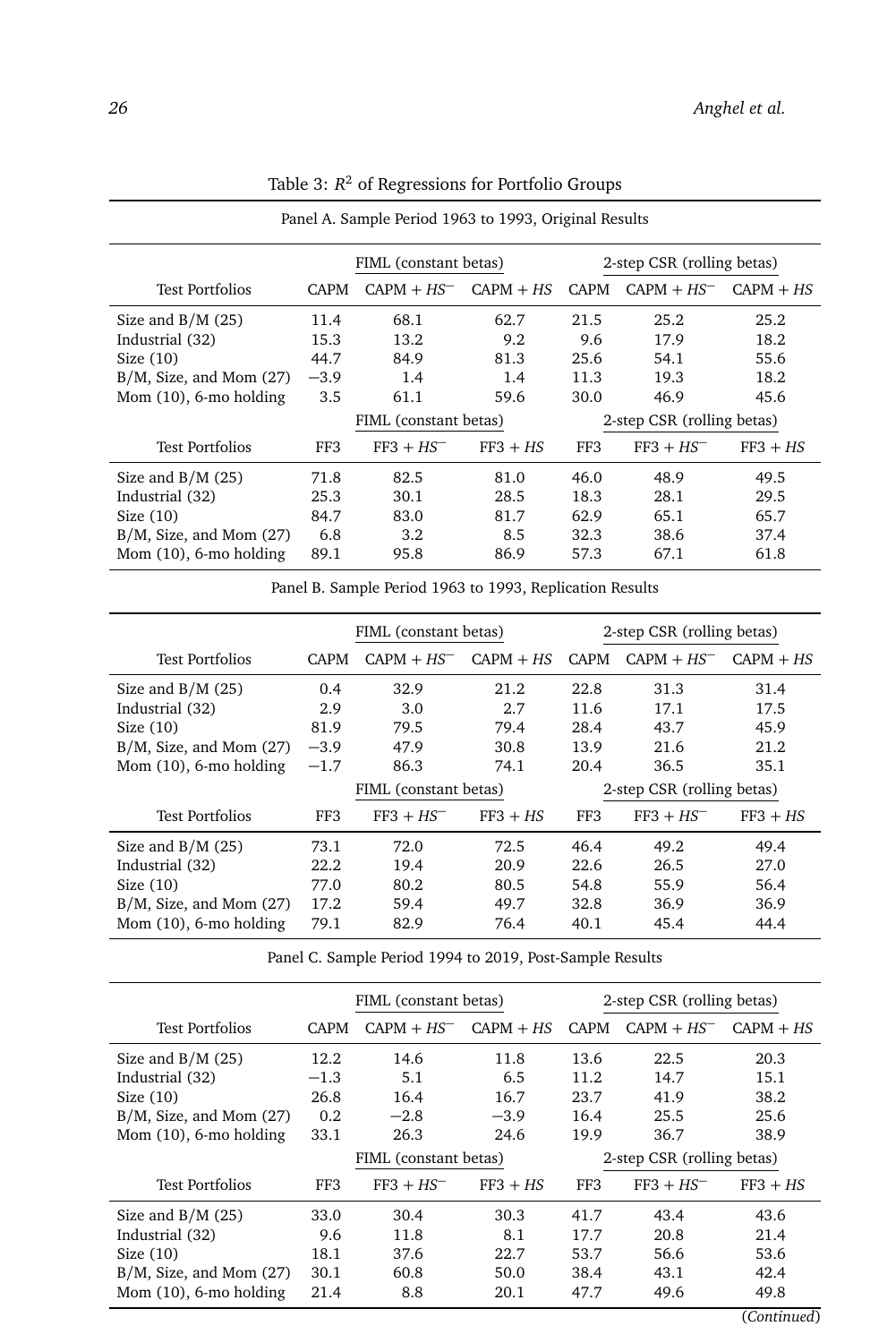<span id="page-26-0"></span>

|                              |        | FIML (constant betas) |             | 2-step CSR (rolling betas) |               |             |  |  |  |
|------------------------------|--------|-----------------------|-------------|----------------------------|---------------|-------------|--|--|--|
| <b>Test Portfolios</b>       | CAPM   | $CAPM + HS^-$         | $CAPM + HS$ | <b>CAPM</b>                | $CAPM + HS^-$ | $CAPM + HS$ |  |  |  |
| Size and $B/M(25)$           | 3.7    | 8.5                   | 17.8        | 18.5                       | 27.1          | 26.8        |  |  |  |
| Industrial (32)              | $-3.2$ | $-6.7$                | $-6.6$      | 10.6                       | 15.3          | 15.6        |  |  |  |
| Size $(10)$                  | 86.1   | 84.2                  | 84.5        | 25.3                       | 43.7          | 43.5        |  |  |  |
| $B/M$ , Size, and Mom $(27)$ | $-2.6$ | $-0.8$                | 19.9        | 14.3                       | 22.5          | 22.4        |  |  |  |
| Mom $(10)$ , 6-mo holding    | 28.0   | 65.1                  | 30.8        | 19.8                       | 35.0          | 34.9        |  |  |  |
|                              |        | FIML (constant betas) |             | 2-step CSR (rolling betas) |               |             |  |  |  |
| <b>Test Portfolios</b>       | FF3    | $FF3 + HS^-$          | $FF3 + HS$  | FF3                        | $FF3 + HS^-$  | $FF3 + HS$  |  |  |  |
| Size and $B/M(25)$           | 60.9   | 59.2                  | 59.7        | 44.7                       | 47.3          | 47.4        |  |  |  |
| Industrial (32)              | 14.1   | 36.0                  | 28.4        | 19.6                       | 23.1          | 23.7        |  |  |  |
| Size $(10)$                  | 89.0   | 87.2                  | 87.2        | 54.8                       | 56.9          | 55.9        |  |  |  |
| $B/M$ , Size, and Mom $(27)$ | 30.8   | 37.2                  | 28.5        | 35.3                       | 39.5          | 39.3        |  |  |  |
| Mom $(10)$ , 6-mo holding    | 81.0   | 78.1                  | 79.0        | 43.0                       | 46.5          | 46.0        |  |  |  |

Table 3: (*Continued*)

Panel D. Sample Period 1963 to 2019, Extended-Sample Results

Panel E. Sample Period 1926 to 1963, Pre-Sample Results

|                              |             |                       | FIML (constant betas)<br>2-step CSR (rolling betas) |                            |               |             |  |
|------------------------------|-------------|-----------------------|-----------------------------------------------------|----------------------------|---------------|-------------|--|
| <b>Test Portfolios</b>       | <b>CAPM</b> | $CAPM + HS^-$         | $CAPM + HS$                                         | <b>CAPM</b>                | $CAPM + HS^-$ | $CAPM + HS$ |  |
| Size and $B/M(25)$           | 29.3        | 32.6                  | 31.7                                                | 16.9                       | 22.0          | 21.1        |  |
| Industrial (32)              | $-0.7$      | 15.1                  | 11.0                                                | 8.8                        | 12.0          | 11.7        |  |
| Size $(10)$                  | 93.6        | 93.6                  | 94.6                                                | 33.8                       | 40.4          | 39.8        |  |
| $B/M$ , Size, and Mom $(27)$ | $-3.3$      | $-7.1$                | $-5.4$                                              | 2.0                        | 0.7           | 2.4         |  |
| Mom $(10)$ , 6-mo holding    | 76.0        | 85.7                  | 78.4                                                | 17.5                       | 27.1          | 25.6        |  |
|                              |             | FIML (constant betas) |                                                     | 2-step CSR (rolling betas) |               |             |  |
| <b>Test Portfolios</b>       | FF3         | $FF3 + HS^{-}$        | $FF3 + HS$                                          | FF3                        | $FF3 + HS^-$  | $FF3 + HS$  |  |
| Size and $B/M(25)$           | 58.7        | 60.1                  | 55.8                                                | 32.0                       | 35.3          | 35.1        |  |
| Industrial (32)              | 3.4         | 19.9                  | 16.1                                                | 16.7                       | 19.0          | 18.6        |  |
| Size $(10)$                  | 97.0        | 96.3                  | 96.7                                                | 47.1                       | 47.5          | 47.1        |  |
| $B/M$ , Size, and Mom $(27)$ | 2.8         | 0.8                   | 0.2                                                 | 7.5                        | 10.2          | 8.3         |  |
| Mom $(10)$ , 6-mo holding    | 83.8        | 80.6                  | 81.2                                                | 33.7                       | 36.8          | 36.1        |  |

**Description:** This table presents the adjusted  $R^2$  from the estimation of risk premia in different asset pricing models. We use two methods of estimation: full-information maximum likelihood estimation ("FIML"), which assumes constant betas; and month-by-month Fama-MacBeth cross-sectional regressions ("CSR"), where betas are estimated in rolling regressions using 60 months at a time. In FIML for *n* factors  $F_1, \ldots, F_n$ , we run regressions of the form:  $\hat{\mu}_i = \lambda_0 + \lambda_1 \hat{\beta}_{F_1,i} + ... + \lambda_n \hat{\beta}_{F_n,i} + e_i$  of test portfolio average excess returns on the factor betas. In CSR, we run regressions of test portfolio next period's excess return on the factor betas. We report the adjusted *R* 2 for FIML and the time-series average adjusted *R* 2 for CSR. The holding period refers to the period over which test portfolio returns are computed: 1 month (the default) or 6 months. The test portfolios are: 32 industry portfolios constructed as in Harvey and Siddique (2000), the 25 Fama-French portfolios sorted on size and book-to-market; the 10 Fama-French portfolios sorted on size; the 10 Fama-French portfolios sorted on momentum (i.e., on the past performance from month *t* − 12 to month *t* − 2), and the 27 Carhart portfolios with dependent sorts on book-to-market, size, and momentum. As risk factors, we use either the factors from the CAPM model or from the Fama-French three-factor model (FF3), with the optional addition of  $HS^- = S^- - r_f$  or  $HS = S^- - S^+$ , where  $S^-$  ( $S^+$ ) is the portfolio of the 30% of stocks with the lowest (highest) past standardized coskewness.

**Interpretation:** The adjusted *R* 2 in Panel B generally increases when a coskewness factor (*HS*<sup>−</sup> or *HS*) is added to the CAPM or FF3 regressions, but not as significantly as reported originally by Harvey and Siddique (2000) in Panel A for the replication sample period (1963 to 1993).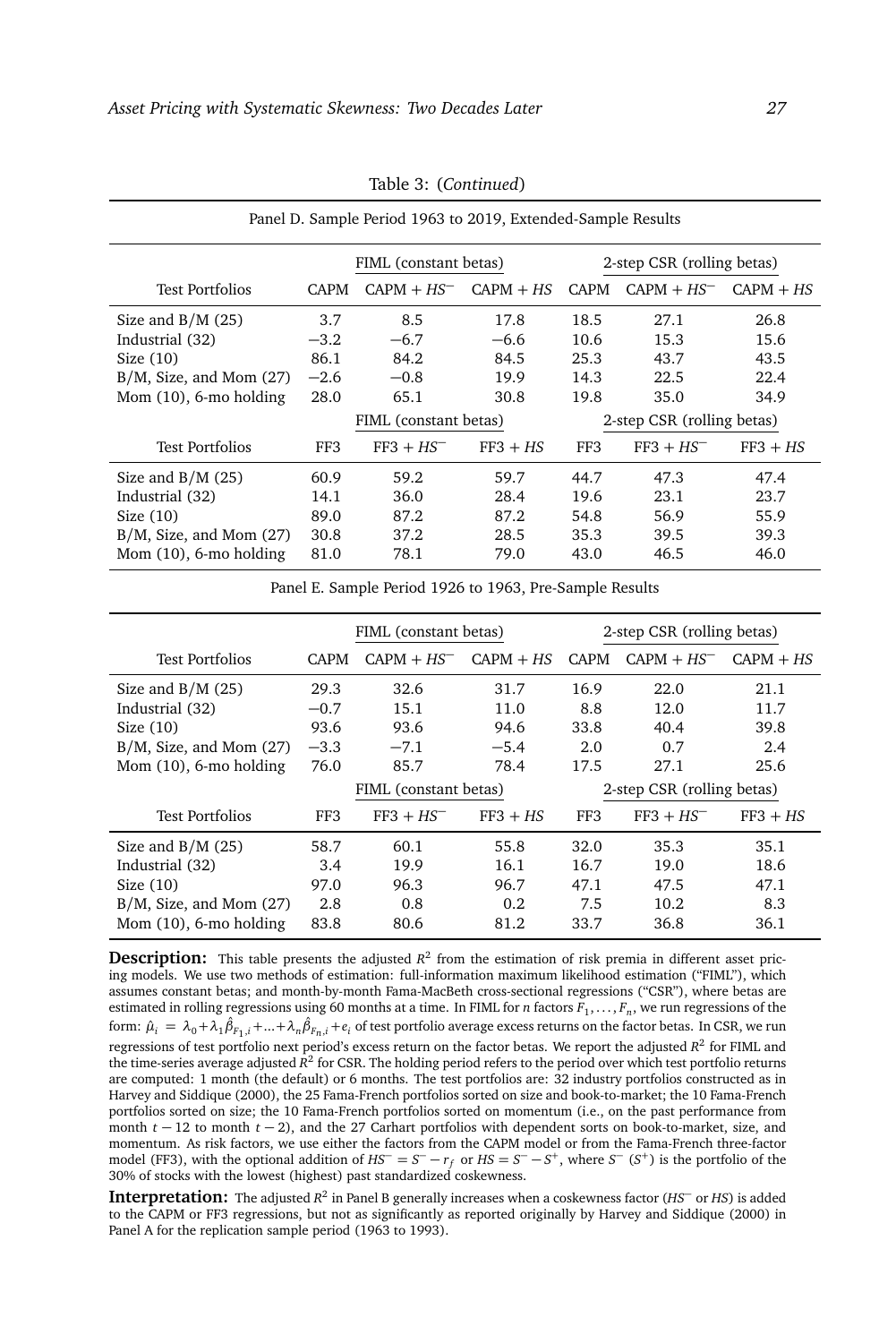*HS*) is added to the CAPM or FF3 regressions (FIML or CSR), although the replicated increases in  $\mathcal{R}^2$  are generally smaller than the original increases. The results are similar in the other sample periods (1994 to 2019 and 1926 to 1963), with even smaller increases in  $\mathcal{R}^2.$  Similar to the interpretation of the correlation test in Table [2,](#page-21-0) the results of the  $R^2$  test in Table [3](#page-25-0) suggest that the coskewness factors (*HS*<sup>−</sup> or *HS*) contain pricing information in addition to the CAPM or FF3 factors.

#### *4.3 Fama-MacBeth Tests for Individual Stocks*

Another way to test whether coskewness is priced in the cross-section of stocks is to perform Fama and MacBeth (1973) tests at the individual stock level. The advantage of using portfolio groups (as we have done thus far) is that (i) the return data are usually available for the whole sample period, and (ii) the errors made on estimating betas in the first step are smaller than when using individual stocks, which creates smaller biases on the risk premium estimates in the second stage (caused by the error-in-variable problem). The disadvantage, however, is that the reduction in the number of cross-sectional observations may lead to information loss. By contrast, using individual stocks leads to better cross-sectional information but, as the stocks have different return histories, also leads to large idiosyncratic variation.

Using the terminology in Section [4.2,](#page-24-1) we describe a FIML method to estimate risk premia for individual securities. In the first step, we compute the individual betas by running a regression of stocks' excess return on the model factors. In the second step, we average the excess returns for each stock over the available months and we run one regression on the betas from the first step and obtain the risk premia. $20$  To mitigate the large idiosyncratic variation, we follow Harvey and Siddique (2000) and weight each security  $i$  by the number  $1/\sigma(\hat{e}_j)$ , where  $\sigma(\hat{e}_i)$  is the standard deviation of residuals from the beta estimation.

<span id="page-27-0"></span> $^{20}$ In unreported tests, we use a second method. Following the first step in which we compute individual betas, we run cross-sectional regressions of the available stocks' excess returns on the betas, to obtain risk premia. Then, we average the monthly risk premia. Both methods should generate the same coefficients provided all stocks returns were available over all months. However, the errors are more correlated if they are computed with the first method, which leads to smaller standard errors of coefficients and larger T-statistics. When the second estimation method is used, the standard errors are several times larger.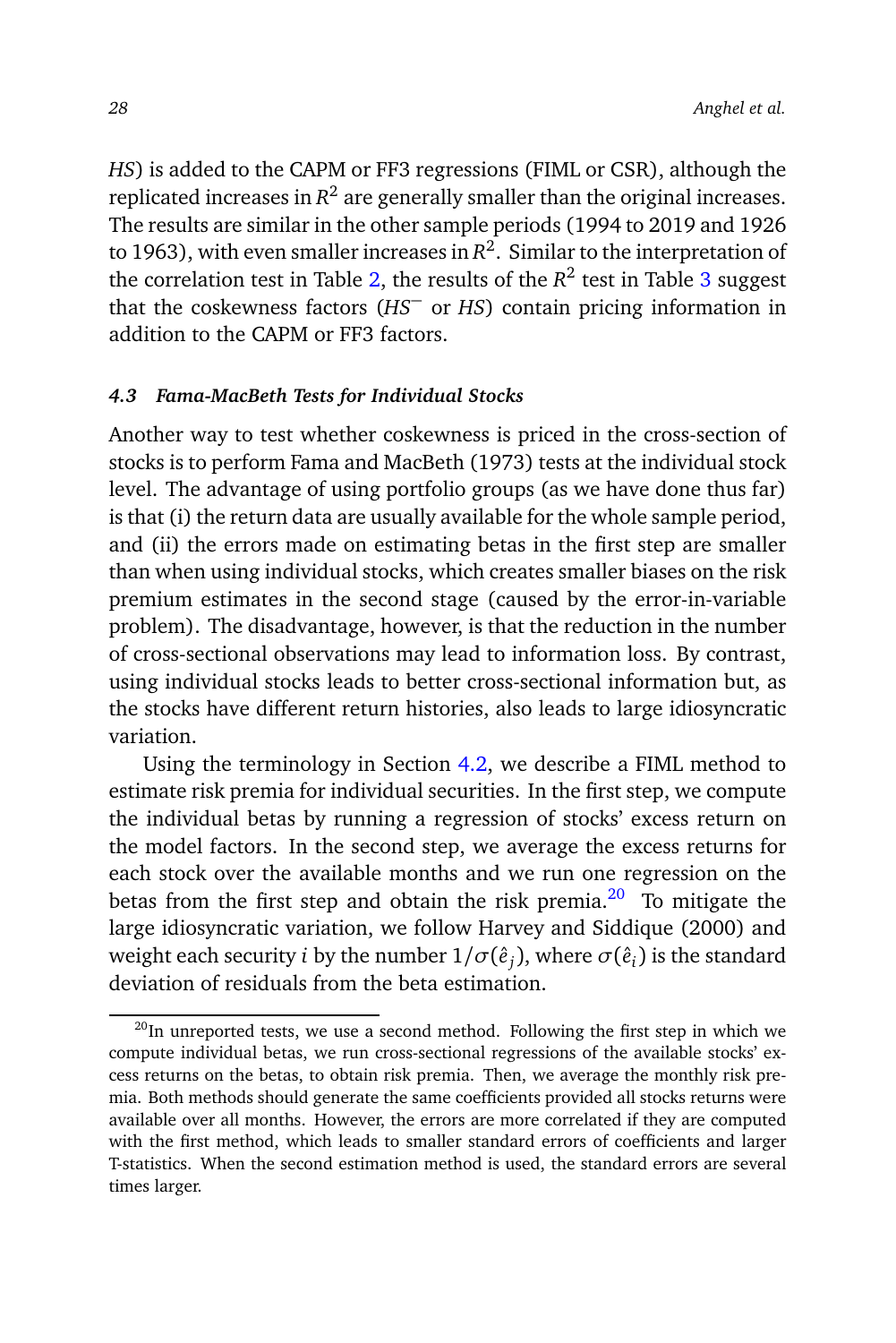Table [4](#page-29-0) shows the estimated risk premia for three models: the Fama-French three-factor model (FF3); the FF3 model in which a stock's coskewness *Cosk<sup>i</sup>* is added in the second step to the betas; and a model in which the *HS* factor is added to the FF3 factors. As Harvey and Siddique (2000) find that cross-sectional correlations between the estimated betas are different for stocks with different lengths of return histories, we permit the risk premia to vary by the length of return history available. E.g., for the replication sample period (July 1963 to December 1993), we use all 15,129 individual equities in the CRSP NYSE, AMEX, and NASDAQ files, and estimate the models with four indicator variables that allow the slopes to differ for the following return histories: fewer than 24 months, 24 to 59 months, 60 to 89 months, and greater than or equal to 90 months. $^{21}$  $^{21}$  $^{21}$ 

As higher coskewness should be associated with smaller expected returns, in Table [4](#page-29-0) we expect a negative premium on coskewness (in Panel B) and a positive premium on the *HS* factor (in Panel C).

The results in Table [4](#page-29-0) Panel B are mixed: For the replication sample period (1963 to 1993), the original risk premia on *Cosk* are negative and significant only for the first stock group ("All stocks"), while the replicated results are true almost for all five stock groups. The results are similar for the extended sample (1963 to 2019), but weaker for the post-sample (1994 to 2019) and the pre-sample (1926 to 1963).

The results in Table [4](#page-29-0) Panel C are mixed as well: For the replication sample period (1963 to 1993), the original and replicated risk premia on *HS* are positive and significant only for the first two stock groups ("All stocks" and "*T <* 24"). The results are similar for the post-sample (1994 to 2019) and the extended sample (1963 to 2019), while no risk premium is positive for the pre-sample (1926 to 1963).

#### *4.4 Momentum Strategies and Skewness*

As momentum strategies are known to generate negative skewness (e.g., in the first half of 2009, there was a crash in momentum strategies as the market recovered strongly at the end of the financial crisis), it is natural to study the expected returns and skewness of various momentum strategies.

<span id="page-28-0"></span><sup>&</sup>lt;sup>21</sup>In Panel C of their Table IV, Harvey and Siddique (2000) label the variable  $\lambda_{\rm HS}$  (or  $\lambda_{\rm SKS}$  in their notation) as being multipled by 100. However, this is probably a typo, because their estimates are closer to ours without any multiplication.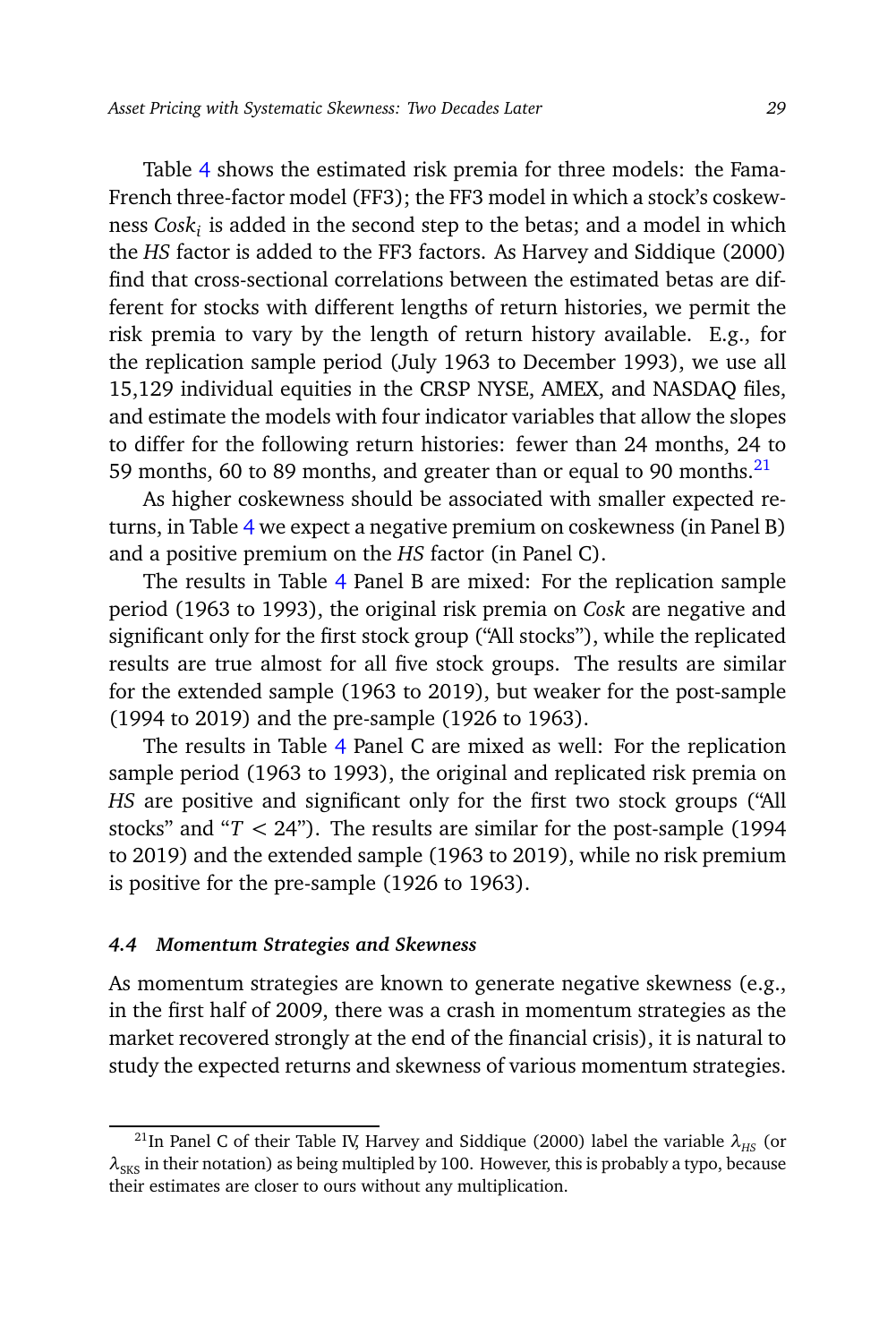<span id="page-29-0"></span>

| Panel A. Risk Premia for FF3 |                         |                                                                  |                        |                                 |                                |  |  |  |  |
|------------------------------|-------------------------|------------------------------------------------------------------|------------------------|---------------------------------|--------------------------------|--|--|--|--|
| Stock<br>Selection           | No. of<br><b>Stocks</b> | $\lambda_{MKT}$                                                  | $\lambda_{SMB}$        | $\lambda_{HML}$                 | Time Period/<br>Source         |  |  |  |  |
| All stocks                   | 9,268                   | $0.290**$<br>(0.023)                                             | 0.013<br>(0.012)       | $-0.060**$<br>(0.012)           |                                |  |  |  |  |
| T < 24                       | 1,707                   | $0.308**$<br>(0.025)                                             | 0.005<br>(0.013)       | $-0.060**$<br>(0.013)           | 1963.07-1993.12/               |  |  |  |  |
| $24 \le T < 60$              | 2,283                   | $0.250**$<br>(0.064)                                             | $0.113**$<br>(0.045)   | $-0.054$<br>(0.051)             | Original                       |  |  |  |  |
| $60 \le T < 90$              | 1,240                   | $0.321**$<br>(0.116)                                             | $-0.066$<br>(0.087)    | $-0.132$<br>(0.097)             |                                |  |  |  |  |
| $T \geq 90$                  | 4,038                   | 0.088<br>(0.077)                                                 | 0.072<br>(0.062)       | $-0.269**$<br>(0.088)           |                                |  |  |  |  |
| All stocks                   | 15,129                  | $0.248***$<br>(0.018)                                            | $-0.322***$<br>(0.009) | $0.089***$<br>(0.013)           |                                |  |  |  |  |
| T < 24                       | 2,680                   | $0.152***$<br>(0.040)                                            | $-0.355***$<br>(0.020) | $0.140***$<br>(0.028)           | 1963.07-1993.12/               |  |  |  |  |
| $24 \le T < 60$              | 3,609                   | $0.312***$<br>(0.058)                                            | $0.091***$<br>(0.035)  | $-0.208***$<br>(0.035)          | Replicated                     |  |  |  |  |
| $60 \le T < 90$              | 2,443                   | $0.311***$<br>(0.059)                                            | $0.094***$<br>(0.034)  | $-0.212***$<br>(0.033)          |                                |  |  |  |  |
| $T \geq 90$                  | 6,397                   | $0.436***$<br>(0.028)                                            | $0.071***$<br>(0.014)  | $-0.281***$<br>(0.017)          |                                |  |  |  |  |
| All stocks                   | 15,103                  | $0.102***$<br>(0.018)                                            | $0.083***$<br>(0.011)  | $-0.076***$<br>(0.013)          |                                |  |  |  |  |
| T < 24                       | 2,125                   | 0.072<br>(0.046)                                                 | $0.077***$<br>(0.027)  | $-0.105***$<br>(0.033)          |                                |  |  |  |  |
| $24 \le T < 60$              | 4,390                   | $0.111***$<br>0.035<br>$-0.020$<br>(0.042)<br>(0.035)<br>(0.052) |                        | 1994.01-2019.12/<br>Post-Sample |                                |  |  |  |  |
| $60 \le T < 90$              | 2,540                   | 0.017<br>(0.058)                                                 | $-0.096**$<br>(0.046)  | $-0.184***$<br>(0.037)          |                                |  |  |  |  |
| $T \geq 90$                  | 6,048                   | $0.178***$<br>(0.025)                                            | $0.073***$<br>(0.021)  | $-0.222***$<br>(0.018)          |                                |  |  |  |  |
| All stocks                   | 24,272                  | $-0.119***$<br>(0.013)                                           | $-0.205***$<br>(0.007) | $0.201***$<br>(0.011)           |                                |  |  |  |  |
| T < 24                       | 3,064                   | $-0.304***$<br>(0.034)                                           | $-0.273***$<br>(0.018) | $0.276***$<br>(0.028)           | 1963.07-2019.12/               |  |  |  |  |
| $24 \leq T < 60$             | 6,095                   | 0.005<br>(0.046)                                                 | 0.036<br>(0.032)       | $-0.092***$<br>(0.030)          | <b>Extended Sample</b>         |  |  |  |  |
| $60 \leq T < 90$             | 3,586                   | $0.119**$<br>(0.049)                                             | $-0.007$<br>(0.033)    | $-0.161***$<br>(0.031)          |                                |  |  |  |  |
| $T \geq 90$                  | 11,527                  | $0.287***$<br>(0.019)                                            | $0.030**$<br>(0.012)   | $-0.191***$<br>(0.013)          |                                |  |  |  |  |
| All stocks                   | 2,492                   | $0.564***$<br>(0.061)                                            | $-0.217***$<br>(0.032) | $-0.028$<br>(0.020)             |                                |  |  |  |  |
| T < 24                       | 969                     | $0.615***$<br>(0.102)                                            | $-0.223***$<br>(0.054) | $-0.025$<br>(0.032)             |                                |  |  |  |  |
| $24 \le T < 60$              | 206                     | $-0.854***$<br>$-0.188$<br>(0.282)<br>(0.136)                    |                        | $-0.426***$<br>(0.127)          | 1926.01-1963.06/<br>Pre-Sample |  |  |  |  |
| $60 \le T < 90$              | 119                     | 0.458<br>(0.323)                                                 | $-0.099$<br>(0.142)    | $-0.585***$<br>(0.156)          |                                |  |  |  |  |
| $T \geq 90$                  | 1,198                   | $0.325***$<br>(0.041)                                            | $0.053**$<br>(0.022)   | 0.007<br>(0.026)                |                                |  |  |  |  |

Table 4: Estimation of Risk Premia from Individual Stocks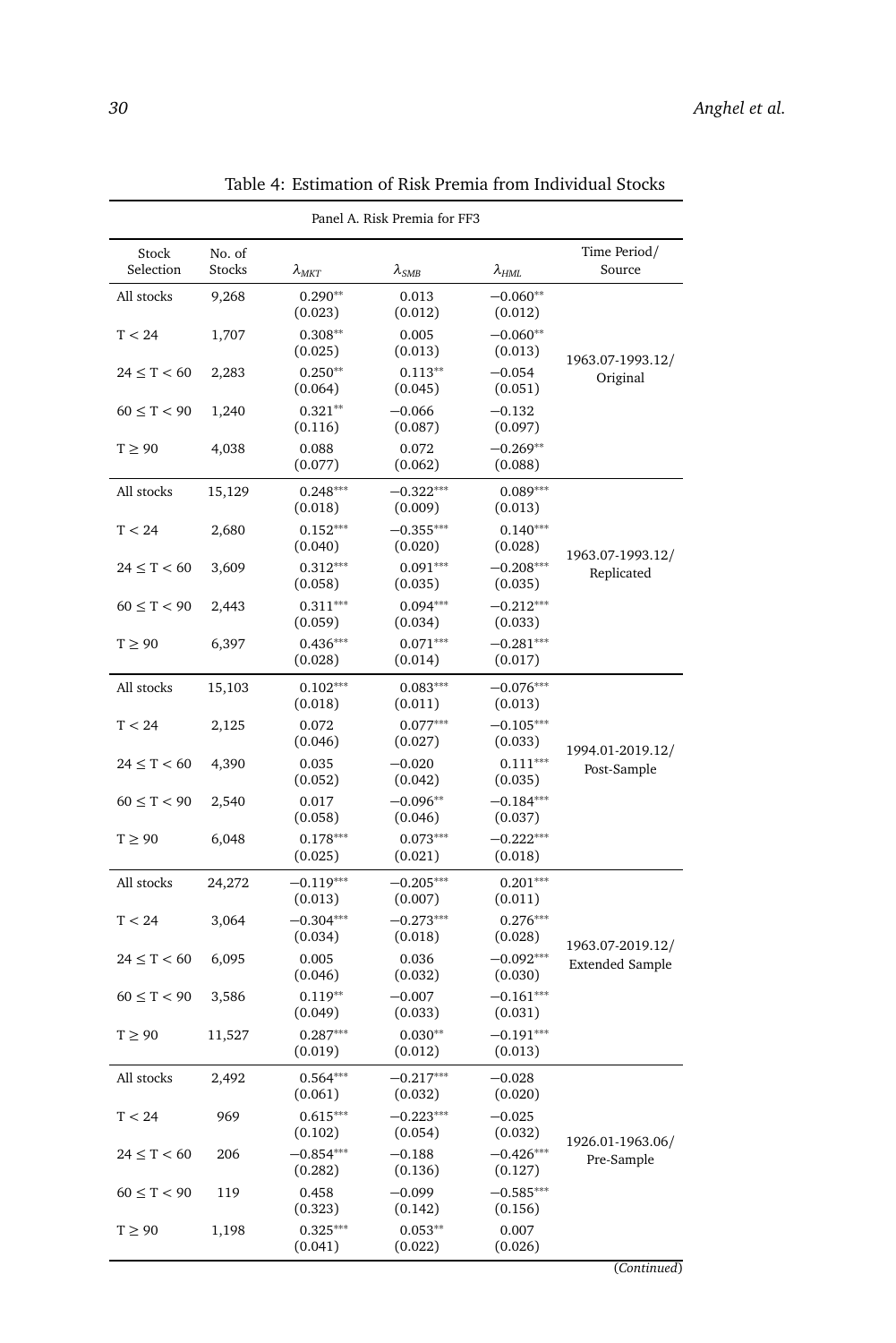<span id="page-30-0"></span>

|                    | Panel B. Risk Premia for FF3 + Cosk |                        |                        |                        |                         |                                            |  |  |  |  |
|--------------------|-------------------------------------|------------------------|------------------------|------------------------|-------------------------|--------------------------------------------|--|--|--|--|
| Stock<br>Selection | No. of<br><b>Stocks</b>             | $\lambda_{MKT}$        | $\lambda_{SMB}$        | $\lambda_{HML}$        | $\lambda_{\text{Cosk}}$ | Time Period/<br>Source                     |  |  |  |  |
| All stocks         | 9,268                               | $0.293**$<br>(0.023)   | 0.012<br>(0.012)       | $-0.060**$<br>(0.012)  | $-0.019**$<br>(0.009)   |                                            |  |  |  |  |
| T < 24             | 1,707                               | $0.308**$<br>(0.025)   | 0.006<br>(0.013)       | $-0.059**$<br>(0.013)  | $-0.022$<br>(0.019)     | 1963.07-1993.12/                           |  |  |  |  |
| $24 \le T < 60$    | 2,283                               | $0.255***$<br>(0.064)  | $0.114**$<br>(0.045)   | $-0.055$<br>(0.051)    | $-0.011$<br>(0.019)     | Original                                   |  |  |  |  |
| $60 \le T < 90$    | 1,240                               | $0.334**$<br>(0.117)   | $-0.067$<br>(0.087)    | $-0.137$<br>(0.097)    | $-0.018$<br>(0.023)     |                                            |  |  |  |  |
| $T \geq 90$        | 4,038                               | 0.098<br>(0.078)       | 0.071<br>(0.062)       | $-0.268**$<br>(0.089)  | $-0.011$<br>(0.015)     |                                            |  |  |  |  |
| All stocks         | 15,129                              | $0.245***$<br>(0.018)  | $-0.326***$<br>(0.009) | $0.088***$<br>(0.013)  | $-0.466***$<br>(0.097)  |                                            |  |  |  |  |
| T < 24             | 2,680                               | $0.148***$<br>(0.041)  | $-0.356***$<br>(0.020) | $0.141***$<br>(0.029)  | $-0.247$<br>(0.286)     | 1963.07-1993.12/                           |  |  |  |  |
| $24 \le T < 60$    | 3,609                               | $0.325***$<br>(0.058)  | $0.078**$<br>(0.036)   | $-0.219***$<br>(0.036) | $-0.343**$<br>(0.171)   | Replicated                                 |  |  |  |  |
| $60 \le T < 90$    | 2,443                               | $0.352***$<br>(0.062)  | $0.089***$<br>(0.034)  | $-0.225***$<br>(0.034) | $-0.273**$<br>(0.127)   |                                            |  |  |  |  |
| $T \geq 90$        | 6,397                               | $0.508***$<br>(0.029)  | $0.047***$<br>(0.014)  | $-0.288***$<br>(0.017) | $-0.435***$<br>(0.058)  |                                            |  |  |  |  |
| All stocks         | 15,103                              | $0.102***$<br>(0.018)  | $0.083***$<br>(0.011)  | $-0.076***$<br>(0.013) | 0.047<br>(0.091)        |                                            |  |  |  |  |
| T < 24             | 2,125                               | 0.072<br>(0.046)       | $0.076***$<br>(0.027)  | $-0.103***$<br>(0.033) | $-0.199$<br>(0.251)     |                                            |  |  |  |  |
| $24 \le T < 60$    | 4,390                               | 0.014<br>(0.052)       | $-0.004$<br>(0.042)    | $0.123***$<br>(0.034)  | $1.235***$<br>(0.199)   | 1994.01-2019.12/<br>Post-Sample            |  |  |  |  |
| $60 \le T < 90$    | 2,540                               | 0.008<br>(0.058)       | $-0.087*$<br>(0.046)   | $-0.173***$<br>(0.037) | $0.416**$<br>(0.170)    |                                            |  |  |  |  |
| $T \geq 90$        | 6,048                               | $0.175***$<br>(0.026)  | $0.073***$<br>(0.021)  | $-0.222***$<br>(0.018) | 0.039<br>(0.088)        |                                            |  |  |  |  |
| All stocks         | 24,272                              | $-0.119***$<br>(0.013) | $-0.205***$<br>(0.007) | $0.201***$<br>(0.011)  | $-0.169**$<br>(0.076)   |                                            |  |  |  |  |
| T < 24             | 3,064                               | $-0.303***$<br>(0.034) | $-0.273***$<br>(0.018) | $0.276***$<br>(0.028)  | 0.064<br>(0.230)        |                                            |  |  |  |  |
| $24 \leq T < 60$   | 6,095                               | $-0.002$<br>(0.047)    | 0.043<br>(0.032)       | $-0.087***$<br>(0.030) | $0.280*$<br>(0.158)     | 1963.07-2019.12/<br><b>Extended Sample</b> |  |  |  |  |
| $60 \le T < 90$    | 3,586                               | $0.139***$<br>(0.050)  | $-0.012$<br>(0.033)    | $-0.169***$<br>(0.031) | $-0.267*$<br>(0.139)    |                                            |  |  |  |  |
| $T \geq 90$        | 11,527                              | $0.307***$<br>(0.020)  | $0.023*$<br>(0.012)    | $-0.194***$<br>(0.013) | $-0.198***$<br>(0.054)  |                                            |  |  |  |  |
| All stocks         | 2,492                               | $0.577***$<br>(0.061)  | $-0.212***$<br>(0.033) | $-0.026$<br>(0.020)    | $-0.146$<br>(0.118)     |                                            |  |  |  |  |
| T < 24             | 969                                 | $0.628***$<br>(0.103)  | $-0.215***$<br>(0.055) | $-0.022$<br>(0.032)    | $-0.235$<br>(0.221)     |                                            |  |  |  |  |
| $24 \le T < 60$    | 206                                 | $-0.864***$<br>(0.284) | $-0.193$<br>(0.138)    | $-0.439***$<br>(0.133) | 0.176<br>(0.547)        | 1926.01-1963.06/<br>Pre-Sample             |  |  |  |  |
| $60 \le T < 90$    | 119                                 | 0.455<br>(0.346)       | $-0.100$<br>(0.144)    | $-0.586***$<br>(0.165) | 0.017<br>(0.647)        |                                            |  |  |  |  |
| $T \geq 90$        | 1,198                               | $0.290***$<br>(0.045)  | $0.057***$<br>(0.022)  | $-0.016$<br>(0.028)    | $0.094*$<br>(0.050)     |                                            |  |  |  |  |

Table 4: (*Continued*)

(*Continued*)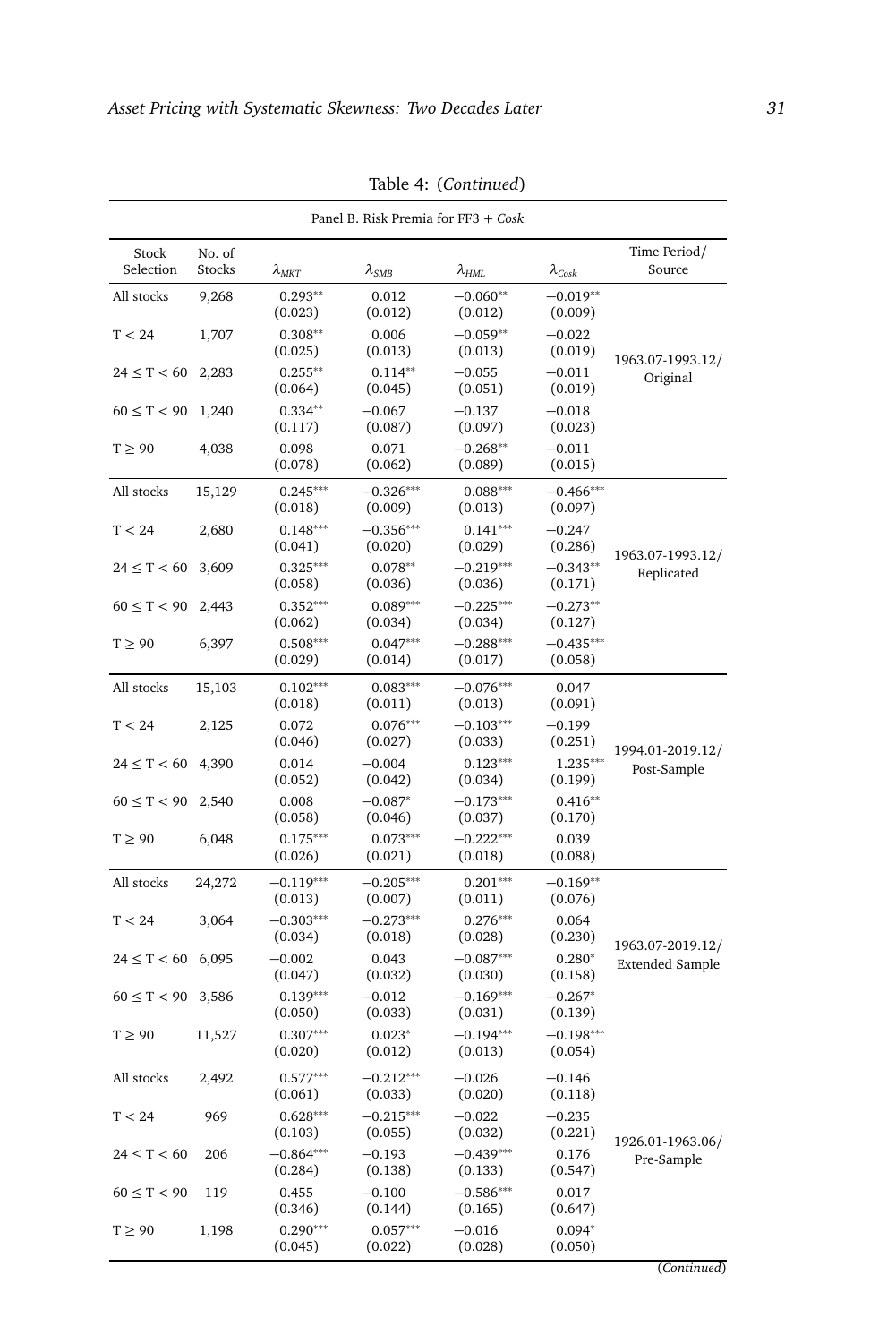|                    | Panel C. Risk Premia for FF3 + HS |                       |                        |                        |                        |                        |  |  |  |
|--------------------|-----------------------------------|-----------------------|------------------------|------------------------|------------------------|------------------------|--|--|--|
| Stock<br>Selection | No. of<br>Stocks                  | $\lambda_{MKT}$       | $\lambda_{SMB}$        | $\lambda_{HML}$        | $\lambda_{HS}$         | Time Period/<br>Source |  |  |  |
| All stocks         | 9,268                             | $0.278**$<br>(0.023)  | $0.022*$<br>(0.012)    | $-0.051**$<br>(0.012)  | $0.058**$<br>(0.011)   |                        |  |  |  |
| T < 24             | 1,707                             | $0.294**$<br>(0.026)  | $0.109*$<br>(0.013)    | $-0.049**$<br>(0.013)  | $0.074**$<br>(0.011)   | 1963.07-1993.12/       |  |  |  |
| $24 \le T < 60$    | 2,283                             | $0.343**$<br>(0.066)  | $0.144**$<br>(0.046)   | $-0.012$<br>(0.052)    | $-0.232**$<br>(0.048)  | Original               |  |  |  |
| $60 \le T < 90$    | 1,240                             | $0.349**$<br>(0.116)  | $-0.051$<br>(0.087)    | $-0.136$<br>(0.097)    | $-0.054$<br>(0.099)    |                        |  |  |  |
| $T \geq 90$        | 4,038                             | $0.122*$<br>(0.077)   | 0.075<br>(0.062)       | $-0.271**$<br>(0.088)  | $-0.027$<br>(0.173)    |                        |  |  |  |
| All stocks         | 14,988                            | $0.289***$<br>(0.017) | $0.135***$<br>(0.011)  | $-0.083***$<br>(0.010) | $0.047***$<br>(0.011)  |                        |  |  |  |
| T < 24             | 2,539                             | $0.255***$<br>(0.038) | $0.127***$<br>(0.024)  | $-0.056**$<br>(0.024)  | $0.073***$<br>(0.025)  | 1963.07-1993.12/       |  |  |  |
| $24 \le T < 60$    | 3,609                             | $0.285***$<br>(0.057) | $0.116***$<br>(0.035)  | $-0.197***$<br>(0.033) | $-0.022$<br>(0.029)    | Replicated             |  |  |  |
| $60 \le T < 90$    | 2,443                             | $0.296***$<br>(0.057) | $0.103***$<br>(0.033)  | $-0.224***$<br>(0.033) | $-0.183***$<br>(0.033) |                        |  |  |  |
| $T \geq 90$        | 6,397                             | $0.419***$<br>(0.027) | $0.086***$<br>(0.014)  | $-0.277***$<br>(0.017) | $-0.067***$<br>(0.019) |                        |  |  |  |
| All stocks         | 15,030                            | $0.291***$<br>(0.021) | $0.093***$<br>(0.010)  | $-0.110***$<br>(0.011) | $0.048***$<br>(0.009)  |                        |  |  |  |
| T < 24             | 2,052                             | $0.352***$<br>(0.052) | $0.094***$<br>(0.023)  | $-0.141***$<br>(0.028) | 0.028<br>(0.022)       | 1994.01-2019.12/       |  |  |  |
| $24 \leq T < 60$   | 4,390                             | 0.022<br>(0.051)      | $-0.026$<br>(0.040)    | $0.112***$<br>(0.034)  | $0.287***$<br>(0.032)  | Post-Sample            |  |  |  |
| $60 \leq T < 90$   | 2,540                             | 0.025<br>(0.058)      | $-0.111**$<br>(0.046)  | $-0.181***$<br>(0.037) | $0.178***$<br>(0.039)  |                        |  |  |  |
| $T \geq 90$        | 6,048                             | $0.184***$<br>(0.025) | $0.085***$<br>(0.021)  | $-0.236***$<br>(0.018) | 0.027<br>(0.022)       |                        |  |  |  |
| All stocks         | 24,160                            | $0.276***$<br>(0.015) | $0.055***$<br>(0.008)  | $-0.151***$<br>(0.010) | $0.032***$<br>(0.008)  |                        |  |  |  |
| T < 24             | 2,952                             | $0.246***$<br>(0.040) | 0.028<br>(0.020)       | $-0.157***$<br>(0.027) | 0.014<br>(0.020)       | 1963.07-2019.12/       |  |  |  |
| $24 \leq T < 60$   | 6,095                             | 0.004<br>(0.046)      | $0.067**$<br>(0.030)   | $-0.087***$<br>(0.028) | $0.090***$<br>(0.025)  | <b>Extended Sample</b> |  |  |  |
| $60 \le T < 90$    | 3,586                             | $0.119**$<br>(0.049)  | 0.006<br>(0.033)       | $-0.178***$<br>(0.031) | 0.019<br>(0.030)       |                        |  |  |  |
| $T \geq 90$        | 11,527                            | $0.282***$<br>(0.019) | $0.043***$<br>(0.012)  | $-0.201***$<br>(0.013) | $-0.002$<br>(0.015)    |                        |  |  |  |
| All stocks         | 2,389                             | $-0.029$<br>(0.058)   | $-0.133***$<br>(0.034) | $-0.007$<br>(0.019)    | $-0.037$<br>(0.027)    |                        |  |  |  |
| T < 24             | 921                               | $-0.091$<br>(0.099)   | $-0.127**$<br>(0.060)  | $-0.010$<br>(0.030)    | $-0.040$<br>(0.043)    | 1926.01-1963.06/       |  |  |  |
| $24 \le T < 60$    | 155                               | $-0.589**$<br>(0.298) | $-0.122$<br>(0.137)    | $-0.418***$<br>(0.122) | $-0.189$<br>(0.143)    | Pre-Sample             |  |  |  |
| $60 \le T < 90$    | 115                               | $-0.107$<br>(0.256)   | $-0.062$<br>(0.109)    | $-0.433***$<br>(0.133) | 0.090<br>(0.124)       |                        |  |  |  |
| $T \geq 90$        | 1,198                             | $0.302***$<br>(0.041) | $0.048**$<br>(0.021)   | 0.020<br>(0.025)       | $-0.055*$<br>(0.032)   |                        |  |  |  |

Table 4: (*Continued*)

(*Continued*)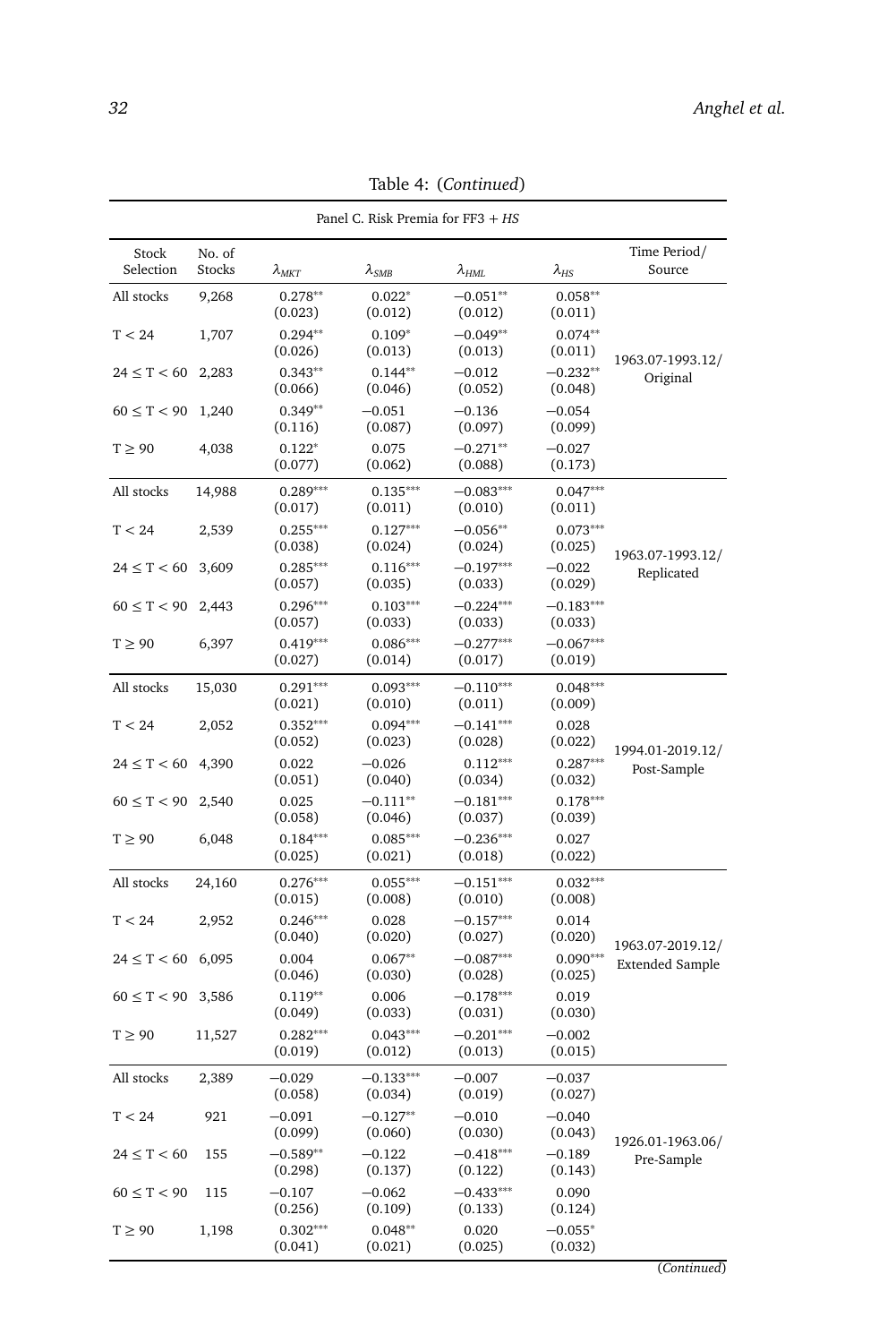#### Table 4: (*Continued*)

**Description:** This table presents risk premia for the individual stocks in CRSP over the extended sample period (1963 to 2019). As risk factors, in Panel A we use the factors from the Fama-French three-factor model (FF3), to which we add in Panel B the (standardized) coskewness *Cosk*, and in Panel C the long-short portfolio  $HS = S^- - S^+$ , where  $S^- (S^+)$  is the portfolio of the 30% of stocks with the lowest (highest) past standardized coskewness. For each stock, we run a time-series regression of its excess returns on a constant and the factor returns. Then we run a cross-sectional regression of the average stock excess returns on a constant and the betas obtained from the time-series regression, and we obtain the factor premia. We weight each stock *i* by  $1/\sigma(\hat{e}_i)$ , where  $\sigma(\hat{e}_i)$  is the standard deviation of residuals from the beta estimation. The first line reports the estimated premia and the second line the weighted least squares (WLS) standard errors in parentheses. The stars indicate significance at 1% (\*\*\*), 5% (\*\*), and 10% (\*) levels. For the original results, 3-star significance is not available.

**Interpretation:** As theory predicts a negative risk premium associated to coskewness, we should observe (i) a negative premium on *Cosk* in Panel B and (ii) a positive premium on  $HS = S^- - S^+$ in Panel C. For the replication sample period (1963 to 1993), Result (i) holds significantly in our replication but less significantly in the original, while Result (ii) holds only for the first two groups ("All stocks" and "T *<* 24"). The evidence for Results (i) and (ii) in the other sample periods is relatively weak, except for the post-sample period (1994 to 2019), where Result (ii) holds significantly for three of the five stock groups.

In Table [5](#page-33-0) we show summary statistics for different momentum strategies. These momentum strategies differ in two aspects. First, the return history over which we measure past returns is either  $t - 24$  to  $t - 2$ ,  $t - 12$ to  $t-2$ , or  $t-2$  to  $t-1$ . Second, the holding period is either 1 month, 3 months, 6 months, or 12 months. Decile 1 represents "losers" and decile 10 represents "winners."

A typical momentum strategy that buys past winners (portfolio 10) and sells short past losers (portfolio 1) is profitable but induces significant negative skewness for investors. Indeed, for each pair of losers and winners in Table [5,](#page-33-0) the winners have both a higher average return and a lower skewness than the losers, which is true both in the original Harvey and Siddique (2000) results (Panel A) and in the replicated results (Panel B). One notable exception is that the average return difference between the winner and loser portfolios is not always positive when the portfolio return history is estimated over the past 24 months. This is not surprising, however, as momentum portfolios are usually constructed by sorting on performance over a period of 12 months or less. Interestingly, Table [5](#page-33-0) also shows that the fourth moment (kurtosis) is larger for the winners than for the losers. Table [IA.11](#page-0-1) in the Internet Appendix shows that the same qualitative results hold for all the other sample periods considered: 1926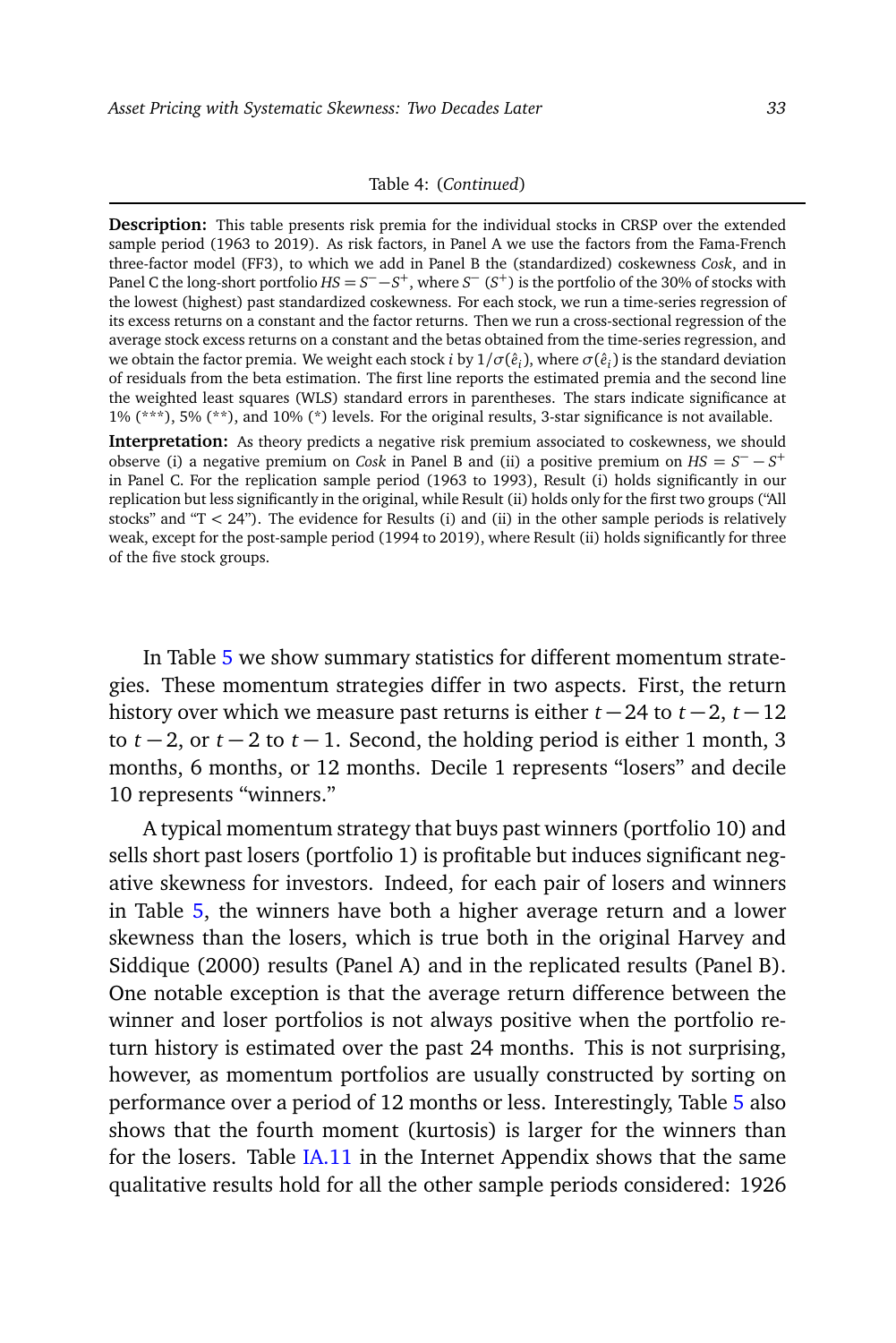<span id="page-33-0"></span>

| <b>Holding Period</b> | Momentum | Decile | Average $(\frac{6}{yr})$ | Volatility (%/yr) | Skewness | Kurtosis |
|-----------------------|----------|--------|--------------------------|-------------------|----------|----------|
| $\mathbf{1}$          | 6        | 1      | 2.47                     | 34.43             | 2.60     | 19.62    |
| 1                     | 6        | 10     | 20.26                    | 29.26             | 1.05     | 8.49     |
| 3                     | 6        | 1      | $-5.09$                  | 20.91             | 1.50     | 12.67    |
| 3                     | 6        | 10     | 6.25                     | 18.57             | 0.50     | 3.84     |
| 1                     | 12       | 1      | 2.47                     | 35.81             | 2.45     | 18.54    |
| 1                     | 12       | 10     | 23.64                    | 27.83             | 0.67     | 6.74     |
| 3                     | 12       | 1      | $-6.38$                  | 21.45             | 1.30     | 10.55    |
| 3                     | 12       | 10     | 10.40                    | 18.00             | 0.71     | 6.25     |
| 6                     | 12       | 1      | $-6.06$                  | 14.28             | 0.07     | 1.93     |
| 6                     | 12       | 10     | 6.48                     | 12.94             | 0.13     | 2.37     |
| 1                     | 24       | 1      | 12.55                    | 39.85             | 3.25     | 25.36    |
| 1                     | 24       | 10     | 19.81                    | 24.84             | $-0.22$  | 3.24     |
| 3                     | 24       | 1      | $-0.05$                  | 23.01             | 1.72     | 12.34    |
| 3                     | 24       | 10     | 10.04                    | 15.91             | $-0.24$  | 2.47     |
| 6                     | 24       | 1      | $-0.88$                  | 14.91             | 0.36     | 2.49     |
| 6                     | 24       | 10     | 7.06                     | 11.58             | $-0.33$  | 1.47     |
| 12                    | 24       | 1      | 0.86                     | 0.21              | 0.14     | 2.17     |
| 12                    | 24       | 10     | 4.11                     | 8.67              | $-0.63$  | 0.72     |

Table 5: Summary Statistics on Momentum Strategies

| Panel A. Sample Period 1927 to 1997, Original Results |  |
|-------------------------------------------------------|--|
|-------------------------------------------------------|--|

Panel B. Sample Period 1927 to 1997, Replication Results

| Holding Period | Momentum | Decile       | Average $(\frac{6}{yr})$ | Volatility (%/yr) | Skewness | Kurtosis |
|----------------|----------|--------------|--------------------------|-------------------|----------|----------|
| 1              | 6        | 1            | 13.48                    | 37.25             | 3.00     | 25.64    |
|                | 6        | 10           | 17.64                    | 25.09             | $-0.16$  | 7.57     |
| 3              | 6        | 1            | 12.60                    | 36.69             | 2.90     | 24.60    |
| 3              | 6        | 10           | 18.03                    | 25.59             | 0.07     | 9.24     |
| 1              | 12       | 1            | 10.63                    | 38.07             | 3.08     | 27.93    |
| 1              | 12       | 10           | 22.41                    | 25.42             | 0.22     | 9.93     |
| 3              | 12       | $\mathbf{1}$ | 10.56                    | 37.65             | 3.35     | 30.65    |
| 3              | 12       | 10           | 21.45                    | 25.86             | 0.25     | 9.13     |
| 6              | 12       | 1            | 11.30                    | 36.87             | 3.06     | 27.83    |
| 6              | 12       | 10           | 20.36                    | 26.46             | 1.02     | 15.38    |
| 1              | 24       | 1            | 16.36                    | 41.23             | 3.73     | 33.34    |
|                | 24       | 10           | 17.58                    | 24.48             | $-0.40$  | 6.07     |
| 3              | 24       | 1            | 16.47                    | 40.44             | 3.63     | 31.77    |
| 3              | 24       | 10           | 16.40                    | 24.53             | $-0.43$  | 6.14     |
| 6              | 24       | 1            | 17.48                    | 39.77             | 3.46     | 30.00    |
| 6              | 24       | 10           | 15.47                    | 24.71             | $-0.10$  | 7.23     |
| 12             | 24       | 1            | 18.46                    | 39.01             | 3.72     | 34.01    |
| 12             | 24       | 10           | 13.88                    | 25.00             | $-0.02$  | 7.28     |

**Description:** This table presents summary statistics for selected momentum portfolios. Among the U.S. stocks listed on NYSE, AMEX, and NASDAQ, we form equally weighted portfolios by sorting on performance over the past (monthly) return history of 24 months (*t* − 24 to *t* − 2), 12 months (*t* − 12 to *t* − 2), or 6 months (*t* − 6 to *t* − 2). The holding period refers to the period over which test portfolio returns are computed: 1 month, 3 months, 6 months, or 12 months. The summary statistics are the average return, volatility, skewness, and kurtosis, and are reported for decile 1 (the "loser" portfolio) and decile 10 (the "winner" portfolio).

**Interpretation:** Buying the winner portfolio 10 and selling the loser portfolio 1 requires acceptance of significant negative skewness, as shown both in the original Harvey and Siddique (2000) results in Panel A and in the replicated results in Panel B. The average return of the winner portfolio 10 is larger than the average return of the loser portfolio 1 in both Panel A (original) and Panel B (replicated), except for the 24-month momentum portfolios in Panel B.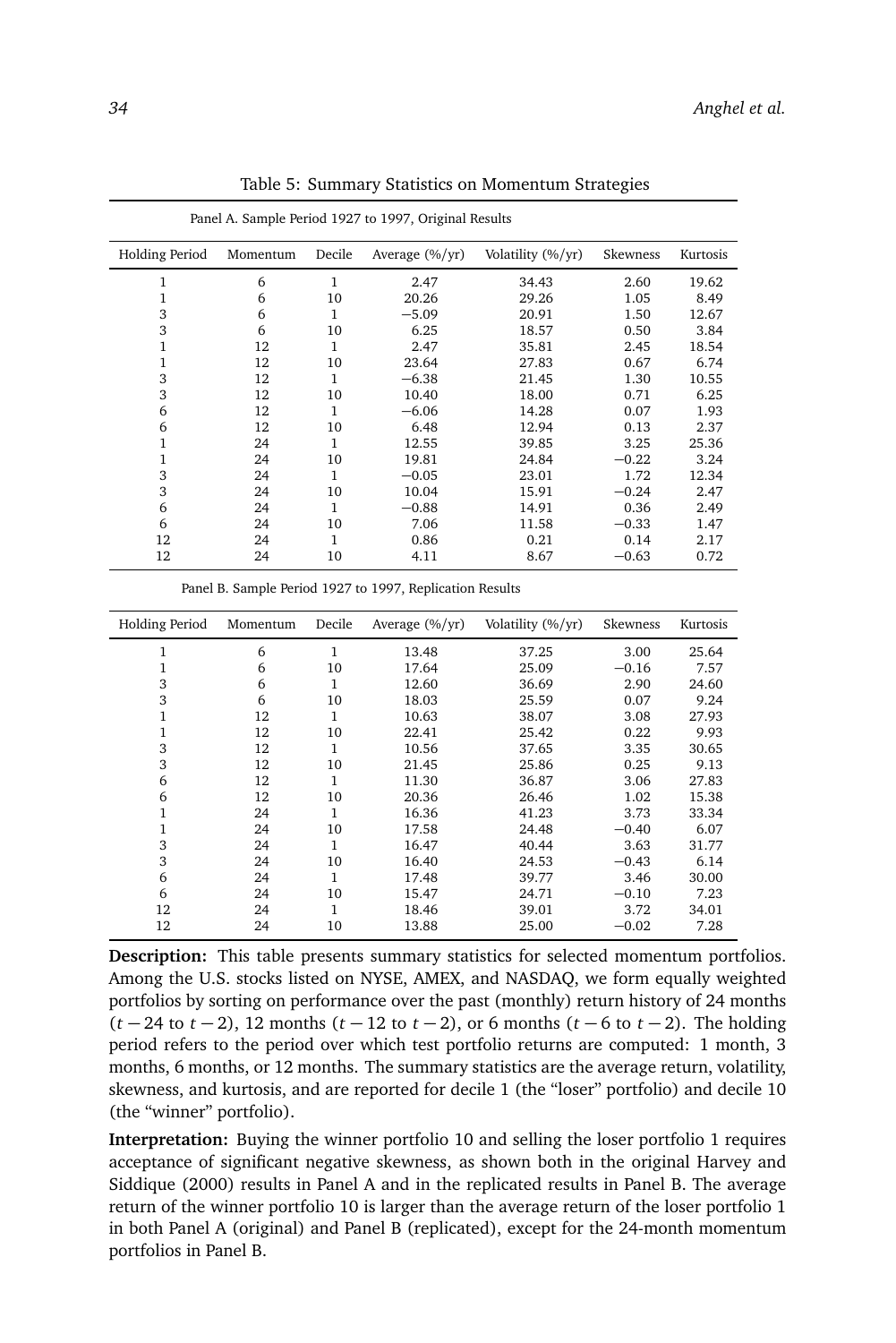to 1963 (pre-sample), 1963 to 1993 (replication sample), 1994 to 2019 (post-sample), 1963 to 2019 (extended sample), and 1926 to 2019 (maximum sample).

The results in Table [5](#page-33-0) offer additional evidence that investors prefer stocks with high skewness and thus require a lower expected return to hold them. Overall, however, the evidence of the coskewness factor *HS* being priced is inconclusive.

# <span id="page-34-0"></span>**5 Persistent Coskewness**

In this section, we recast the results of Harvey and Siddique (2000) in light of the recent literature and compare *HS* with two alternative coskewness factors: the predicted systematic skewness (*PSS*) in Langlois (2020), and a "modified *PSS*" (*mPSS*) that we build to better compare the performance of coskewness in asset pricing tests.

In order for all the coskewness proxies to be defined, we study the asset pricing performance of *HS*, *mPSS*, and *PSS* over the extended sample (1963 to 2019). In the Internet Appendix, we also study the performance of *HS* and *mPSS* over the pre-sample period (1926 to 1963).

#### <span id="page-34-2"></span>*5.1 Persistent Factors*

Langlois (2020) calls a tradable coskewness factor *F* "persistent" if its coskewness, as defined in Equation [\(15\)](#page-14-0), is negative. To understand why this is a desirable feature, suppose  $F = S^- - S^+$ , where  $S^ (S^+)$  is the value-weighted portfolio of the 30% of stocks with the smallest (largest) coskewness estimate, and suppose that the coskewness estimate is a noisy version of a "true" coskewness that changes only very slowly.

If we observed the true coskewness, then the composition of the true portfolios *S* <sup>−</sup> and *S* <sup>+</sup> would change only very slowly. In the extreme case when the composition of these portfolios does not change over time, and if some additional assumptions are satisfied, then the coskewness of *F* must be negative, as it is equal to the difference between the weighted coskewness of the stocks in  $S^-$  and  $S^+$ , respectively.<sup>[22](#page-34-1)</sup> Note that, by the

<span id="page-34-1"></span> $22$ The additional assumptions arise from the fact that the coskewness measure in Equation [\(15\)](#page-14-0) is standardized. Thus, if we want the coskewness of a portfolio to be equal to the weighted average of the coskewness of the portfolio's component stocks, we need to impose a requirement, e.g., that the market residuals have the same volatility for all stocks.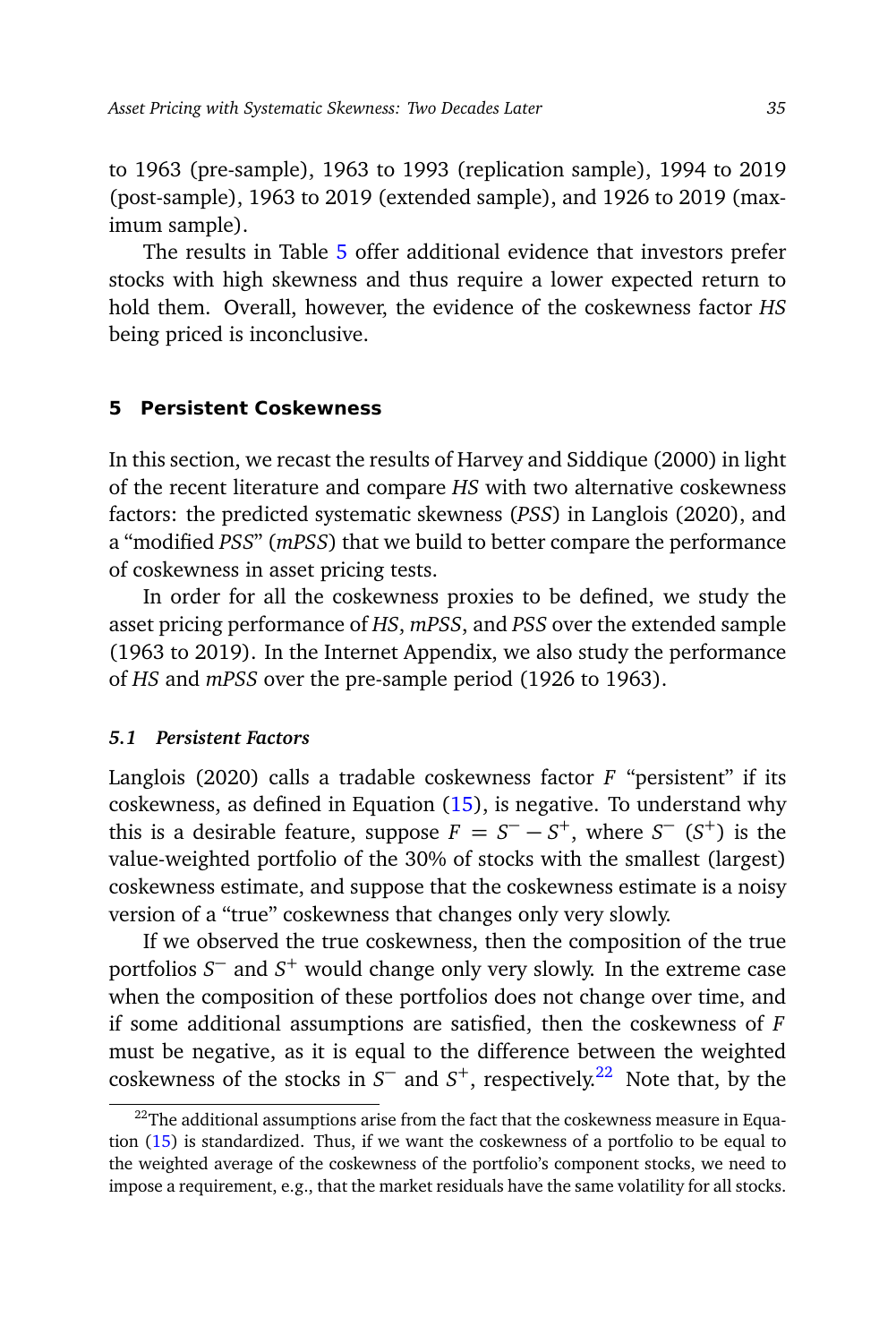law of large numbers, the weighted coskewness estimate of the stocks in  $S^{\perp}$ (*S* <sup>+</sup>) is likely closer to the true coskewness than the coskewness estimate of an individual stock in *S* <sup>−</sup> (*S* <sup>+</sup>), and therefore it is less important which proxy we use to estimate the coskewness of *F*.

Thus, in order to make sure that the factor *F* captures the true coskewness, it is important to ensure that the composition of the  $S^-$  and  $S^+$  portfolios is not too volatile, and this fact can be measured by estimating the coskewness of *F*: If this value is negative rather than positive, then *F* is more likely to be close to the true coskewness factor.

Table [6](#page-37-0) shows that the Harvey and Siddique (2000) factor *HS* is not persistent, as its coskewness is positive (0.138) and significant for the extended sample period (1963 to 2019). This fact is likely related to the low persistence of skewness in the time series, as documented, e.g., in Bali *et al.* (2016).

To build a less noisy coskewness proxy, we follow the construction of the predicted systematic skewness (*PSS*) factor by Langlois (2020). This factor is built on two ideas: First, instead of using realized coskewness to build long-short portfolios, we use predicted coskewness from a regression on many stock moments. Second, instead of values we use normalized cross-sectional ranks, which should reduce the noise. $^{23}$  $^{23}$  $^{23}$ 

We call our factor "modified *PSS*" and we denote it by *mPSS*. Differently from Langlois (2020), our factor involves conditioning only on moments of the realized stock returns and not on any other firm characteristics. As data on firm characteristics are usually available only after 1962, *mPSS* is defined for the pre-sample period (1926 to 1963), while *PSS* is not.

Specifically, we build *mPSS* in two steps. First, we estimate the coefficients in a regression of coskewness rank on past ranks of certain return moments: market beta, idiosyncratic volatility, coskewness, and idiosyncratic skewness. Coskewness is estimated as beta on the squared market return using daily data going from month *t* −12 to month *t* −1, while the return moments are calculated from daily data going from month *t* − 24 to month  $t - 13$ . Second, we predict the coskewness rank of a stock in month *t* using the  $t - 12$  to  $t - 1$  values of the stock moments and the

<span id="page-35-0"></span> $23$ The second idea is not enough to produce a persistent coskewness factor. Indeed, in unreported results, we find that a modified version of *HS* that uses normalized crosssectional ranks instead of values still does not have negative coskewness.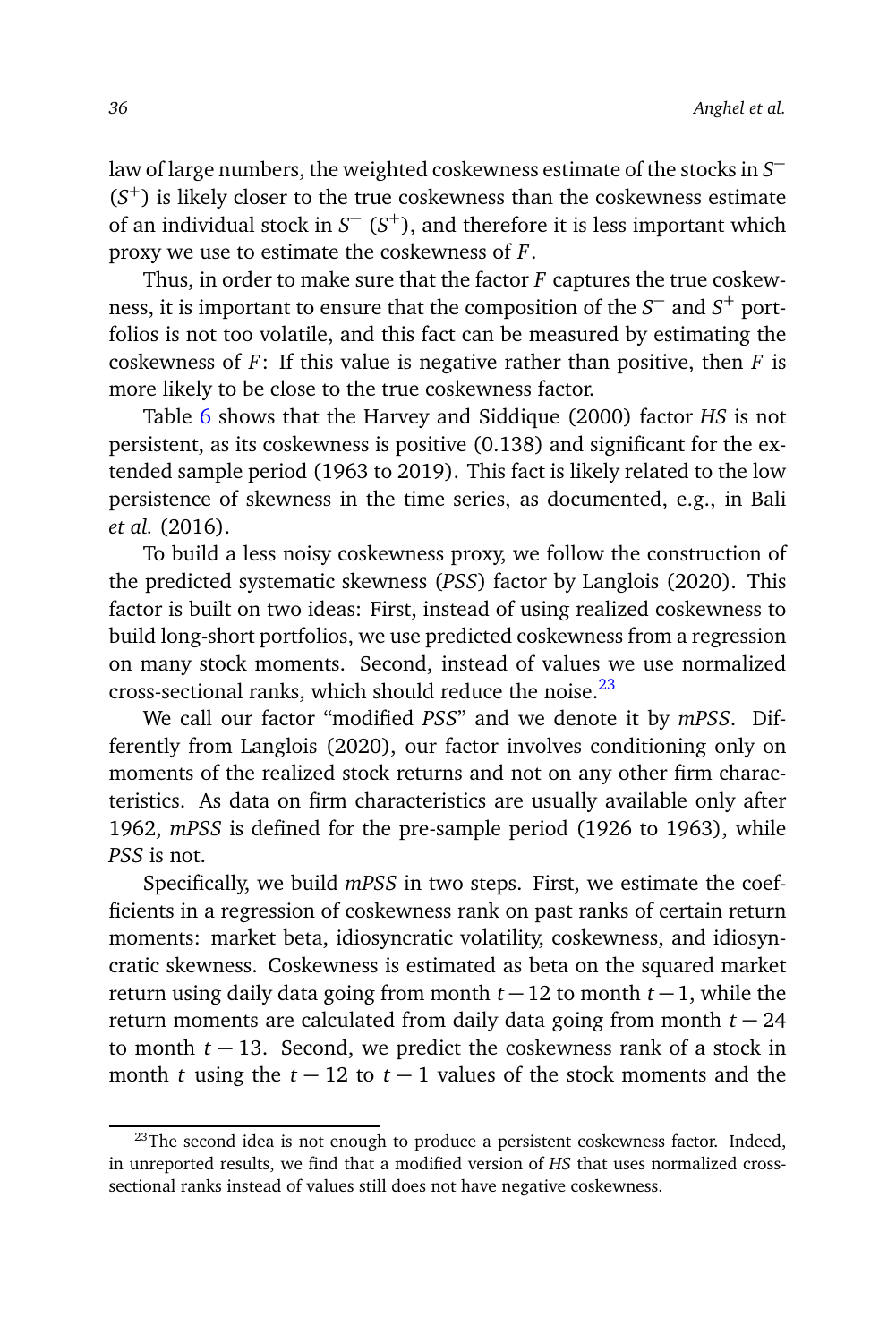coefficients calculated in the first step. The details of this construction are given in [Appendix A.](#page-1-1)

The *mPSS* factor is a long-short portfolio calculated as the return difference between the value-weighted bottom 30% of stocks with the lowest predicted coskewness rank and the top 30% of stocks with the highest predicted coskewness rank. As the compositions of the long and short portfolios in the *mPSS* factor are determined by how stocks are ordered, one only needs to forecast the cross-sectional ranks of stock coskewness, and not the actual coskewness values.

#### *5.2 Summary Statistics of Coskewness Factors*

If a coskewness factor is priced, it should first be persistent, i.e., it should have negative realized coskewness. If a factor is not persistent, Section [5.1](#page-34-2) shows that the factor is less likely to capture actual coskewness. Second, the factor should have a significant and positive risk premium. Note that a positive premium is not a substitute for performing more formal asset pricing tests.[24](#page-36-0)

Table [6](#page-37-0) shows statistics for the coskewness factors and standard risk factors, as well as alphas with respect to the CAPM model, the four-factor model (FF4), and the five-factor model (FF5), over the extended sample period (1963 to 2019).

For the coskewness factors, we should observe a positive and significant premium (if the factor is priced) and a negative realized coskewness (if the factor is persistent). The coskewness factors *HS*, *mPSS*, and *PSS* have positive risk premia (2.145%, 1.594%, and 5.366%, respectively), although these are not statistically significant. The coskewness of *HS* is positive and significant (0.138), while the coskewness of *mPSS* and *PSS* is negative and significant (−0.193 and −0.274, respectively), which shows that the latter two factors are persistent.

Table [IA.12](#page-0-1) in the Internet Appendix shows that during the pre-sample period (1926 to 1963), *HS* has a negative risk premium (−3.152%) while

<span id="page-36-0"></span> $24$ Indeed, the average return of a (traded) risk factor is usually different from the risk premium estimated from a Fama-MacBeth cross-sectional regression of average returns on factor betas. An illustration of this difference is provided by stocks that have a large premium (the equity market premium) but, as shown for example in Fama and French (1992), the premium for equity market exposure is much smaller and even negative if one controls for the size and value factors, indicating that equity risk is not priced within the cross section of stocks.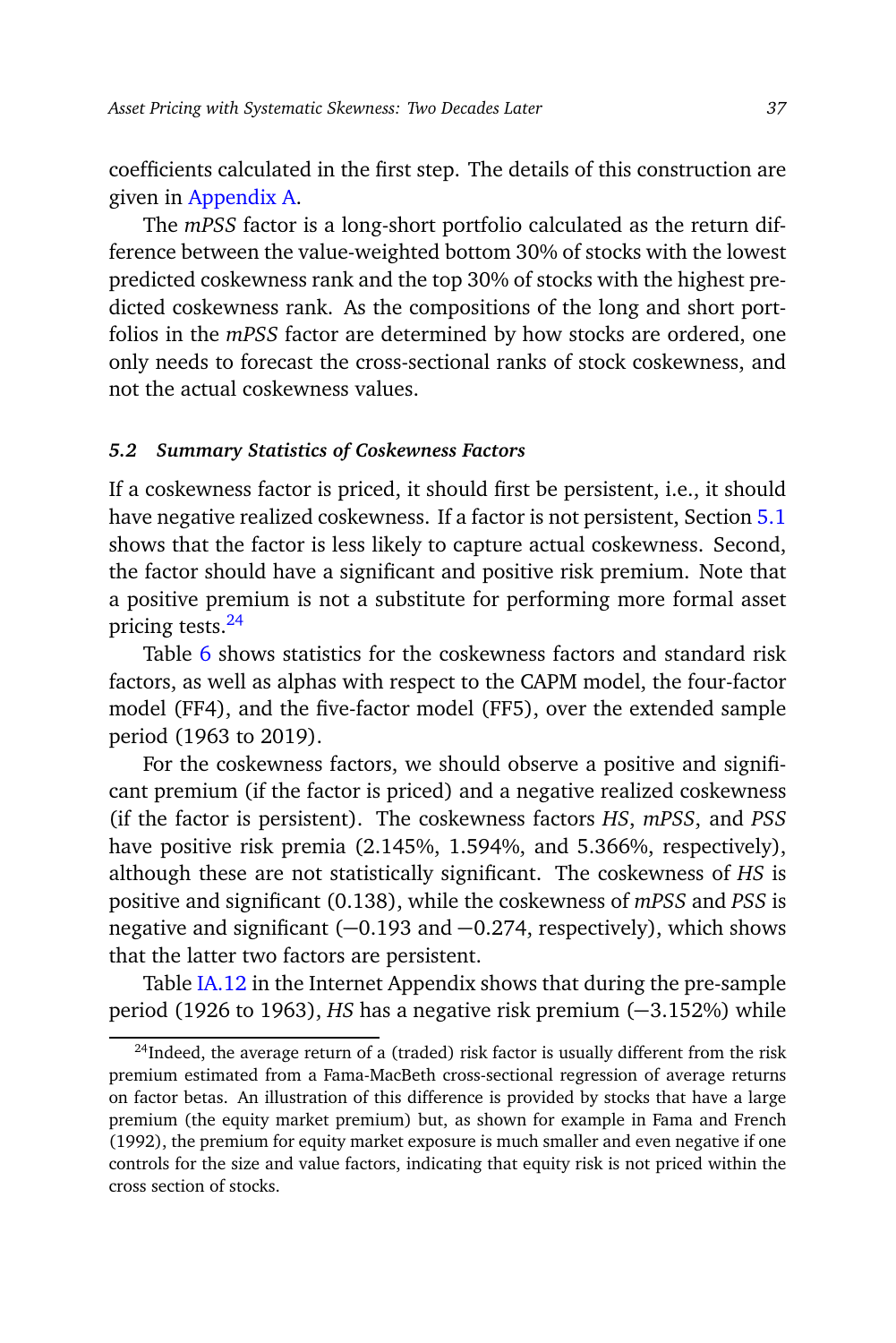<span id="page-37-0"></span>

|            | Av.Ret.<br>Factor $(\frac{6}{yr})$ | Volat. Sharpe<br>$(\frac{6}{\text{yr}})$ Ratio |            | $\beta_{MKT}$ | Std.<br>Skew. | Std.<br>Cosk. | CAPM $\alpha$<br>$(\frac{\%}{yr})$ | FF4 $\alpha$<br>$(\frac{\%}{yr})$ | FF5 $\alpha$<br>$(\frac{6}{yr})$ |
|------------|------------------------------------|------------------------------------------------|------------|---------------|---------------|---------------|------------------------------------|-----------------------------------|----------------------------------|
| ΗS         | 2.145                              |                                                | 8.018 0.27 | $-0.007$      | $-2.501***$   | $0.138**$     | $2.192**$                          | 0.991                             | 0.393                            |
| mPSS       |                                    | 1.594 16.401                                   | 0.10       | $0.457***$    | $0.691***$    | $-0.193***$   | $-1.372$                           | $-3.631**$                        | $2.422*$                         |
| PSS        |                                    | 5.366 14.191 0.38                              |            | $0.212***$    | $1.279***$    | $-0.274***$   | $4.016**$                          | $-0.340$                          | $5.500***$                       |
| <b>MKT</b> |                                    | 6.496 15.194 0.43                              |            | 1.000         | $0.429***$    |               |                                    |                                   |                                  |
| <b>SMB</b> | 2.339                              | 10.536 0.22                                    |            | $0.204***$    | $2.200***$    | $-0.219***$   | 1.013                              |                                   |                                  |
| HMI.       | 3.650                              | 9.729                                          | 0.38       | $-0.161***$   | $4.049***$    | $-0.032$      | $4.693***$                         |                                   |                                  |
| <b>RMW</b> | 3.090                              |                                                | 7.516 0.41 | $-0.110***$   | $-0.343***$   | 0.056         | $3.804***$                         | $3.678***$                        |                                  |
| CMA        | 3.293                              | 6.899                                          | 0.48       | $-0.175***$   | $0.292***$    | 0.041         | $4.430***$                         | $1.934***$                        |                                  |
| <b>MOM</b> | 7.750                              | 14.495                                         | 0.53       | $-0.135***$   | $-4.223***$   | $-0.255***$   | $8.627***$                         |                                   | $8.515***$                       |

Table 6: Coskewness and Risk Factors, July 1963 to December 2019

**Description:** This table presents statistics for the coskewness factors and for some common factors used in asset pricing tests. We include alphas from several models: the CAPM with the market factor (*MKT*); the Carhart-Fama-French four-factor model (FF4) with *MKT*, size (*SMB*), value (*HML*), and momentum (*MOM*) factors; and the Fama-French five-factor model (FF5) with *MKT*, *SMB*, *HML*, profitability (*RMW*), and investment (*CMA*) factors. *HS* = *S* <sup>−</sup> −*S* + is the Harvey and Siddique (2000) factor, *PSS* is the Langlois (2020) factor, and *mPSS* is the modified *PSS* factor. The stars indicate significance at 1% (\*\*\*), 5% (\*\*), and 10% (\*) levels.

**Interpretation:** All three coskewness factors have positive risk premia but not statistically significant. *mPSS* and *PSS* have negative coskewness, while *HS* does not, which shows that the Harvey and Siddique (2000) coskewness proxy is not persistent. With respect to FF5, *PSS* has the largest and most significant annualized alpha (5.5%), followed by *mPSS* (2.42%) and *HS* (0.39%).

*mPSS* has a positive risk premium (0.363%), and both *HS* and *mPSS* have negative and significant coskewness (−1.036 and −0.548, respectively). Table [IA.12](#page-0-1) also shows that the significance of the coskewness results in Table [6](#page-37-0) comes from the replication sample period (1963 to 1993), while in the post-sample period (1994 to 2019) the coskewness of the factors *HS*, *mPSS*, and *PSS* is not statistically significant.

To avoid multicollinearity issues in more formal asset pricing tests, in Table [7](#page-38-0) we show the correlations between the coskewness factors (*HS*, *PSS*, and *mPSS*) and standard factors used in asset pricing tests.

The correlations of *HS* with all other factors are relatively low, including with the other coskewness factors *mPSS* and *PSS*. The persistent coskewness factors *mPSS* and *PSS*, however, are highly correlated with each other (85%) and with size (69% and 73%, respectively). Table [IA.13](#page-0-1)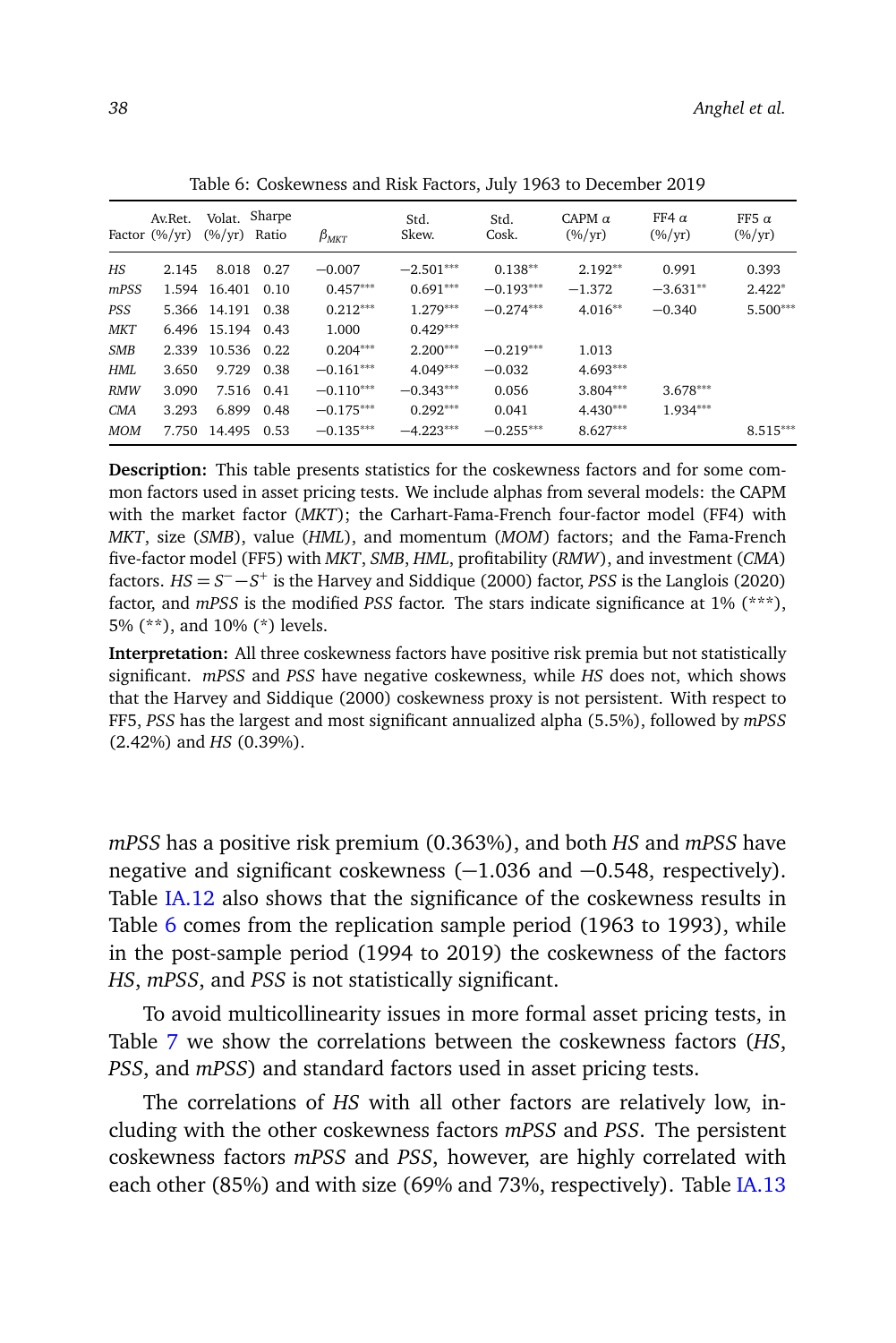<span id="page-38-0"></span>

|            | HS      | mPSS    | <b>PSS</b> | <b>MKT</b> | <b>SMB</b> | HML     | <b>RMW</b> | CMA     | MOM  |
|------------|---------|---------|------------|------------|------------|---------|------------|---------|------|
| HS         | 1.00    |         |            |            |            |         |            |         |      |
| mPSS       | $-0.13$ | 1.00    |            |            |            |         |            |         |      |
| <b>PSS</b> | $-0.11$ | 0.85    | 1.00       |            |            |         |            |         |      |
| MKT        | $-0.02$ | 0.43    | 0.24       | 1.00       |            |         |            |         |      |
| <b>SMB</b> | 0.02    | 0.65    | 0.71       | 0.28       | 1.00       |         |            |         |      |
| HML        | 0.19    | $-0.31$ | $-0.18$    | $-0.25$    | $-0.07$    | 1.00    |            |         |      |
| <b>RMW</b> | 0.27    | $-0.51$ | $-0.45$    | $-0.23$    | $-0.35$    | 0.08    | 1.00       |         |      |
| <b>CMA</b> | 0.04    | $-0.34$ | $-0.19$    | $-0.38$    | $-0.10$    | 0.70    | $-0.02$    | 1.00    |      |
| <b>MOM</b> | 0.02    | 0.18    | 0.32       | $-0.14$    | $-0.04$    | $-0.18$ | 0.11       | $-0.03$ | 1.00 |

Table 7: Factor Correlations, July 1963 to December 2019

**Description:** This table presents correlations between the market (*MKT*), size (*SMB*), value (*HML*), momentum (*MOM*), profitability (*RMW*), and investment (*CMA*) factors, as well as the Harvey and Siddique (2000) factor  $(HS = S^- - S^+)$ , the Langlois (2020) factor (*PSS*), and the modified persistent coskewness (*mPSS*).

**Interpretation:** The persistent coskewness factors *mPSS* and *PSS* are highly correlated with each other (85%) but not with *HS*. Size is very correlated with *mPSS* and *PSS* (69% and 73%, respectively) but not with *HS* (-4%).

in the Internet Appendix shows that the correlation results are robust to the sample period used. Overall, these results suggest that the asset pricing tests for *mPSS* and *PSS* should be performed with the size factor removed.

# *5.3 Asset Pricing Tests with Coskewness Factors*

Table [8](#page-39-0) shows the risk premia corresponding to the Fama-French fivefactor model FF5, with an additional coskewness factor included (*HS*, *mPSS*, or *PSS*).<sup>[25](#page-38-1)</sup> In Panel A, the test assets are the 25 Fama-French portfolios sorted on size and book-to-market. In Panel B, the test assets are the 25 Fama-French portfolios sorted on size and momentum. In Panel C, the test assets are the 25 portfolios sorted on size and coskewness. As the size factor (*SMB*) is highly correlated with the persistent coskewness factors (*mPSS* and *PSS*), we also report test results when the size factor is omitted.

If coskewness is priced in the cross-section of stocks, the risk premium

<span id="page-38-1"></span><sup>&</sup>lt;sup>25</sup>Tables [IA.14](#page-0-1) to [IA.25](#page-0-1) in the Internet Appendix show results similar to those in Table [8](#page-39-0) for other sample periods and for other standard asset pricing models: the CAPM and the Carhart-Fama-French four-factor model (FF4).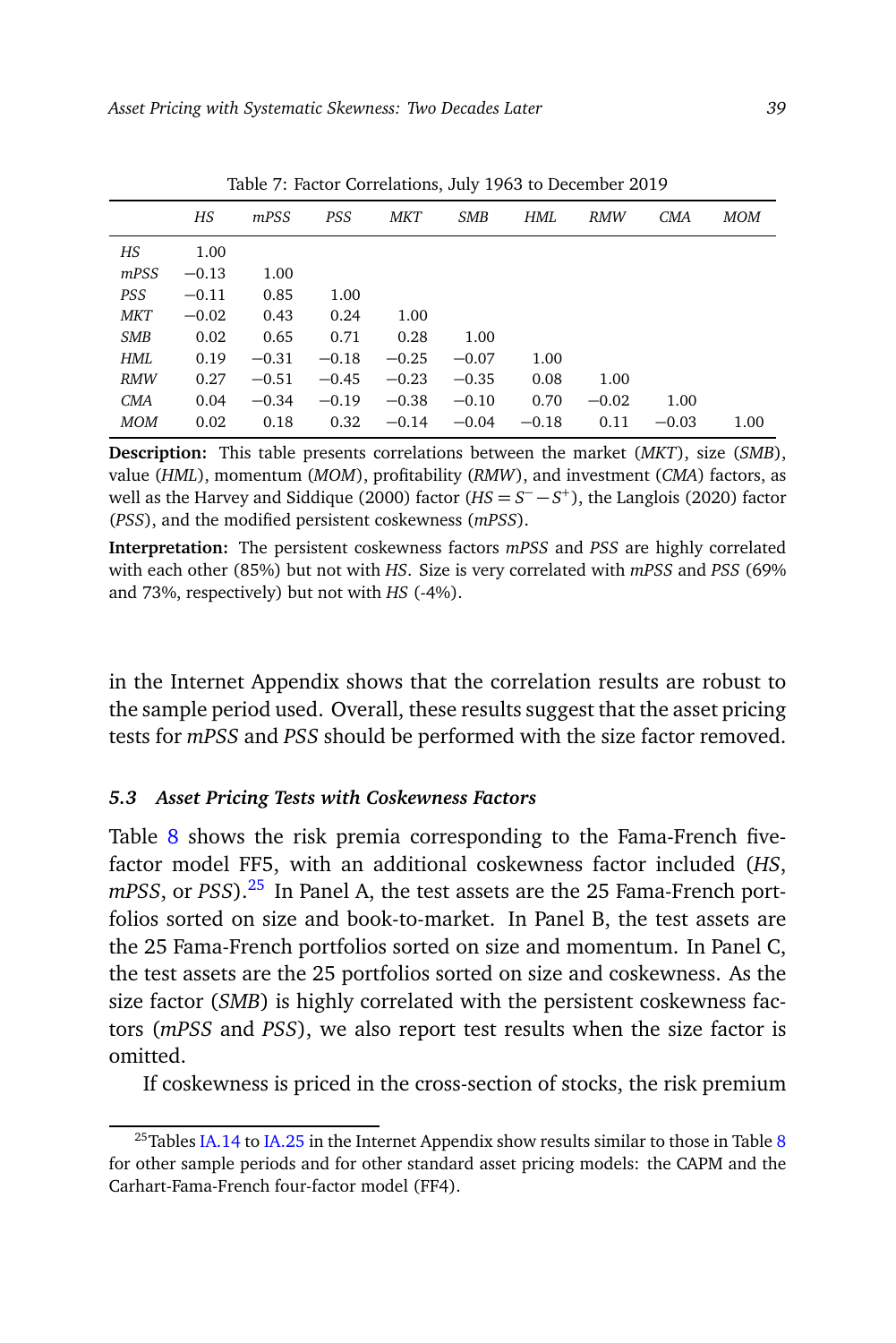|                             |                       |                       |                        | Panel A. the 25 portfolios Sorted by Size and B/M    |                      |                        |                       |                       |
|-----------------------------|-----------------------|-----------------------|------------------------|------------------------------------------------------|----------------------|------------------------|-----------------------|-----------------------|
| Model                       | <b>MKT</b>            | <b>SMB</b>            | <b>HML</b>             | <b>RMW</b>                                           | <b>CMA</b>           | HS                     | mPSS                  | PSS                   |
| FF <sub>5</sub>             | $-0.474$<br>(0.357)   | $0.260***$<br>(0.053) | $0.264***$<br>(0.056)  | $0.402**$<br>(0.169)                                 | 0.035<br>(0.205)     |                        |                       |                       |
| FF <sub>5</sub><br>$+ HS$   | $-0.307$<br>(0.272)   | $0.238***$<br>(0.040) | $0.254***$<br>(0.042)  | $0.257*$<br>(0.133)                                  | $0.451**$<br>(0.187) | $-1.116***$<br>(0.336) |                       |                       |
| $FF5 - SMB$<br>$+ HS$       | 0.360<br>(0.470)      |                       | $0.270***$<br>(0.073)  | $-0.399**$<br>(0.202)                                | $0.625*$<br>(0.335)  | $-0.696$<br>(0.582)    |                       |                       |
| FF <sub>5</sub><br>$+ mPSS$ | $-0.610*$<br>(0.350)  | $0.290***$<br>(0.054) | $0.263***$<br>(0.053)  | $0.625***$<br>(0.208)                                | 0.140<br>(0.205)     |                        | 0.847<br>(0.617)      |                       |
| $FF5 - SMB$<br>$+ mPSS$     | $-0.557$<br>(0.351)   |                       | $0.249***$<br>(0.050)  | $0.590***$<br>(0.187)                                | 0.078<br>(0.174)     |                        | $0.578***$<br>(0.125) |                       |
| FF <sub>5</sub><br>$+ PSS$  | $-0.504*$<br>(0.288)  | $0.265***$<br>(0.043) | $0.283***$<br>(0.045)  | $0.399***$<br>(0.139)                                | 0.030<br>(0.171)     |                        |                       | $1.367***$<br>(0.405) |
| $FF5 - SMB$<br>$+ PSS$      | $-0.498$<br>(0.317)   |                       | $0.256***$<br>(0.046)  | $0.446***$<br>(0.152)                                | $-0.009$<br>(0.174)  |                        |                       | $0.616***$<br>(0.111) |
|                             |                       |                       |                        | Panel B. 25 Portfolios Sorted on Size and Momentum   |                      |                        |                       |                       |
| Model                       | МKT                   | SMB                   | <b>HML</b>             | <b>RMW</b>                                           | <b>CMA</b>           | $_{HS}$                | mPSS                  | PSS                   |
| FF <sub>5</sub>             | 0.162<br>(0.432)      | $0.448***$<br>(0.081) | $-0.661***$<br>(0.191) | 0.300<br>(0.314)                                     | 0.760<br>(0.476)     |                        |                       |                       |
| FF <sub>5</sub><br>$+ HS$   | $-0.343$<br>(0.523)   | $0.410***$<br>(0.081) | $-0.673***$<br>(0.184) | 0.079<br>(0.333)                                     | $1.053**$<br>(0.494) | $-1.677*$<br>(0.996)   |                       |                       |
| $FF5 - SMB$<br>$+ HS$       | 0.465<br>(0.712)      |                       | $-0.274$<br>(0.228)    | $-0.474$<br>(0.481)                                  | $1.439**$<br>(0.712) | 0.865<br>(1.263)       |                       |                       |
| FF <sub>5</sub><br>$+ mPSS$ | 0.196<br>(0.459)      | $0.432***$<br>(0.096) | $-0.519$<br>(0.596)    | 0.269<br>(0.338)                                     | 0.819<br>(0.526)     |                        | 0.046<br>(0.441)      |                       |
| $FF5 - SMB$<br>$+ mPSS$     | 0.324<br>(0.439)      |                       | 0.080<br>(0.162)       | 0.067<br>(0.282)                                     | $1.071**$<br>(0.421) |                        | $0.487***$<br>(0.161) |                       |
| FF <sub>5</sub><br>$+ PSS$  | 0.250<br>(0.427)      | $0.340***$<br>(0.105) | 0.068<br>(0.550)       | $-0.049$<br>(0.381)                                  | $0.987**$<br>(0.479) |                        |                       | 0.533<br>(0.348)      |
| $FF5 - SMB$<br>$+ PSS$      | 0.239<br>(0.404)      |                       | $-0.001$<br>(0.143)    | $-0.023$<br>(0.238)                                  | $0.902**$<br>(0.400) |                        |                       | $0.504***$<br>(0.126) |
|                             |                       |                       |                        | Panel C. 25 Portfolios Sorted on Size and Coskewness |                      |                        |                       |                       |
| Model                       | <b>MKT</b>            | <b>SMB</b>            | HML                    | <b>RMW</b>                                           | <b>CMA</b>           | $_{HS}$                | mPSS                  | PSS                   |
| FF <sub>5</sub>             | $0.408**$<br>(0.168)  | $0.215***$<br>(0.030) | $0.342**$<br>(0.137)   | $0.329***$<br>(0.068)                                | $-0.008$<br>(0.131)  |                        |                       |                       |
| FF <sub>5</sub><br>$+ HS$   | $0.409**$<br>(0.180)  | $0.218***$<br>(0.033) | $0.326**$<br>(0.164)   | $0.325***$<br>(0.077)                                | $-0.005$<br>(0.134)  | $0.207***$<br>(0.037)  |                       |                       |
| $FF5 - SMB$<br>$+ HS$       | $0.869***$<br>(0.203) |                       | $0.439**$<br>(0.218)   | 0.073<br>(0.063)                                     | $-0.155$<br>(0.173)  | $0.216***$<br>(0.044)  |                       |                       |
| FF <sub>5</sub><br>$+ mPSS$ | $0.397**$<br>(0.166)  | $0.229***$<br>(0.032) | $0.397***$<br>(0.143)  | $0.322***$<br>(0.067)                                | 0.022<br>(0.132)     |                        | 0.273<br>(0.288)      |                       |
| $FF5 - SMB$<br>$+ mPSS$     | $0.392**$<br>(0.164)  |                       | $0.395***$<br>(0.123)  | $0.324***$<br>(0.061)                                | 0.022<br>(0.125)     |                        | $0.386***$<br>(0.102) |                       |
| FF <sub>5</sub><br>$+ PSS$  | $0.361**$<br>(0.183)  | $0.220***$<br>(0.031) | $0.402***$<br>(0.152)  | $0.297***$<br>(0.073)                                | $-0.022$<br>(0.130)  |                        |                       | 0.178<br>(0.206)      |
| $FF5 - SMB$<br>$+ PSS$      | $0.325*$<br>(0.186)   |                       | $0.450***$<br>(0.123)  | $0.271***$<br>(0.058)                                | $-0.039$<br>(0.125)  |                        |                       | $0.316***$<br>(0.085) |

<span id="page-39-0"></span>Table 8: Risk Premia from the 5-Factor Model and Coskewness, 1963 to 2019

**Description:** This table presents risk premia for the Fama-French five-factor model and an additional coskewness factor: the Harvey and Siddique (2000) factor ( $HS = S^- - S^+$ ), the Langlois (2020) factor (*PSS*), or the modified persistent coskewness factor (*mPSS*). The test portfolios are the 25 Fama-French portfolios sorted on size and bookto-market (Panel A), the 25 Fama-French portfolios sorted on size and momentum (Panel B), and the 25 portfolios sorted on size and coskewness (Panel C). For each test portfolio, we run a time-series regression of the portfolio excess return on a constant and the market (*MKT*), size (*SMB*), value (*HML*), profitability (*RMW*), and investment (*CMA*) factors. The factor premia are obtained from a cross-sectional regression of the average portfolio excess return on a constant and the betas obtained from the time-series regression. Standard errors are in parentheses. The stars indicate significance at  $1\%$  (\*\*\*),  $5\%$  (\*\*), and  $10\%$  (\*) levels.

**Interpretation:** When adding a coskewness factor to the five-factor model, its risk premium should be positive and significant. This is true for *HS* only in Panel C, but it is generally true for *mPSS* and *PSS* as long as we remove the size factor *SMB*, which is highly correlated with the persistent coskewness factors.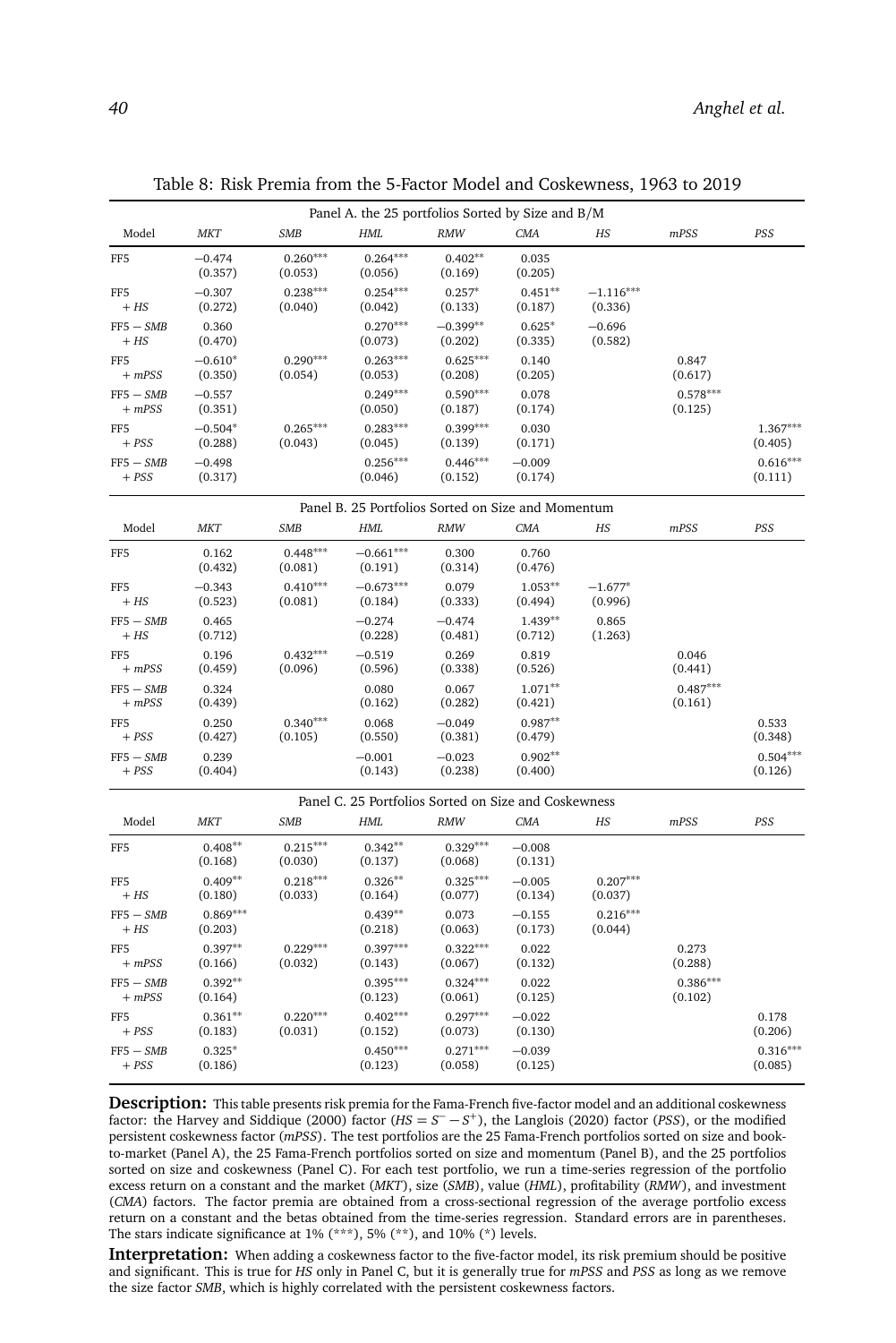of the coskewness factor should be positive and significant. Table [IA.16](#page-0-1) shows that, when added to the CAPM, *PSS* has a positive and significant risk premium in all three panels, *mPSS* only in Panels B and C, and *HS* only in Panel C.<sup>[26](#page-40-0)</sup> Table [IA.24](#page-0-1) shows that, when added to FF4, the risk premium of *HS* is not positive and significant in any of the panels, while *PSS* and *mPSS* have a positive and significant risk premium in all three panels but only if the size factor is omitted. Similarly, Table [8](#page-39-0) shows that, when added to FF5, the risk premium of *HS* is not positive and significant in any of the panels, while *PSS* and *mPSS* have a positive and significant risk premium in all three panels but only if the size factor is omitted.

Table [IA.16](#page-0-1) in the Internet Appendix shows the risk premia during the pre-sample period (1926 to 1963) when either *HS* or *mPSS* is added to the CAPM model (*PSS* is not defined during this period): *mPSS* has a positive and significant risk premium in Panels B and C of Table [IA.16](#page-0-1) and a positive but insignificant risk premium in Panel A, while *HS* has a negative and significant risk premium in all three panels. Table [IA.21](#page-0-1) in the Internet Appendix shows the risk premia during the pre-sample period when either *HS* or *mPSS* is added to the FF4 model. The risk premia for *mPSS* are no longer significant in any of the panels, and the same is true for *HS*, probably because the less reliable pre-sample data leads to more noisy test results.

In the Internet Appendix, we perform robustness checks for the results on *HS* in Table [8.](#page-39-0) We modify *HS* in several ways: First, we reduce the estimation window of *HS* from 5 years to 3 years. Second, we exclude microcap stocks (i.e., stocks with a market capitalization of less than 250 million U.S. dollars) from the portfolio formation of *HS*. Third, we exclude penny stocks (i.e., stocks with a price of less than 5 U.S. dollars) from the portfolio formation of *HS*. Fourth, we require the stocks included in the definition of *HS* to have a number of observations over the past 60 months of at least *N*, where *N* is equal to 36, 48, or 60. The results remain qualitatively the same.

Overall, *HS* has a mixed asset pricing performance and is not persistent, while *mPSS* and *PSS* perform significantly better in asset pricing tests and are persistent. Thus, coskewness appears to be priced in the cross sec-

<span id="page-40-0"></span><sup>&</sup>lt;sup>26</sup>In Panel A, the *mPSS* premium is positive but not significant, which can be explained by the relatively high correlation between *mPSS* and the market (42%), compared the lower correlations for *HS* (−2%) and *PSS* (23%).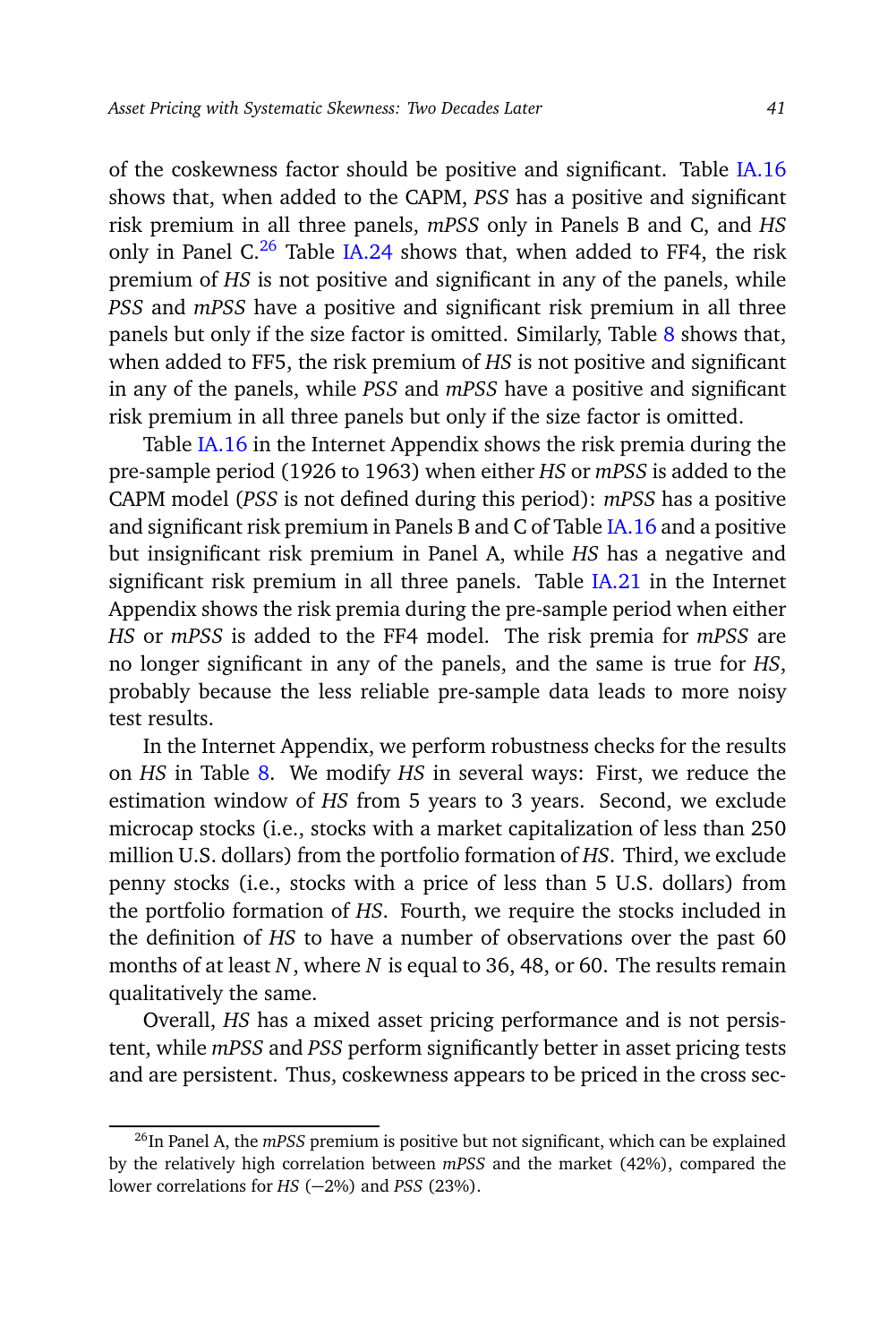tion, as long as we use a more persistent empirical proxy for coskewness.

# <span id="page-41-0"></span>**6 Conclusion**

We reexamine the role of systematic skewness in asset pricing, by replicating and extending the seminal paper of Harvey and Siddique (2000). In addition to their *HS* factor, we consider two more coskewness proxies suggested by recent literature: (i) *PSS*, the predicted systematic skewness factor of Langlois (2020), which uses many stock characteristics as conditioning information in predicting coskewness, and (ii) *mPSS*, a modified version of *PSS* that we construct by conditioning only on return-based characteristics (and is thus available for a longer time period).

We evaluate a coskewness factor by its performance in various asset pricing tests but also by its persistence, i.e., whether a factor has negative realized coskewness—otherwise, the prediction is less reliable and the factor is less likely to capture true coskewness. This is especially relevant since, compared to many other factors in the "zoo," coskewness is theoretically motivated and has a compelling economic intuition.

Our results confirm the intuition in Harvey and Siddique (2000) that coskewness is priced in the cross section of stocks. However, to that end one needs to use a more persistent coskewness proxy, like *PSS* or *mPSS*. A direct comparison shows that *PSS* generally performs better than *mPSS*, suggesting that conditioning only on market data is not sufficient to capture all the information on coskewness that matters to investors.

# **Appendix A Construction of the mPSS Factor**

We detail the construction of the *mPSS* factor. First, define the coskewness of a stock as:

<span id="page-41-1"></span>
$$
Csk_{i,t} = \text{Cov}_{t-1}(r_{i,t}, r_{M,t}^2). \tag{A1}
$$

If  $i = 1, 2, \ldots, N_t$ , define the normalized rank for a variable  $x_{i,t}$  by:

$$
F(x_{i,t}) = \frac{Rank(x_{i,t})}{N_t + 1},
$$
\n(A2)

where  $Rank(x_{i,t})$  is the order  $(1,2,\ldots,N_t)$  of variable  $x_{i,t}$  in all  $x_t$  values sorted in ascending order. The normalized rank is a number between 0 and 1.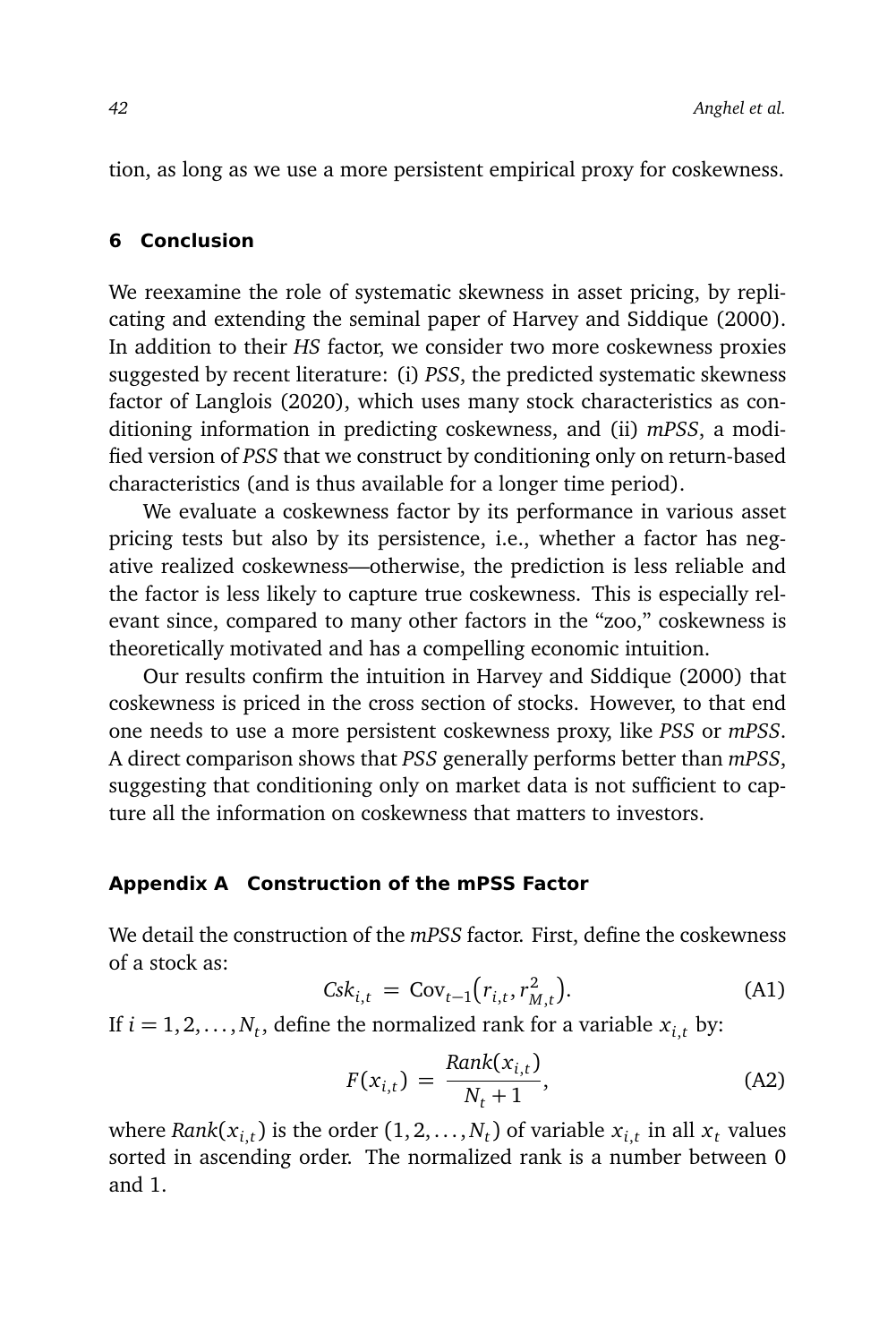Each month *t* (say, January 2019), we run the following panel regression using all available stocks and historical data: $27$ 

<span id="page-42-1"></span>
$$
F\big(csk_{i,k-12\to k-1}\big) = \kappa + F\big(Y_{i,k-24\to k-13}\big)\theta + \varepsilon_{i,k-12\to k-1},
$$
  
\n
$$
k = 25, 26, \dots, t, \quad i = 1, \dots, N_k,
$$
 (A3)

where:

- *N<sup>k</sup>* is the number of stocks available at time *k*.
- *Cski*,*k*−12→*k*−<sup>1</sup> is the coskewness of stock *i* estimated from Equation [\(A1\)](#page-41-1) using daily returns from month *k* −12 to month *k* −1 (e.g., January to December 2018).
- The  $K_Y$ -by-one vector of variables  $Y_{i,k-24\to k-13}$  is composed of stock moments (idiosyncratic volatility, beta, coskewness, idiosyncratic skewness) computed using stock *i*'s daily returns from month *k* − 24 to month  $k - 13$  (e.g., January to December 2017).
- $\varepsilon_{i,k-12\to k-1}$  are random shocks.
- *κ* is a constant.

To make sure that our factor is defined using more liquid stocks, we also require at least 50 daily return observation over a 1 year period. The period of 12 months to estimate risk measures is chosen to provide a reasonable trade-off between having enough returns while allowing for variations over time.

We run the panel regression  $(A3)$  using all monthly observations from month 25 to month *t*. Each month, we use all stocks in the cross-section for which the values of *Csk* and *Y* are available. By estimating the regression [\(A3\)](#page-42-1), we model how past cross-sectional ranks of stock moments predict future coskewness ranks.

To form our coskewness factor, *mPSS*, we first compute the modelpredicted coskewness ranks for month *t* using our regression estimates, *κ*ˆ, *θ*ˆ, and *φ*ˆ, as:

$$
F\left(\widehat{\text{Cosk}_{i,t\rightarrow t+11}}\right) = \hat{\kappa} + F\left(Y_{i,t-12\rightarrow t-1}\right)\hat{\theta}
$$
 (A4)

<span id="page-42-0"></span><sup>27</sup>To define the *PSS* factor, Langlois (2020) adds another term to the regression,  $F\big(X_{i,k-13}\big)\phi$  , where  $X_{i,k-13}$  is a  $K_X$ -by-one vector composed of characteristics (size, bookto-price ratio, etc.) of stock *i* observed at the end of month *k* − 13 (e.g., at the end of December 2017).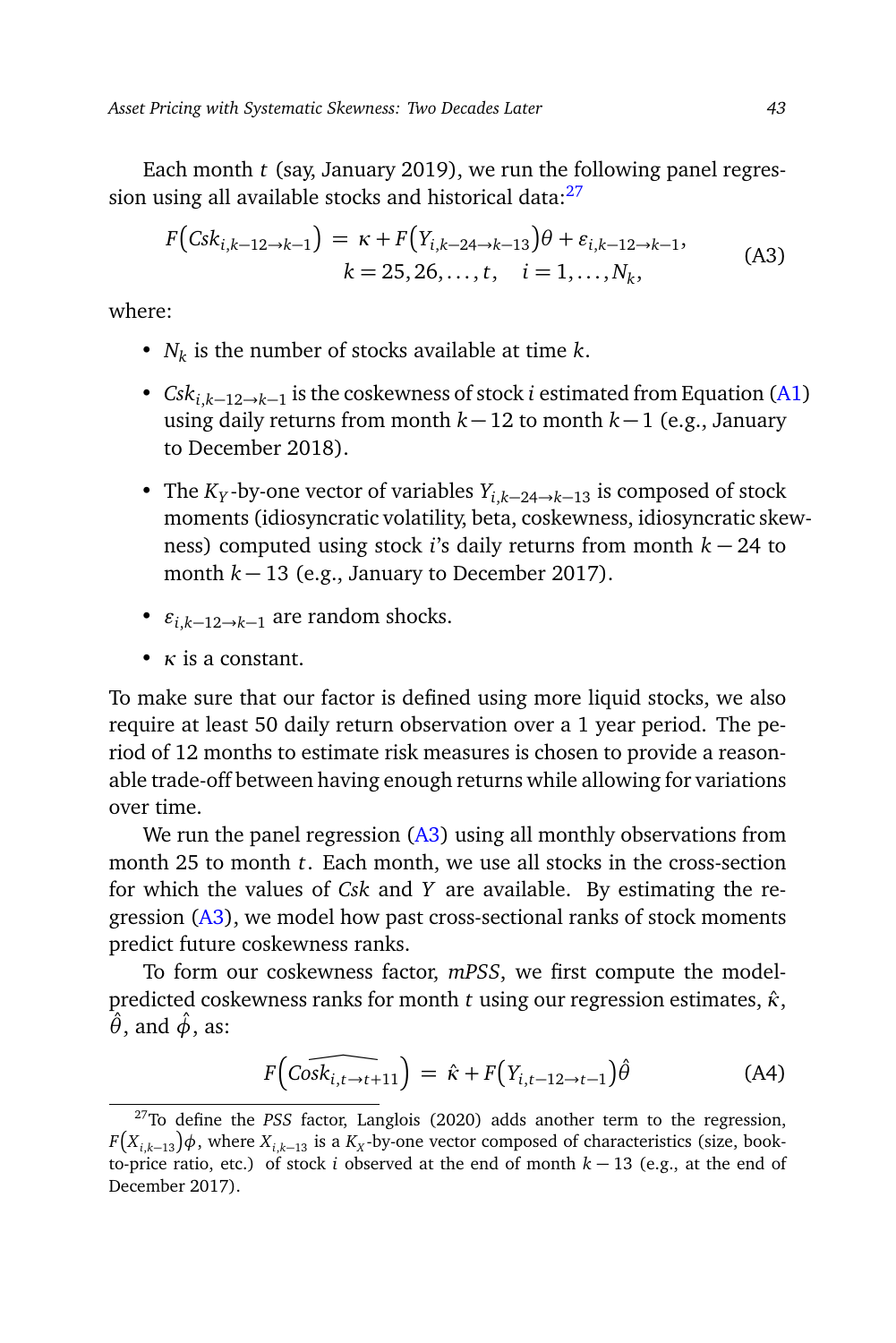Thus, we form our coskewness factor as the return spread between the value-weighted portfolio containing the bottom 30% of stocks with the lowest predicted coskewness cross-sectional ranks and the value-weighted portfolio containing the top 30% of stocks with the highest predicted coskewness cross-sectional ranks. We denote the resulting factor as the modified predicted systematic skewness factor or *mPSS* for short.[28](#page-43-0)

In our empirical implementation, we use market beta, idiosyncratic volatility, coskewness, and idiosyncratic skewness as past risk measures *Y* . These measures capture the systematic and idiosyncratic second and third order moments and therefore describe the shape of the distribution of past returns.

# **References**

- Bali, T., R. F. Engle, and S. Murray. 2016. *Empirical Asset Pricing: The Cross Section of Stock Returns*. Hoboken: John Wiley and Sons.
- Bali, T. G. and S. Murray. 2013. "Does Risk-Neutral Skewness Predict the Cross Section of Equity Option Portfolio Returns?" *Journal of Financial and Quantitative Analysis*. 48(4): 1145–1171.
- Barberis, N. and M. Huang. 2008. "Stocks as Lotteries: The Implications of Probability Weighting for Security Prices". *American Economic Review*. 98(5): 2066–2100.
- Boyer, B., T. Mitton, and K. Vorkink. 2010. "Expected Idiosyncratic Skewness". *Review of Financial Studies*. 23(1): 169–202.
- Brunnermeier, M. K., C. Gollier, and J. A. Parker. 2007. "Optimal Beliefs, Asset Prices, and the Preference for Skewed Returns". *American Economic Review*. 97(2): 159–165.
- Carhart, M. M. 1997. "On Persistence in Mutual Fund Performance". *Journal of Finance*. 52(1): 57–82.
- Chen, J., H. Hong, and J. C. Stein. 2001. "Forecasting crashes: Trading volume, past returns, and conditional skewness in stock prices". *Journal of Financial Economics*. 61(3): 345–381.

<span id="page-43-0"></span> $28$ Note that any inference about the panel regression coefficients is complicated by two aspects: there is overlap in the periods used for computing the risk measures, and crosssectional ranks are estimated with error. These complications are avoided because we rely only on the predicted values to form a long-short portfolio and we do not make any inference about the regression coefficients.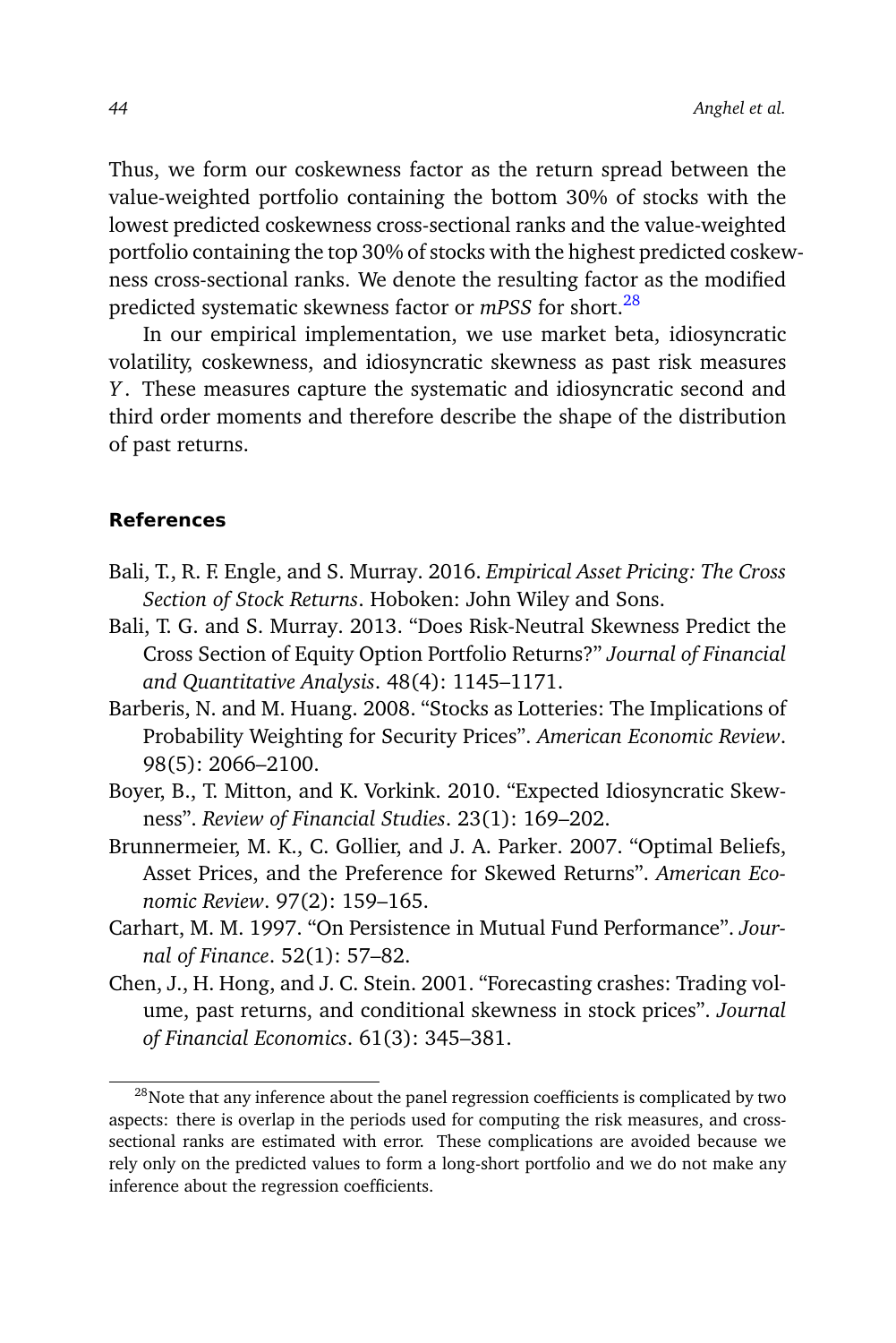- Cochrane, J. H. 2005. *Asset Pricing*. Revised. Princeton NJ: Princeton University Press.
- Cochrane, J. H. 2011. "Presidential Address: Discount Rates". *Journal of Finance*. 66(4): 1047–1108.
- Conrad, J., R. Dittmar, and E. Ghysels. 2013. "Ex Ante Skewness and Expected Stock Returns". *Journal of Finance*. 68(1): 85–123.
- Dahlquist, M., A. Farago, and R. Tédongap. 2017. "Asymmetries and Portfolio Choice". *Review of Financial Studies*. 30(2): 667–702.
- Davis, J. L., E. F. Fama, and K. R. French. 2000. "Characteristics, Covariances, and Average Returns: 1929 to 1997". *Journal of Finance*. 55(1): 389–406.
- Dittmar, R. F. 2002. "Nonlinear Pricing Kernels, Kurtosis Preference, and Evidence from the Cross Section of Equity Returns". *Journal of Finance*. 57(1): 369–403.
- Fama, E. F. and K. R. French. 1992. "The Cross-Section of Expected Stock Returns". *Journal of Finance*. 47(2): 427–465.
- Fama, E. F. and K. R. French. 1993. "Common risk factors in the returns on stocks and bonds". *Journal of Financial Economics*. 33: 3–56.
- Fama, E. F. and K. R. French. 2015. "A five-factor asset pricing model". *Journal of Financial Economics*. 116: 1–22.
- Fama, E. F. and J. D. MacBeth. 1973. "Risk, Return, and Equilibrium: Empirical Tests". *Journal of Political Economy*. 81(3): 607–636.
- Feng, G., S. Giglio, and D. Xiu. 2020. "Taming the Factor Zoo: A Test of New Factors". *Journal of Finance*. 75(3): 1327–1370.
- Gibbons, M. R., S. A. Ross, and J. Shanken. 1989. "A Test of the Efficiency of a Given Portfolio". *Econometrica*. 57(5): 1121–1152.
- Harvey, C. R., Y. Liu, and H. Zhu. 2016. "... and the Cross-Section of Expected Returns". *Review of Financial Studies*. 29(1): 5–68.
- Harvey, C. R. and A. Siddique. 2000. "Conditional Skewness in Asset Pricing Tests". *Journal of Finance*. 55(3): 1263–1295.
- Hou, K., C. Xue, and L. Zhang. 2020. "Replicating Anomalies". *Review of Financial Studies*. 33(5): 2019–2133.
- Kimball, M. S. 1990. "Precautionary Saving in the Small and in the Large". *Econometrica*. 58(1): 53–73.
- Kraus, A. and R. H. Litzenberger. 1976. "Skewness Preference and the Valuation of Risk Assets". *Journal of Finance*. 31(4): 1085–1100.
- Langlois, H. 2020. "Measuring skewness premia". *Journal of Financial Economics*. 135: 399–424.